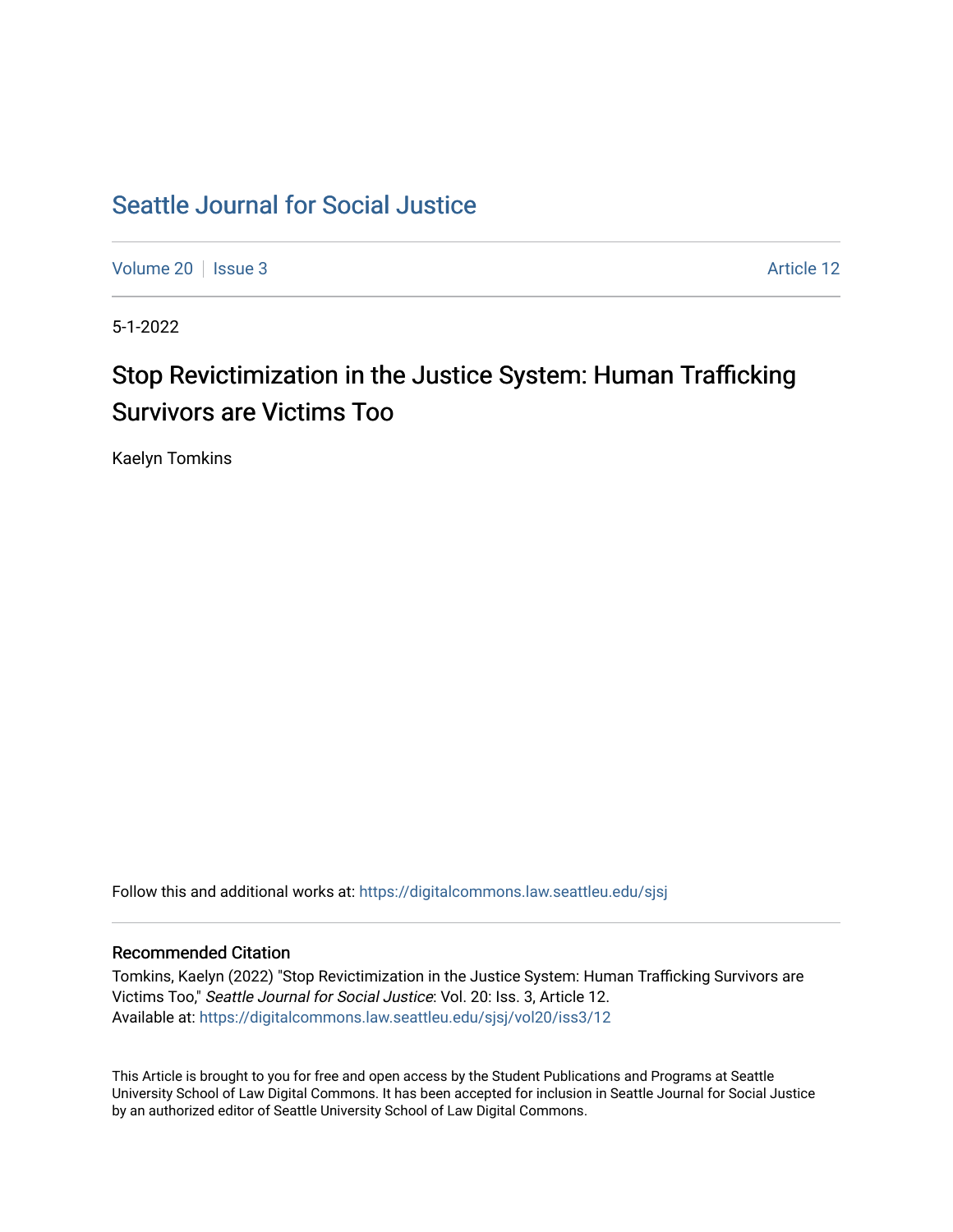## **Stop Revictimization in the Justice System: Human Trafficking Survivors are Victims Too**

## Kaelyn Tomkins

## I. INTRODUCTION

*Solomon was dragged into the world of sex slavery in 2016 when Abe was living in Louisiana and she split up from her husband*  $\ldots$ *. ('Um, so I trusted this guy that I really, that I knew, he knew my family, he knew my husband went to school with us, um, it started 3-out that I was just driving him and this other lady around and it Aidn't take long for me to figure out what was going on, you know, he was basically selling her," Solomon says. A week into this Arrangement that the woman wasn't able to meet her daily quota And the trafficker told Solomon to drive them down a swamp road. ("He dragged her out of my car and pulled her to back by the trunk*  $\overline{A}$  *and he started beating her and I watched from my rear view mirror. And he made me leave her there," Solomon says...."He was doing something on his phone," Solomon says. "I wasn't sure what turns out later I found out he was creating an ad*  $\overline{AB}$  *on backpage.com but I'm in the ad."... They traveled across Kexas. Every two or three days he would set up shop in a new fown.* "He started renting rooms and he would have people come *sto the room. Um, he would, um, he would post these ads on backpage but he would talk to these guys online through like text messaging and stuff and set up, you know, all of these Appointments. And there was times that he would have me tied to Abe bed with bed sheets other times after a while of this going on," Solomon says. The trafficker would also force Solomon to smoke*  $meth.<sup>1</sup>$ 

 $\sim$ Karla Solomon, human trafficking survivor

<sup>&</sup>lt;sup>1</sup> David Martin Davies, *A Sex Trafficking Survivor Tells Her Story*, TEX. STANDARD,  $Jan. 8, 2019, 9:30$  AM), https://www.texasstandard.org/stories/a-sex-traffickingsurvivor-tells-her-story/ [https://perma.cc/6N72-NTDN].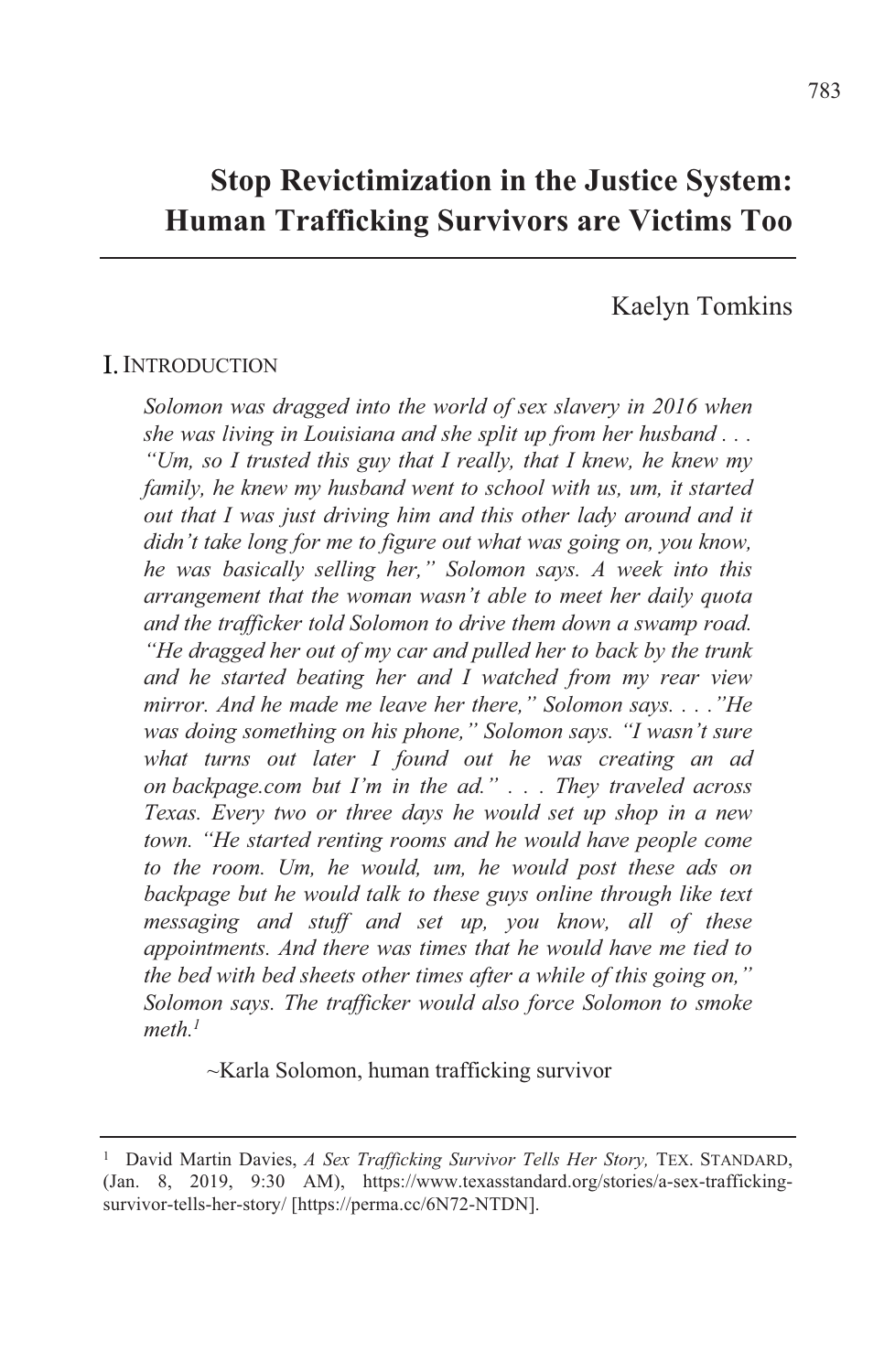Karla's story is nothing new; Karla's story is similar to thousands of human trafficking victims. <sup>2</sup> Human trafficking is a significant problem in the United States, w ith every state having reported some form. <sup>3</sup> Also, human trafficking is a societal problem with victims across all genders and ages, all of whom have vulnerabilities that traffickers take advantage of. 4 These traffickers place the victims into a world of forced criminality; forced criminality occurs when human traffickers force their victims to commit a wide range of crimes.<sup>5</sup> Once traffickers force their victims to commit crimes, these victims' convictions revictimize them for years to come by hindering their attempts to obtain freedom.<sup>6</sup>

The revictimization of human trafficking victims through their criminal records—criminal records that victims obtain through forced criminality is a vicious cycle that Washington must end.<sup>7</sup> The cycle looks like this:  $(1)$ an individual is forced into trafficking, (2) the trafficker forces them to

[https://perma.cc/Y94J-FQ72]; *see also* FORCED CRIMINALITY, *supra* note 6; PROTECTING VICTIMS, *supra* note 6.

<sup>2</sup> *See* U.S. DEP'T OF JUST., NCJ233732, CHARACTERISTICS OF SUSPECTED HUMAN TRAFFICKING INCIDENTS, 2008–2010 SPECIAL REPORT 1, 3 (2011), https://www.bjs.gov/content/pub/pdf/cshti0810.pdf [https://perma.cc/J3PR-ZUCQ] (2,515 human trafficking incidents opened between 2008 and 2010 across the United States).

<sup>3</sup> *Myths and Facts About Human Trafficking*, OFF. ON TRAFFICKING IN PERSONS, https://www.acf.hhs.gov/otip/about/myths-facts-human-trafficking [https://perma.cc/Y94J-FQ72].

<sup>4</sup> *Id.*

<sup>5</sup> U.S. DEP'T OF STATE, THE USE OF FORCED CRIMINALITY: VICTIMS HIDDEN BEHIND THE CRIME (2014), https://2009-2017.state.gov/documents/organization/233938.pdf [https://perma.cc/L98E-GVLS] [hereinafter FORCED CRIMINALITY]; *see also* U.S. DEP'T OF STATE: OFF. TO MONITOR AND COMBAT TRAFFICKING IN PERSONS, PROTECTING VICTIMS FROM WRONGFUL PROSECUTION AND FURTHER VICTIMIZATION (2016), https://2009-2017.state.gov/j/tip/rls/fs/2016/259138.htm [https://perma.cc/B36D-TZRR] [hereinafter PROTECTING VICTIMS]; Erin Marsh et al., STATE REPORT CARDS; GRADING CRIMINAL RECORD RELIEF LAWS FOR SURVIVORS OF HUMAN TRAFFICKING 1, 5 (2019), https://polarisproject.org/wp-content/uploads/2019/03/Grading-Criminal-Record-Relief-Laws-for-Survivors-of-Human-Trafficking.pdf [https://perma.cc/X5LC-UW75].

<sup>6</sup> FORCED CRIMINALITY, *supra* note 6; *see also* PROTECTING VICTIMS, *supra* note 6.

<sup>7</sup> *See Myths and Facts About Human Trafficking*, OFF. ON TRAFFICKING IN PERSONS, https://www.acf.hhs.gov/otip/about/myths-facts-human-trafficking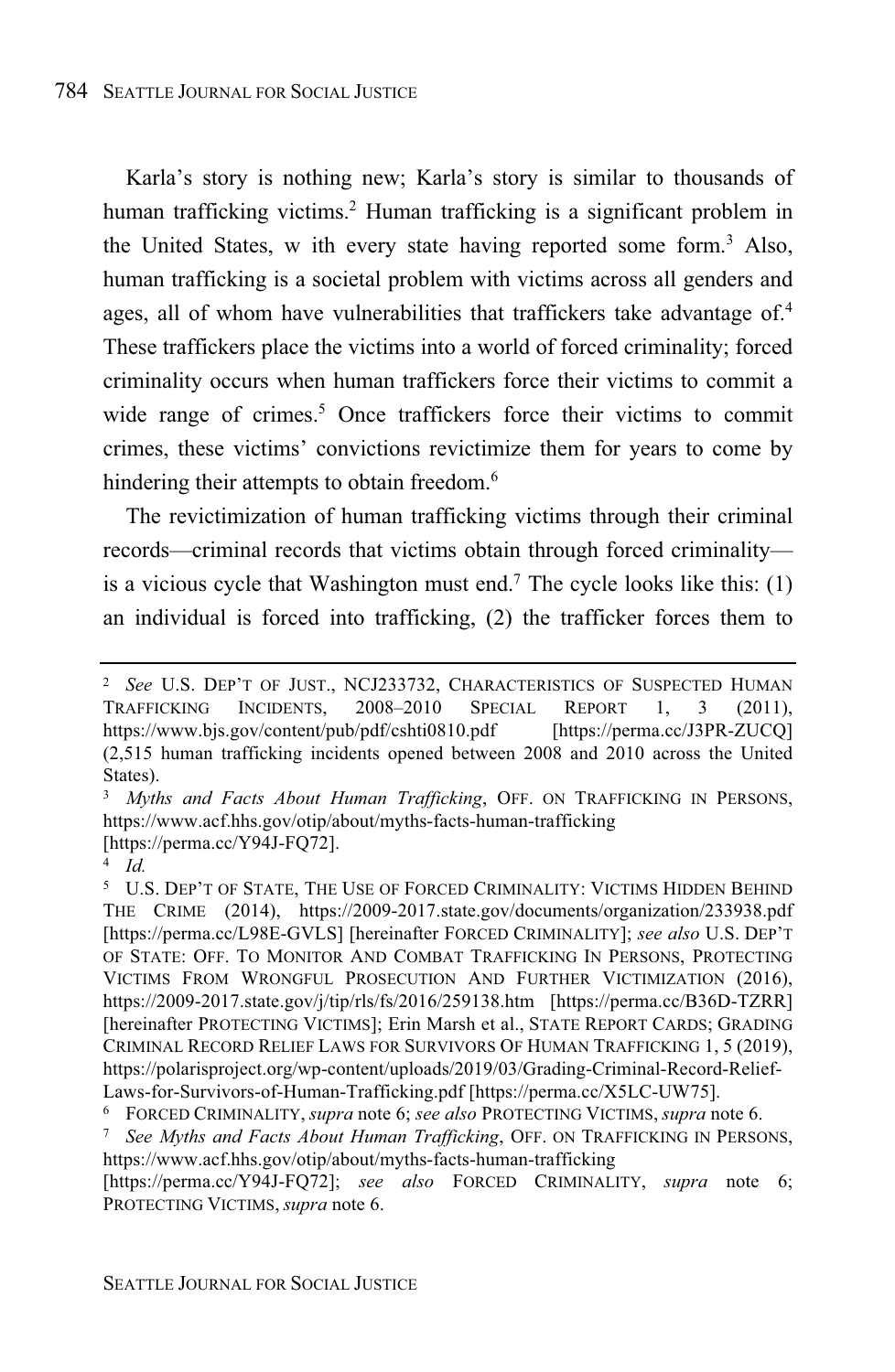commit crimes,  $(3)$  the individual is convicted and their crimes end up on their records,  $(4)$  these criminal convictions may prevent the individual from accessing many forms of housing and employment, and then  $(5)$  the victim ends up in a vulnerable position that traffickers can once again take advantage of. $8$  Thus, the Washington State Legislature needs to step in and help human trafficking victims by having a system that automatically vacates all non-violent crimes

First, this comment will discuss what human trafficking is and the types of criminal convictions human trafficking victims face. Second, this comment will discuss the effect these criminal convictions have on human trafficking victims, from getting a job to housing, and the current state of human trafficking vacatur laws within Washington. Lastly, this comment will propose a new strategy for decreasing the revictimization of human trafficking victims by amending Washington House Bill 1292 to remove restrictions on utilizing the vacating statute, to create an application-free vacating system, to cover all non-violent crimes, and to add a CLE/CJE (Continuing Legal Education/Continuing Judicial Education) human trafficking training requirement.

## **II. BACKGROUND**

#### *A. What is Human Trafficking?*

Human trafficking is an international problem; countries all over the world may serve as a victim's origin, part of the victim's transit, or the

<sup>&</sup>lt;sup>8</sup> See Kate Mogulescu, The Public Defender as Anti-Trafficking Advocate, an Unlikely *Role: How Current New York City Arrest and Prosecution Policies Systematically Criminalize Victims of Sex Trafficking, 15 CUNY L. REV. 471, 479 (2012)* (discussing the traumatic impact of prostitution arrests); see also OFF. ON TRAFFICKING IN PERSONS,  $supra$  note 8; FORCED CRIMINALITY, supra note 6; see also PROTECTING VICTIMS, supra note 6.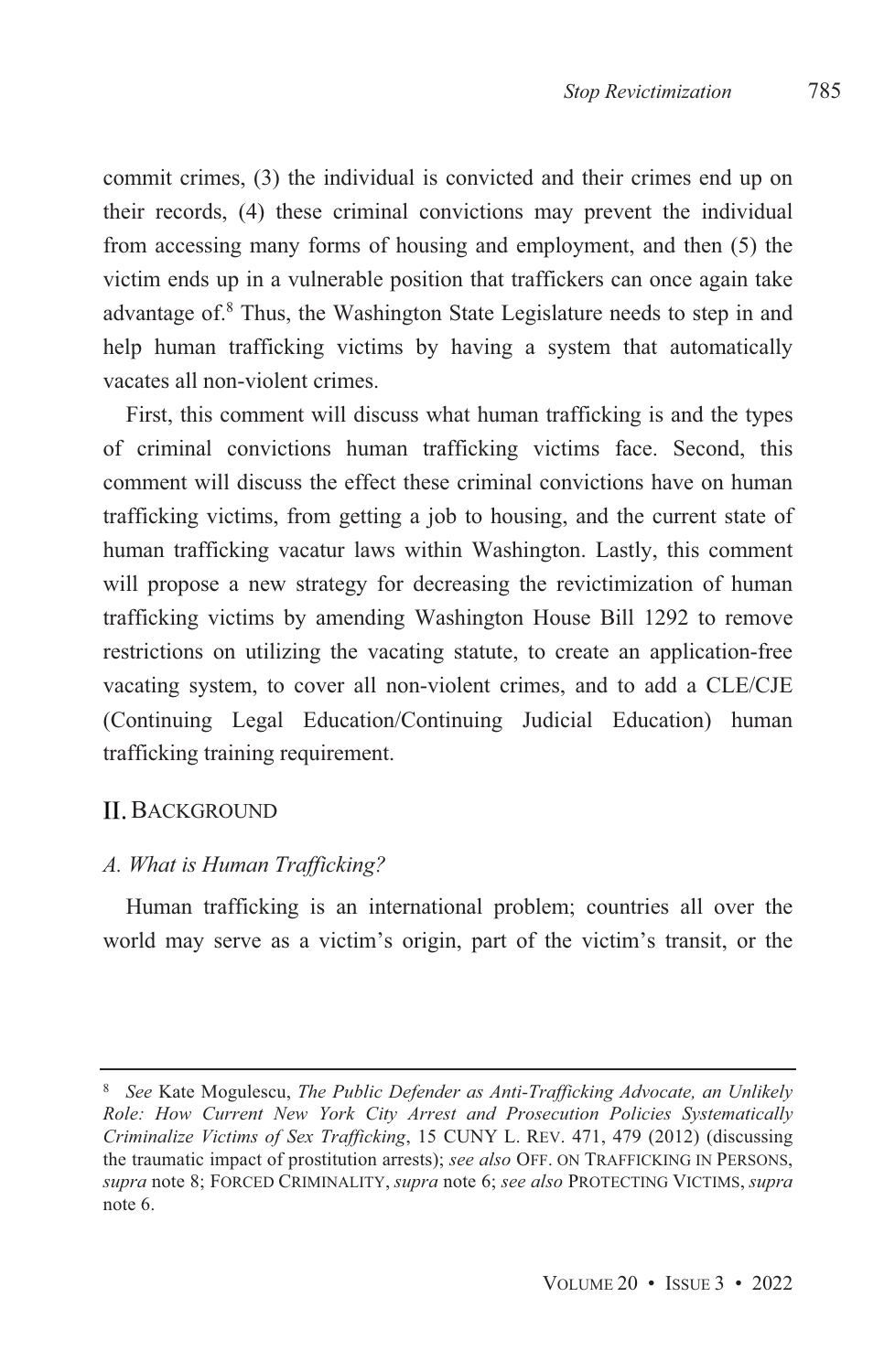victim's destination.<sup>9</sup> This trafficking is a modern-day form of slavery; an individual steals another person's freedom to make a profit.<sup>10</sup> To confront this form of slavery, the international community has identified three common elements: the act, the means, and the purpose.<sup>11</sup> First, the act is the "recruitment, transportation, transfer, harboring or receipt of persons."<sup>12</sup> Second, the means pertains to how a trafficker steals an individual's freedom through trick, fraud, force, assaults, threats, or manipulation.<sup>13</sup> Last, the purpose regards the reason for trafficking, forcing victims into a wide range of areas from the sex trade to labor in factories, all of which are exploitative.<sup>14</sup>

Due to the wide range of areas where traffickers exploit victims, human trafficking has become a multi-billion-dollar industry that affects 24.9 million people worldwide.<sup>15</sup> Many of these 24.9 million individuals become victims of the trafficking trade not through physical force, but rather by psychological means.<sup>16</sup> A trafficker obtains the psychological relationship required for exploitation by being a stranger who has befriended the victim; a romantic partner, as in Karla's case; or a family member.<sup>17</sup>

By using these psychological means and close relationships to exploit victims, traffickers victimize more than just women and children; 29% of

<sup>9</sup> *Human Trafficking: The Crime,* U.N.: OFF. ON DRUGS AND CRIME, https://www.unodc.org/unodc/en/human-trafficking/crime.html [https://perma.cc/Z2P8- X6HH].

<sup>10</sup> *What is Human Trafficking?*, NAT'L HUM. TRAFFICKING HOTLINE, https://humantraffickinghotline.org/what-human-trafficking [https://perma.cc/N3FG-E2F5].

<sup>11</sup> U.N.: OFF. ON DRUGS AND CRIME, *supra* note 10.

<sup>12</sup> *Id.*

<sup>13</sup> *Id.*

<sup>14</sup> *Id.*

<sup>15</sup> NAT'L HUM. TRAFFICKING HOTLINE, *supra* note 11.

<sup>16</sup> *Myths & Facts,* NAT'L HUM. TRAFFICKING HOTLINE, https://humantraffickinghotline.org/what-human-trafficking/myths-misconceptions [https://perma.cc/QK9Y-W4P9].

<sup>17</sup> *Id.*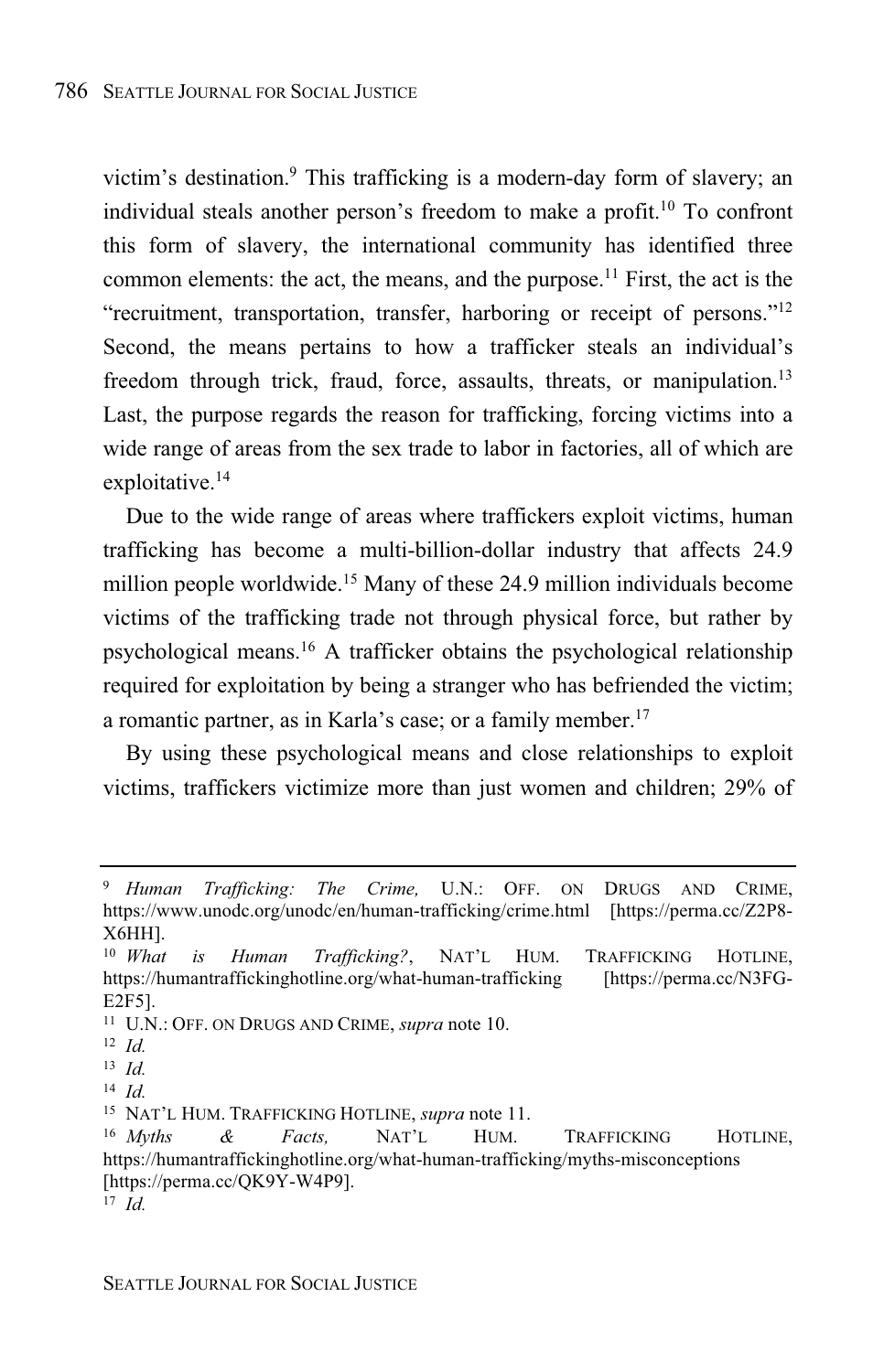human trafficking victims are male.<sup>18</sup> LGBTQ+ individuals are incredibly vulnerable to trafficking due to a lack of community support and the stigma that many societies attach to sexuality. <sup>19</sup> Traffickers will thus take advantage of these victims' lack of support by offering to give the victims the psychological support they desire or by otherwise meeting their needs.<sup>20</sup>

Another characteristic of human trafficking is that human trafficking does not require forced movement between borders. <sup>21</sup> In fact, human trafficking does not require any movement—unlike human smuggling because trafficking victims can be recruited and trafficked within their hometowns.<sup>22</sup> Given the prevalence of human trafficking, there should be no surprise that the United States, like many other countries, finds itself a home for the trafficking industry.

#### **1. Human Trafficking within the U.S.**

In the United States, between 2008 and 2010, federally funded human trafficking task forces opened  $2,515$  incidents of trafficking.<sup>23</sup> Of these incidents, 82.1% involved sex trafficking, 13.9% involved labor trafficking, 2.6% involved other suspected trafficking, and 6.8% involved unknown

<sup>18</sup> HUM. RTS. FIRST, HUMAN TRAFFICKING BY THE NUMBERS (Sept. 2017), https://www.humanrightsfirst.org/sites/default/files/TraffickingbytheNumbers.pdf [https://perma.cc/JS5J-BAZV].

<sup>19</sup> *See* NAT'L HUM. TRAFFICKING HOTLINE, *supra* note 17; *see also* Shane Downing, *Boys in the Life*, IMPRINT NEWS (Oct. 5, 2017, 3:00 AM), https://imprintnews.org/featured/boys-in-the-life/28325 [https://perma.cc/4HNH-AW7F]; *LGBTQ Victims*, OFF. OF JUST. PROGRAMS, U.S. DEP'T OF JUST., https://www.ovcttac.gov/taskforceguide/eguide/4-supporting-victims/45-victim-

populations/lgbtq-victims/ [https://perma.cc/Z993-X6UN]; MEAGHAN L. TOMASIEWICZ, SEX TRAFFICKING OF TRANSGENDER AND GENDER NONCONFORMING YOUTH IN THE UNITED STATES 1, 4 (2018); Avi Boukli & Flora Renz, *Deconstructing the lesbian, gay, bisexual, transgender victim of sex trafficking: Harm, exceptionality and religion– sexuality tensions*, 25 INT'L REV. OF VICTIMOLOGY 72, 77 (2019).

<sup>20</sup> *See* NAT'L HUM. TRAFFICKING HOTLINE, *supra* note 17; *see also* Downing, *supra* note 20; *LGBTQ Victims*, *supra* note 20; TOMASIEWICZ, *supra* note 20.

<sup>21</sup> NAT'L HUM. TRAFFICKING HOTLINE, *supra* note 17.

<sup>22</sup> *Id.*

<sup>23</sup> U.S. DEP'T OF JUST., *supra* note 3.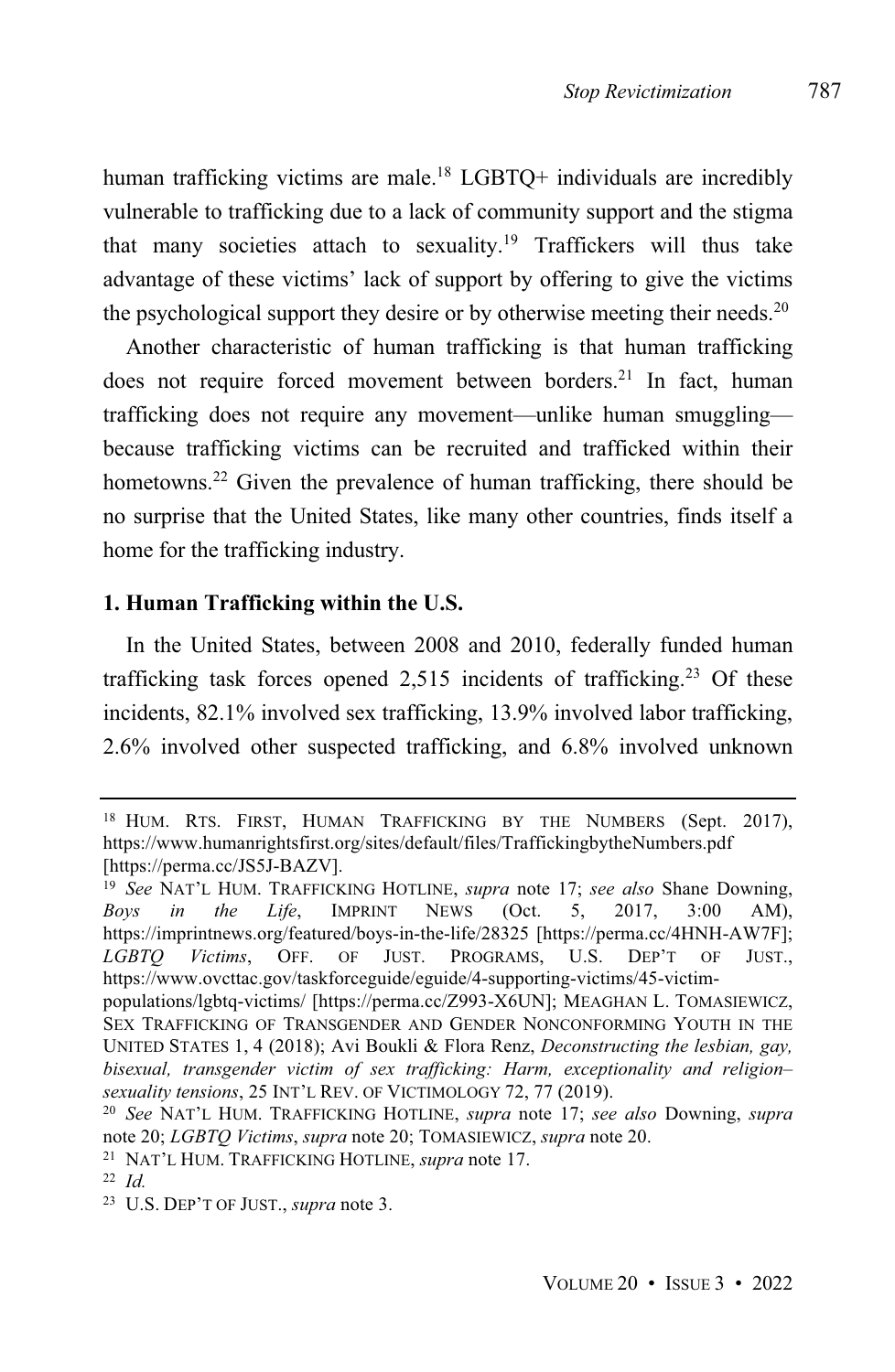trafficking types such as mail order brides or online solicitations.<sup>24</sup> Of the sex trafficking cases, 48.4% involved adult prostitution, 40.4% involved prostitution of a child or minor, 5.6% involved sexualized labor such as exotic dancing or massage parlors, and 2.4% involved "other" forms of sex trafficking. <sup>25</sup> For the labor trafficking cases, 5.2% involved commercial industry labor such as hair salons and hotels, 9.1% involved unregulated industry labor such as domestic workers or forced begging, and 1% involved "other" forms of labor trafficking.<sup>26</sup> Within these statistics, traffickers were more likely to victimize Black/African Americans, followed by Hispanic/Latinos.<sup>27</sup>

To combat human trafficking within the United States, the federal government has implemented the AMP model, or the Action-Means-Purpose model—like the model used internationally—to identify a trafficking victim.<sup>28</sup> Action involves inducing, recruiting, harboring, transporting, providing, or obtaining a person; means involves the use of force, fraud, or coercion; and purpose categorizes whether the trafficker used the victim for commercial sex or labor services.<sup>29</sup> For the federal government to consider someone a trafficking victim, the victim must meet one of the elements in action, one of the elements in means, and one of the elements in purpose.<sup>30</sup> This requirement is lower if the potential victim is a minor because the victim only needs to meet one of the elements in action and the element of commercial sex in purpose. $31$  The federal government does not require a minor victim to show means given that "minors induced into commercial sex are human trafficking victims." <sup>32</sup> Following this AMP

- <sup>24</sup> *Id.*
- <sup>25</sup> *Id.*
- <sup>26</sup> *Id.*
- <sup>27</sup> *Id.* at 6.
- <sup>28</sup> NAT'L HUM. TRAFFICKING HOTLINE, *supra* note 11.
- <sup>29</sup> *Id.*
- <sup>30</sup> *Id.*
- <sup>31</sup> *Id.*
- <sup>32</sup> *Id.*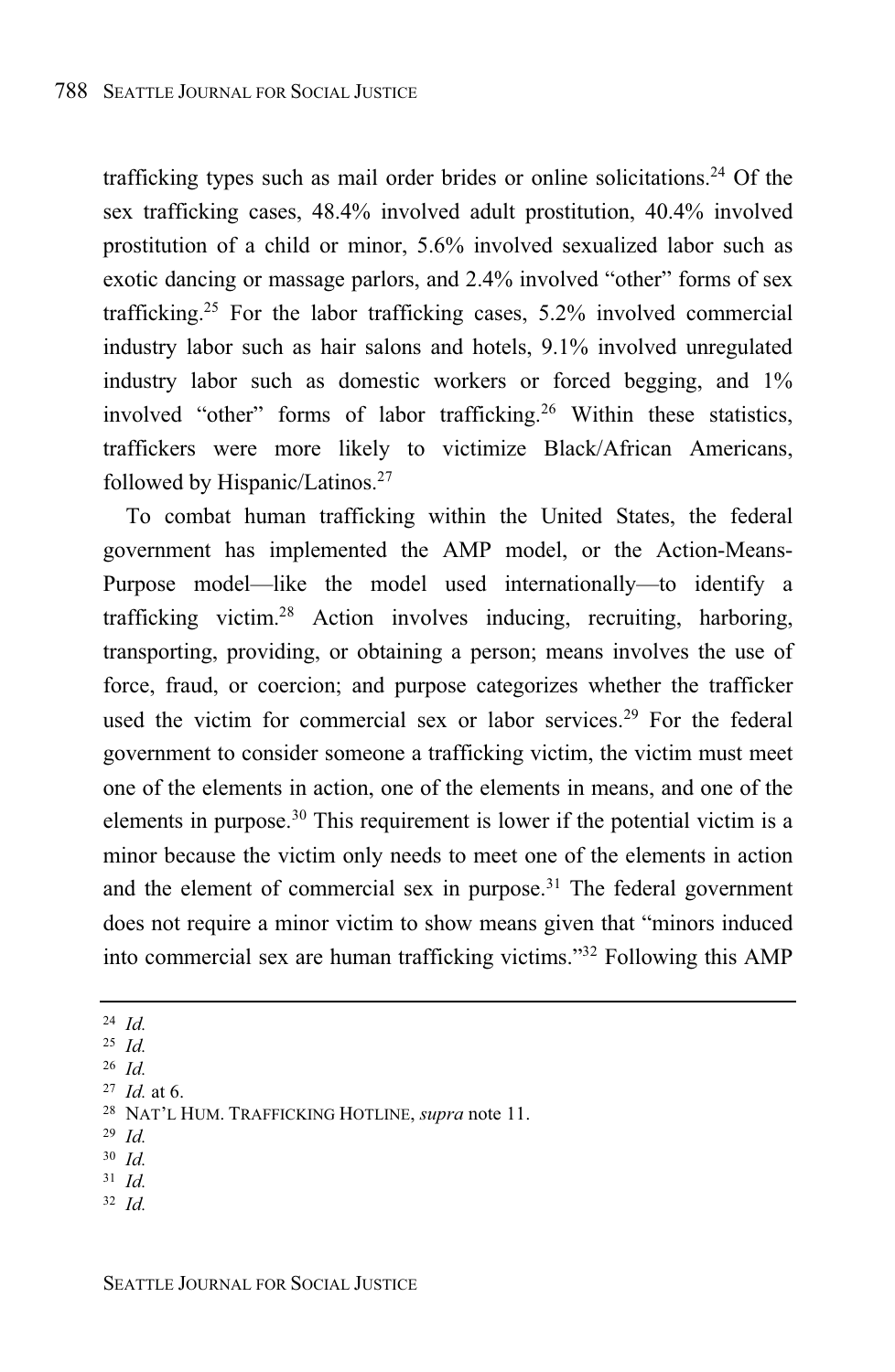approach, in 2017, the United States had 8,579 cases of human trafficking reported to the National Human Trafficking Hotline.<sup>33</sup> Human trafficking has also become an issue in Washington State.

#### **2. Human Trafficking in Washington State**

A report done by Washington's Task Force Against Trafficking of Persons detailed that Washington is becoming a hotbed for "the recruitment, transportation and sale of people for labor" because of the border with Canada, the abundance of ports, the rural areas, and the state's dependency on agricultural workers.<sup>34</sup> The report points out that eighteen counties have reported experiencing some form of trafficking, including "mail order brides," sex workers, domestic workers, and working children. <sup>35</sup> Within these counties, cities like Seattle have become part of trafficking circuits.<sup>36</sup> For example, Seattle is part of a trafficking circuit that includes "Honolulu, Las Vegas, New Orleans, Portland, Vancouver (Clark County), Yakima and Canada." 37

Within Washington, from December 2007 to December 2020, 6,074 people contacted the National Human Trafficking hotline.<sup>38</sup> Those contacts led to 1,689 human trafficking cases of which 1,905 show moderate level trafficking indicators and 1,235 show high level trafficking indicators.<sup>39</sup> Cases categorized as moderate have "several indicators of human trafficking[] or resemble common trafficking scenarios but lack core details of force, fraud, or coercion" while a case categorized as high will contain "a high level of indicators," likely including some core details of force, fraud,

<sup>33</sup> *Id.* <sup>34</sup> *Human Trafficking*, WASH. STATE OFF. OF THE ATT'Y GEN., https://www.atg.wa.gov/human-trafficking [https://perma.cc/DGQ4-DZXH].

<sup>35</sup> *Id.*

<sup>36</sup> *Id.*

<sup>37</sup> *Id.*

<sup>38</sup> *Washington,* NAT'L HUM. TRAFFICKING HOTLINE, https://humantraffickinghotline.org/state/washington [https://perma.cc/XAX5-W232]. <sup>39</sup> *Id.*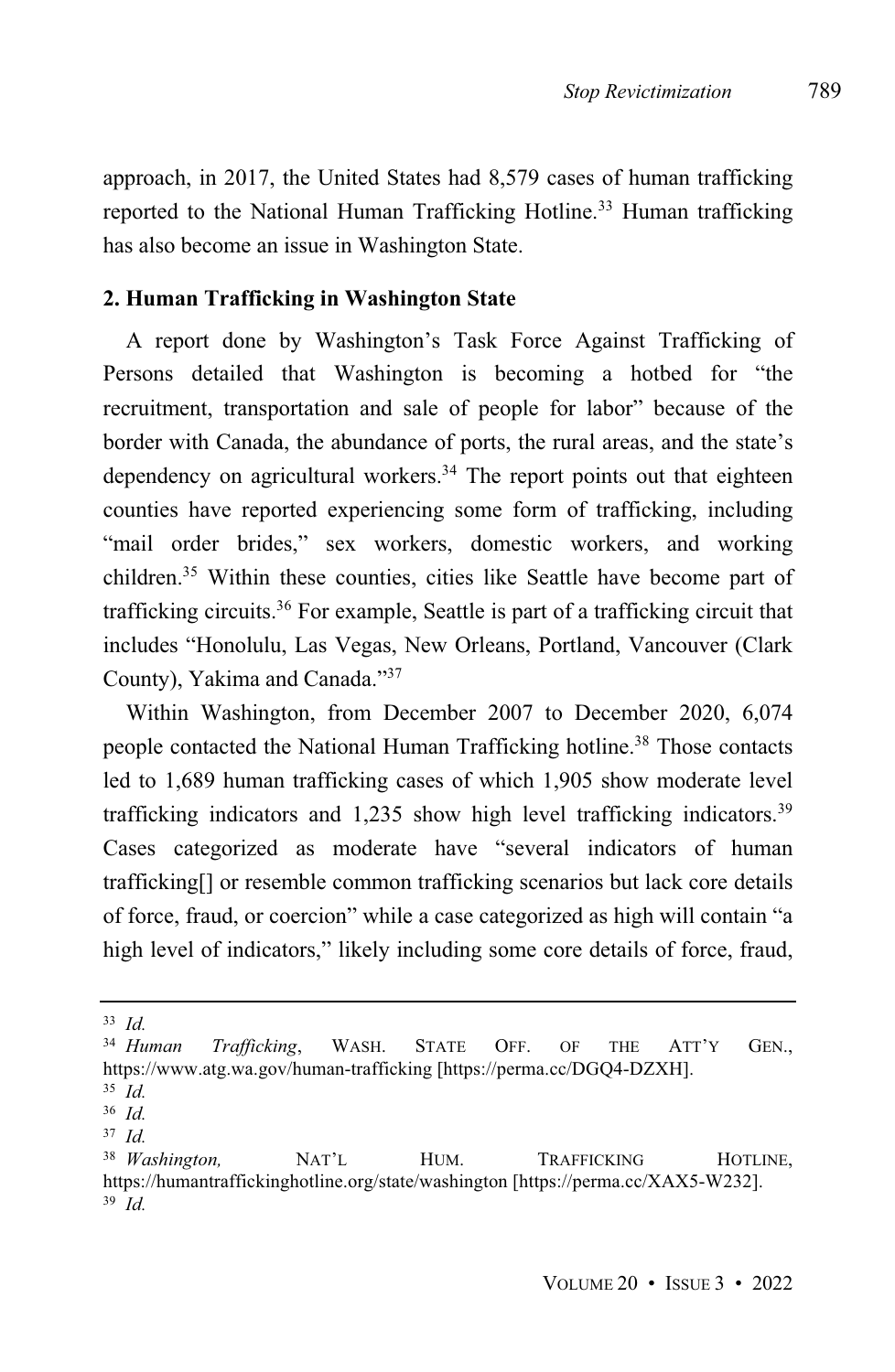or coercion.<sup>40</sup> In 2019 alone, there were 830 contacts with the hotline and 271 cases reported, with 324 of those cases exhibiting moderate indicators and 184 cases exhibiting high indicators.<sup>41</sup> Of those 271 cases, 197 were sex trafficking, forty-two were labor trafficking, eighteen were trafficking "type not specified," and fourteen included both sex and labor trafficking.<sup>42</sup> Within these fields, the top industries for labor trafficking were domestic work with nine cases, traveling sales crew with seven cases, agriculture with six cases, restaurant/food services with three cases, and factories with three cases. <sup>43</sup> Comparatively, the top industries for sex trafficking were illicit massage or spa businesses with forty-eight cases, online ads with fifteen cases, hotel or motel based with fifteen cases, residence-based commercial sex with fifteen cases, and other venues with twelve cases.<sup>44</sup> Of these cases, 209 of the victims were female while forty-three were male and 183 were adults, with the remaining forty-five being minors.<sup>45</sup> Given that human traffickers in Washington engage in both sex and labor trafficking, traffickers likely force their victims to commit crimes beyond prostitution.

## *B. Is Human Trafficking More Than Sex Trafficking in the Form of Prostitution?*

"New forms of slavery such as forced labour, prostitution, [and] organ trafficking . . . are true crimes against humanity."<sup>46</sup>

Human trafficking does not only take the form of sex trafficking but also includes labor trafficking and trafficking of minors, so it should come as no surprise that the crimes human traffickers force their victims to commit can

<sup>40</sup> *Id.*

<sup>41</sup> *Id.*

<sup>42</sup> *Id.*

<sup>43</sup> *Id.*

<sup>44</sup> *Id.*

<sup>45</sup> *Id.*

<sup>46</sup> Pope Francis, Statement to Judges' Summit on Human Trafficking and Organized Crime (June 3, 2016).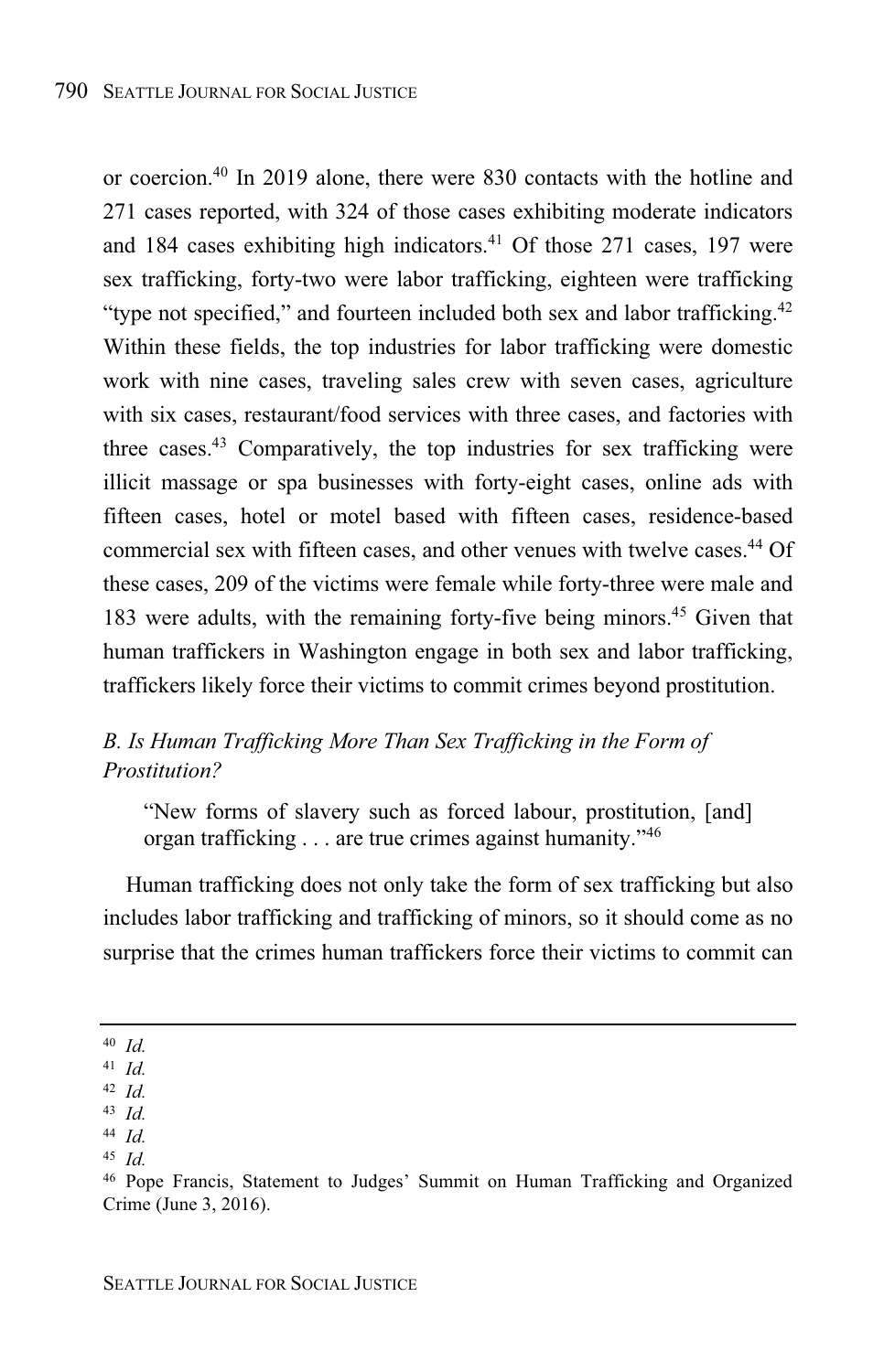go beyond the limits of prostitution.<sup>47</sup> A trafficker may force their victims to commit crimes such as falsifying identification, trespassing, and selling drugs.<sup>48</sup>

Human trafficking victims often end up within the criminal justice system long before the State brings charges against the trafficker because of the victim's minor, non-violent offenses.<sup>49</sup> The offenses committed will vary depending on whether the individual is a sex trafficking victim, a labor trafficking victim, or a child victim. <sup>50</sup> For victims of sex trafficking, these individuals may face convictions for prostitution, "possession of weapons, drugs, or identity theft, all of which most likely have been orchestrated in some way by their trafficker."<sup>51</sup> Labor trafficking victims may face convictions for manufacturing drugs, selling drugs, transporting drugs, possessing false identification, committing financial crimes, or committing minor crimes like trespassing.<sup>52</sup> Lastly, child victims may face additional convictions for truancy and running away. <sup>53</sup> These crimes are often committed due to force or coercion.<sup>54</sup> Traffickers often attempt to obtain "control" over victims by building a climate of fear, taking identification and travel documents, keeping any money the victim makes, or otherwise

<sup>47</sup> Marsh et al., *supra* note 6; NAT'L HUM. TRAFFICKING HOTLINE, *supra* note 11.

<sup>48</sup> Marsh et al., *supra* note 6.

<sup>49</sup> *See* INT'L WOMEN'S HUM. RTS. CLINIC AND TRAFFICKING VICTIMS ADVOC. PROJECT, CRIMINALIZATION OF TRAFFICKING VICTIMS 1, 3 (2015), https://www.law.cuny.edu/wp-content/uploads/page-

assets/academics/clinics/hrgj/publications/Criminalization-of-Trafficking-Victims.pdf [https://perma.cc/5MVH-V3MU].

<sup>50</sup> Marsh et al., *supra* note 6, at 5.

<sup>51</sup> *Id*.

<sup>52</sup> *Id*.

<sup>53</sup> *Id*.

<sup>54</sup> *The Principle of Non-criminalization of Victims,* UNODOC MODULE 8: A HUMAN RIGHTS BASED APPROACH TO TRAFFICKING IN PERSONS, https://www.unodc.org/e4j/en/tip-and-som/module-8/key-issues/principle-of-noncriminalization-of-victims.html [https://perma.cc/BHR3-EU4Q].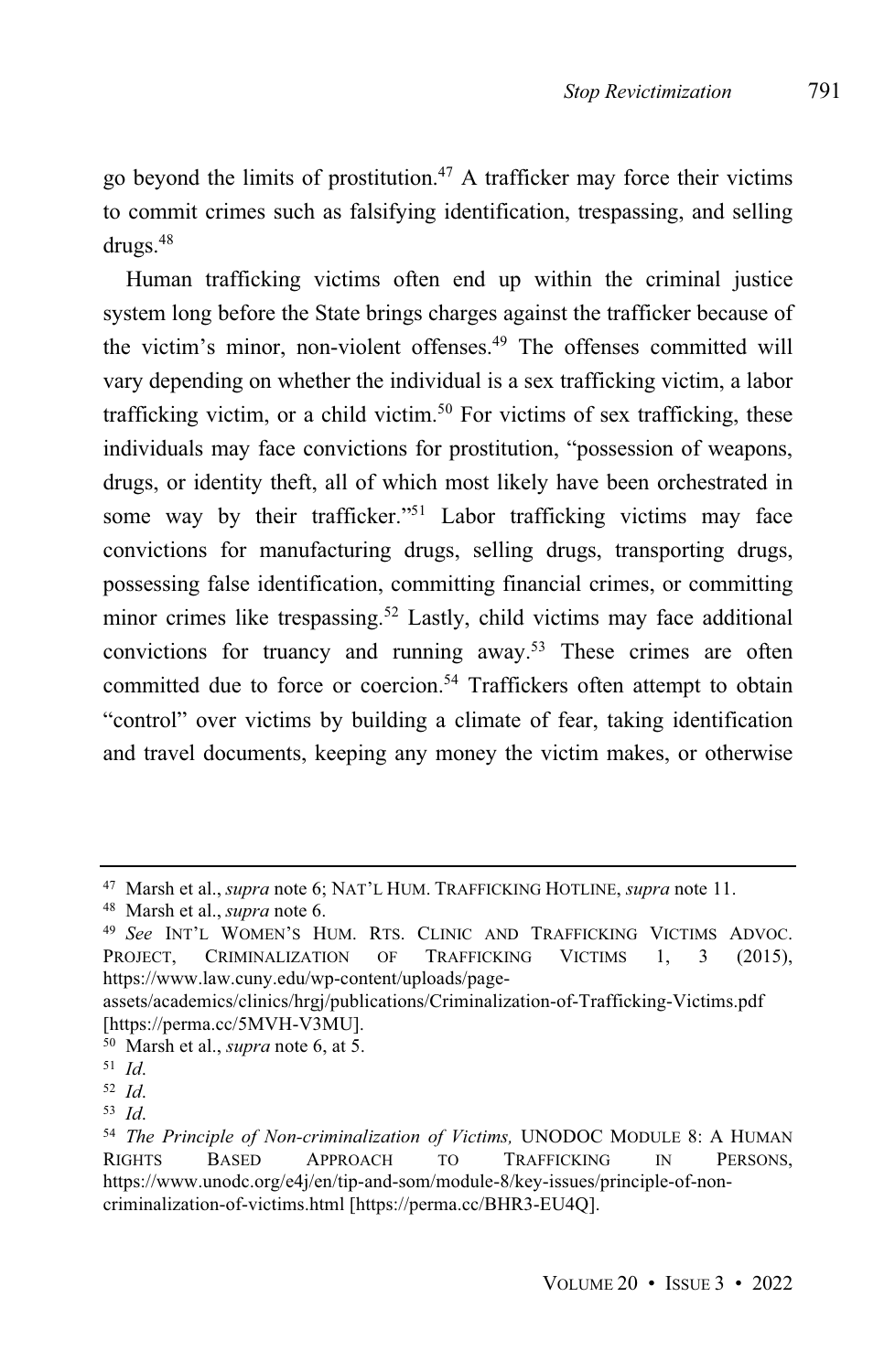making them dependent on the trafficker. <sup>55</sup> Using this control, the trafficker then takes part in "forced criminality" where the trafficker forces the victim to undertake criminal activities.<sup>56</sup>

A victim may be hurt because of these convictions in numerous ways, including: (1) at the trafficker's hand or (2) at the hands of society when the victim tries to obtain necessities. <sup>57</sup> A trafficker may use a victim's criminal history, particularly convictions during trafficking, to scare a victim into staying; these threats include taking the victim into family court or reporting the victim to ICE.<sup>58</sup> The victim then may believe that if they leave or report the trafficker, the victim will face arrest, deportation, or even abuse by authorities, all because the trafficker has succeeded in deceiving and isolating the victim.<sup>59</sup> Criminal convictions can also harm victims after they escape trafficking by limiting their ability to obtain housing, employment, and financial aid.<sup>60</sup>

#### *C. The Ramifications of Criminal Convictions on Victims Post Trafficking*

Today it is perfectly legal to discriminate against criminals in nearly all the ways that it was once legal to discriminate against African Americans. Once you're labeled a felon, the old forms of discrimination—employment discrimination, housing discrimination, denial of the right to vote, denial of educational opportunity, denial of food stamps and other public benefits, and exclusion from jury service—are suddenly legal.<sup>61</sup>

<sup>59</sup> *Id.*

<sup>55</sup> KEVIN BALES & STEVEN LIZE, TRAFFICKING IN PERSONS IN THE UNITED STATES 37– 38 (2005), https://www.ncjrs.gov/pdffiles1/nij/grants/211980.pdf [https://perma.cc/87R3- 77FJ].

<sup>56</sup> FORCED CRIMINALITY, *supra* note 6; U.S. DEP'T OF STATE: OFFICE TO MONITOR AND COMBAT TRAFFICKING IN PERSONS, PROTECTING VICTIMS FROM WRONGFUL PROSECUTION AND FURTHER VICTIMIZATION (2016), https://2009- 2017.state.gov/j/tip/rls/fs/2016/259138.htm [https://perma.cc/B36D-TZRR].

<sup>57</sup> Mogulescu, *supra* note 9, at 482.

<sup>58</sup> *Id.* at 483.

<sup>60</sup> Marsh et al., *supra* note 6.

<sup>61</sup> MICHELLE ALEXANDER, THE NEW JIM CROW 2 (2012).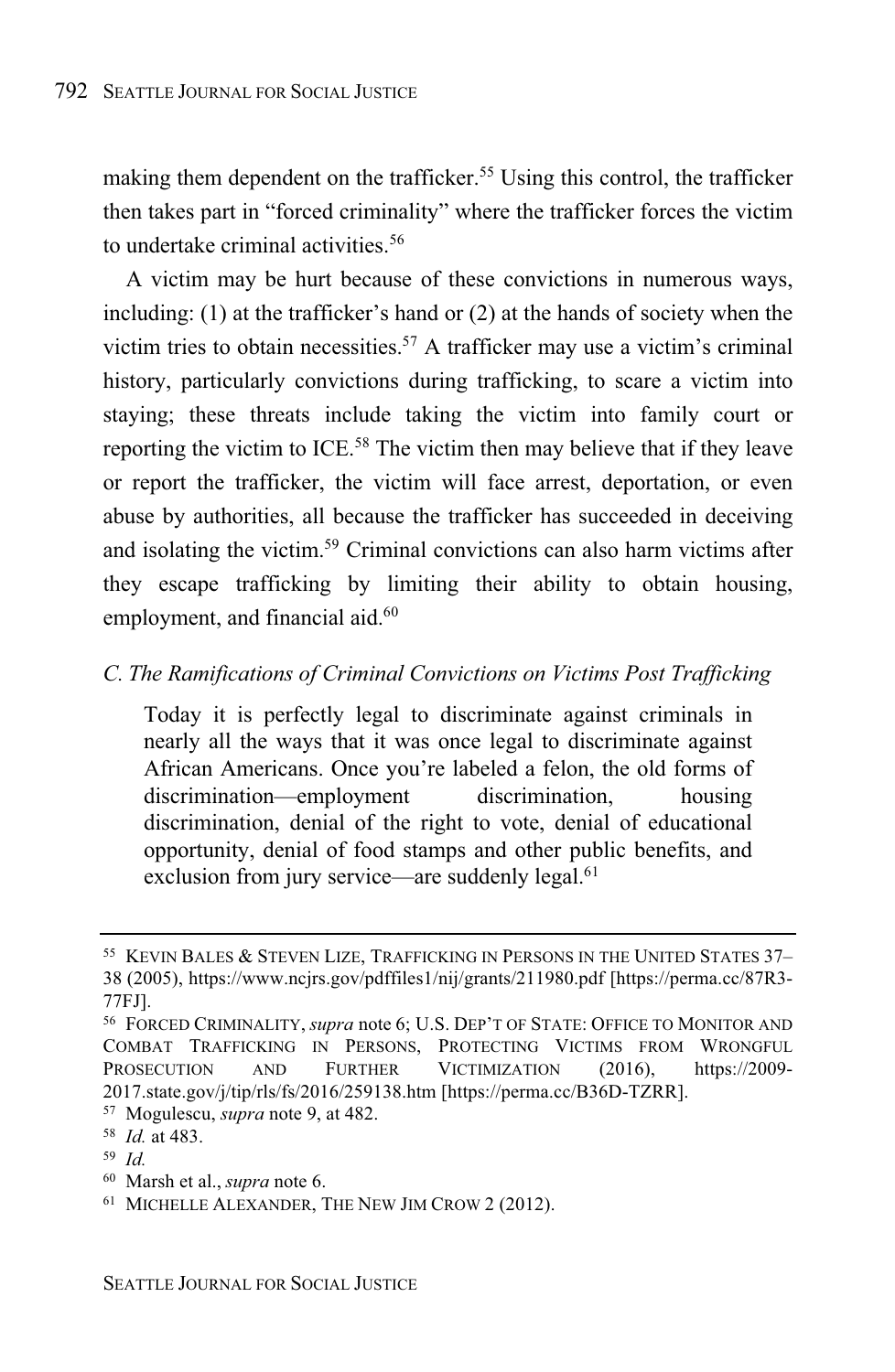As human trafficking victims go about their lives, the federal government and Washington State allow people to discriminate against these individuals in employment, housing, and financial aid because of the criminal convictions they incurred while trafficked.

## **1. The Effect of Criminal Convictions on Employment, Housing, and Access to Federal Financial Aid in Washington**

Past criminal convictions often hamper a victim's access to employment, housing, and federal financial aid.<sup>62</sup> First, a criminal record can significantly impact an individual's employment options. $63$  In Washington, job discrimination based on a criminal record is not impossible or even illegal. $64$  While RCW 49.94.010 stops an employer from asking questions, inquiring, or otherwise obtaining information regarding an applicant's criminal history before determining whether an applicant is qualified, the law still allows an employer to access that record after deciding on the applicant's qualifications.<sup>65</sup> This law also does not apply to every employer in Washington.<sup>66</sup> For example, the following employers may access an applicant's criminal history at the start of the application process: (1) employers looking to fill positions where the employee is unsupervised with a minor or vulnerable adult, (2) employers who are expressly permitted or required under federal law to inquire/consider criminal records, (3) employers for a Washington law enforcement or criminal

<sup>62</sup> NING FU ET AL., THE EFFECTS OF A CRIMINAL RECORD ON EMPLOYMENT, WELFARE PARTICIPATION, AND HEALTH: A MODEL OF LONG-RUN BEHAVIORS AND OUTCOMES WHEN LAGGED VARIABLES ARE MISSING NON-RANDOMLY 2 (2017), https://www.mathematica.org/our-publications-and-findings/publications/the-effects-ofa-criminal-record-on-employment-welfare-participation-and-health-a-model-of-long [https://perma.cc/X6VK-3SF6].

<sup>63</sup> *Id*.

<sup>64</sup> SECOND CHANCES, GUIDE TO CRIMINAL RECORDS AND EMPLOYMENT IN WASHINGTON STATE 8 (2013), https://www.acluwa.org/file/99150/download?token=m4Hs9loV [ https://perma.cc/499K-8KX7]. <sup>65</sup> WASH. REV. CODE § 49.94.010

<sup>66</sup> *Id*.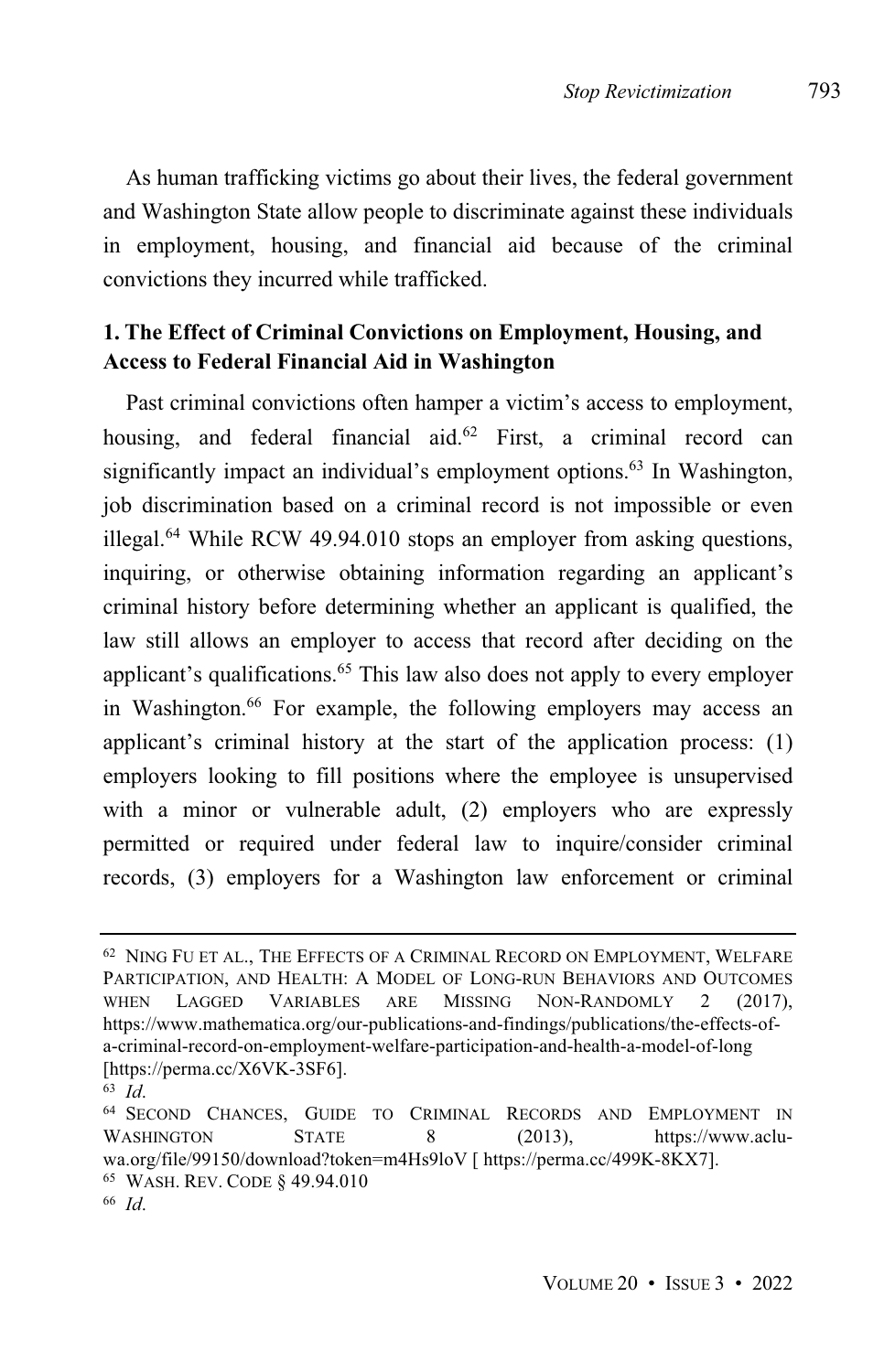justice agency, (4) an employer seeking a nonemployee volunteer, and (5) an employer that is required to follow the rules of a self-regulatory organization. 67

While a victim's criminal record may not be an upfront bar to many employment options since they can still apply, their criminal record may become a bar after an employer determines their qualifications.<sup>68</sup> Once the employer has access to that criminal record, there is no restriction on whether the employer can use it to deny the applicant. $69$  The government leaves the creations of those restrictions to the cities, and even a city's restrictions on what the employer can do with that criminal record are weak. For example, in Seattle, under Seattle's Fair Chance Employment Act, an employer is restricted from using the conviction as the reason to deny the applicant without a "legitimate business purpose." <sup>70</sup> However, this restriction does not apply if the employer can come up with any other reason besides criminal history to deny an applicant, according to the Seattle Office of Labor Standards. 71

**If the employer decides not to hire the applicant for a reason other than the applicant's criminal history, does the employer need to perform a legitimate business reason analysis?** No. The Ordinance requires that an employer perform a legitimate business reason analysis if the employer is making the decision solely based on the applicant's criminal history. However, if the employer

<sup>67</sup> *Id*.

<sup>68</sup> *Id*.

<sup>69</sup> *Id*.

<sup>70</sup> *Fair Chance Employment*, SEATTLE OFF. OF LAB. STANDARDS, https://www.seattle.gov/laborstandards/ordinances/fair-chance-employment [https://perma.cc/352A-97Q2].

<sup>71</sup> *Questions and Answer*, SEATTLE OFF. OF LAB. STANDARDS 15, https://www.seattle.gov/documents/Departments/LaborStandards/FCE%20QA%201-31- 18(0).pdf [https://perma.cc/9YXN-EVFG].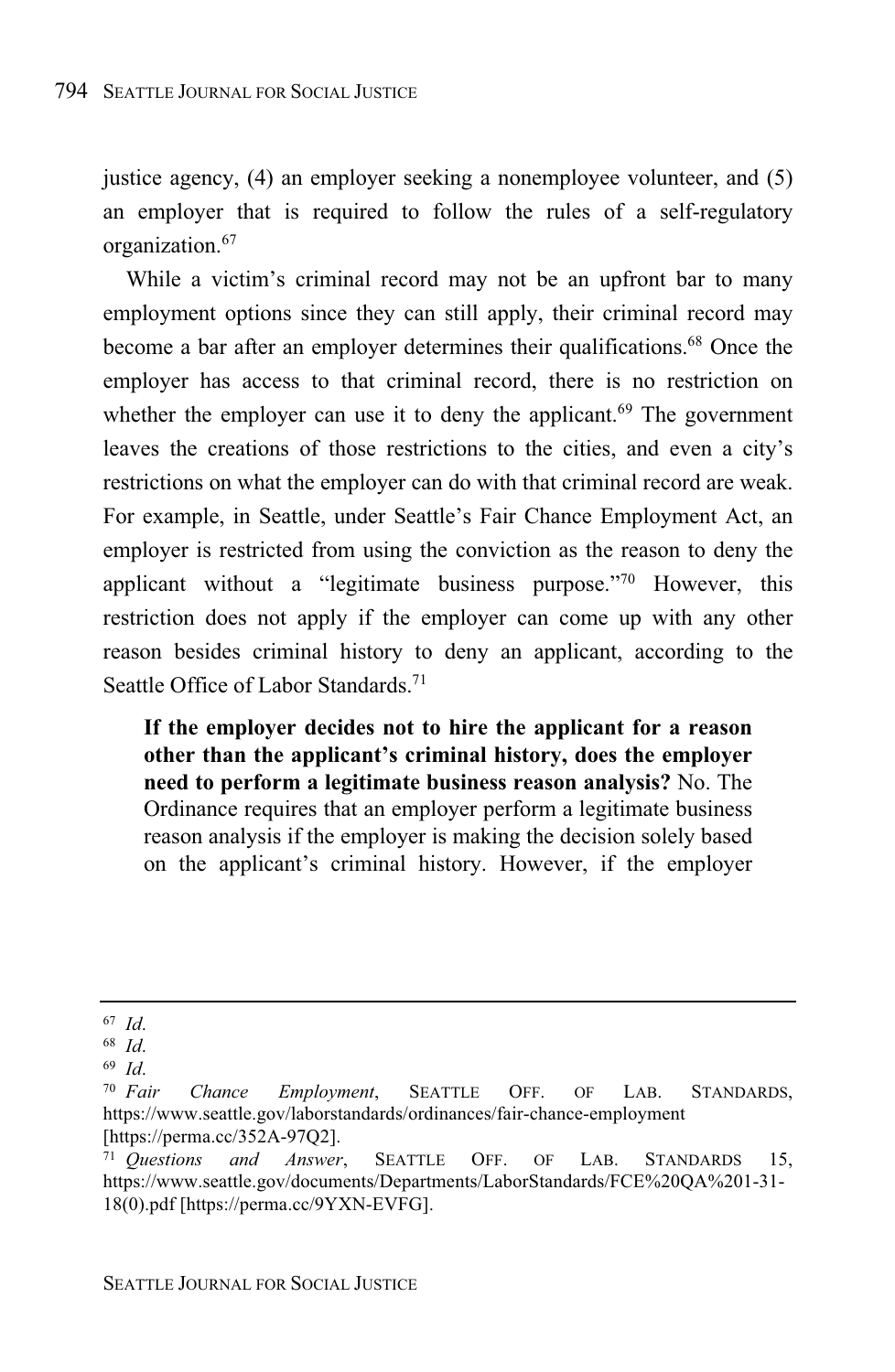makes its hiring decision based in part on the applicant's criminal history, it is a good idea to analyze and document that decision.<sup>72</sup>

Second, having a criminal record can negatively impact an individual's access to housing.<sup>73</sup> A criminal record can keep a victim from obtaining either federal or private housing in Washington. <sup>74</sup> For example, in King County, for federal housing, a victim may be denied access for having "a criminal record that KCHA [King County Housing Authority] believes could affect the health, safety, or welfare of other tenants or its employees."<sup>75</sup> Regrettably, the use of criminal records to deny housing is not limited to federal housing—it also occurs in private housing.<sup>76</sup>

Under Washington's RCW 59.18.257, landlords can run criminal background checks before agreeing to rent so long as the landlords have told the applicant what information they will access and what criteria may result in denial.<sup>77</sup> This means Washington's law does not otherwise restrict a private landlord's use of criminal records, but the Fair Housing Act, a federal law, may provide some (admittedly, weak) protections for tenants in Washington. <sup>78</sup> Under the Fair Housing Act, a landlord may not have blanket

<sup>72</sup> *Id.* (Business analysis refers to the test that an employer must go through to show that the employer had a "legitimate business purpose" for denying the applicant on the basis of the conviction.).

<sup>73</sup> Marsh et al., *supra* note 6.

<sup>74</sup> *Criminal History Discrimination*, TENANTS UNION OF WASH., https://tenantsunion.org/rights/criminal-history-discrimination [https://perma.cc/SB26- 5D4N].

<sup>75</sup> *Find a Home: How to Apply for a Section 8 Voucher*, KING CNTY HOUS. AUTH., https://www.kcha.org/housing/vouchers/apply [https://perma.cc/E5W9-Q7AH].

<sup>76</sup> *Criminal History Discrimination*, TENANTS UNION OF WASH., https://tenantsunion.org/rights/criminal-history-discrimination [https://perma.cc/VF3F-Q9YU].

<sup>77</sup> WASH. REV. CODE § 59.18.257.

<sup>78</sup> U.S. DEP'T OF HOUS. AND URBAN DEV., OFFICE OF GENERAL COUNSEL GUIDANCE ON APPLICATION OF FAIR HOUSING ACT STANDARDS TO THE USE OF CRIMINAL RECORDS BY PROVIDERS OF HOUSING AND REAL ESTATE-RELATED TRANSACTIONS  $(2016)$ ,

https://www.hud.gov/sites/documents/HUD\_OGCGUIDAPPFHASTANDCR.PDF [https://perma.cc/TT7X-4WQW].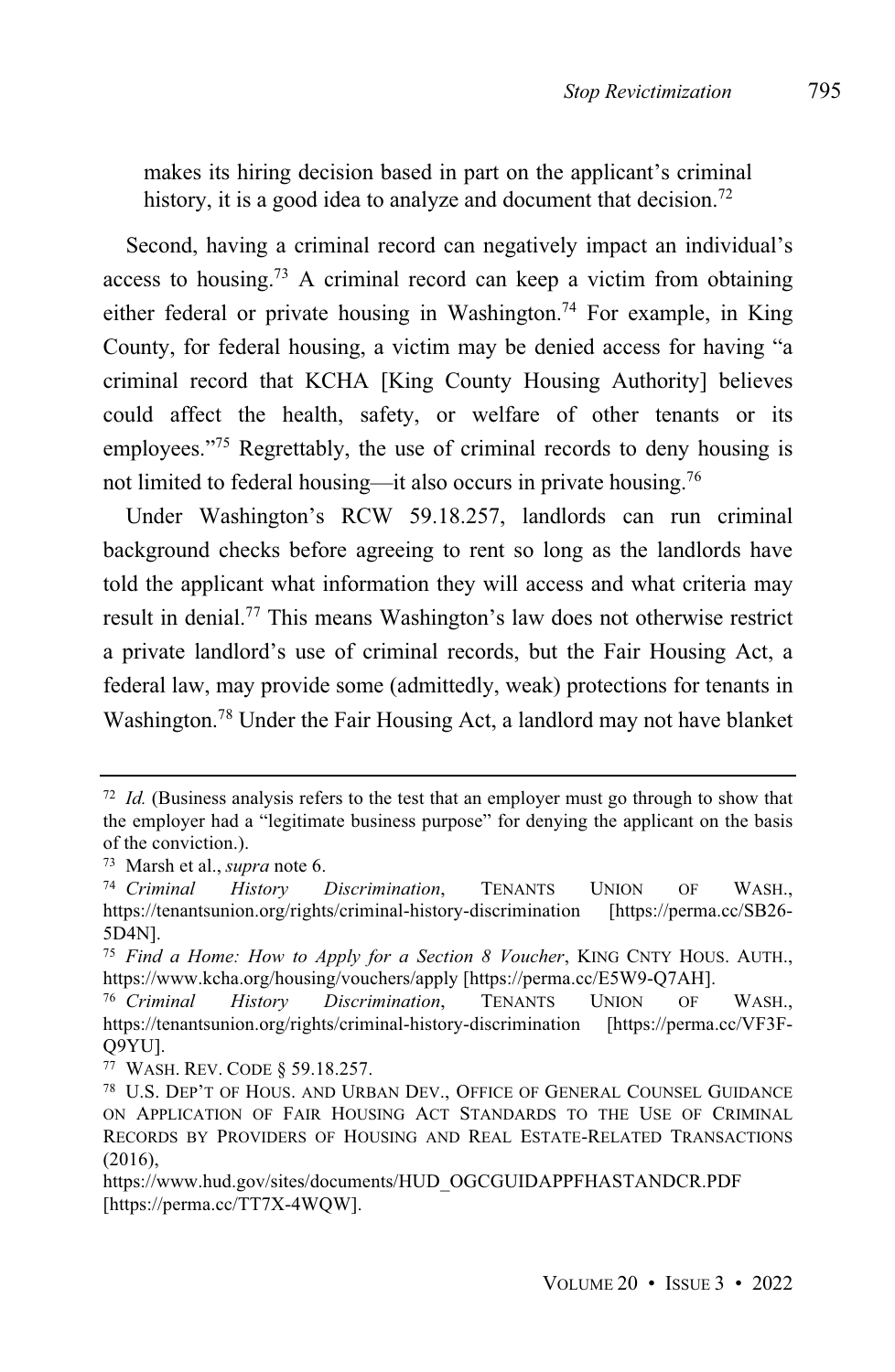bans on renting to anyone with a criminal record; instead, the landlord can only use that information to make individualized decisions based on the offense's type and severity. 79

While federal and state protections may be lacking, individual cities have started to expand protections for tenants with criminal records.<sup>80</sup> For example, in Seattle, the Fair Housing Ordinance prevents landlords from unfairly denying applicants based on their criminal history and prevents landlords from using advertising language that automatically excludes people with a criminal history.<sup>81</sup> However, this protection may be shortlived due to the lawsuit filed by the Pacific Legal Foundation.<sup>82</sup> Under this lawsuit, landlords claim that Seattle's Housing Ordinance takes away their rights to choose reliable and compatible tenants by preventing them from using criminal records, which violates their due process rights and both Washington's and the United States' free speech provision.<sup>83</sup> While the Washington Supreme Court handed down a decision against the landlords in *Yim v. City of Seattle*, the litigation on this matter continues in federal courts. <sup>84</sup> Therefore, this extra protection in Seattle may not be available much longer, and tenants will have to rely on the language in the Fair Housing Act and Washington state laws.

<sup>79</sup> *Id*.

<sup>80</sup> *Fair Chance Housing*, SEATTLE OFF. FOR CIVIL RIGHTS, https://www.seattle.gov/civilrights/civil-rights/fair-housing/fair-chance-housing [https://perma.cc/PFD2-DPXG].

<sup>81</sup> *Id*.

<sup>82</sup> *Yim v. City of Seattle: Seattle Wages Unconstitutional War on Landlords*, PAC. LEGAL FOUND., https://pacificlegal.org/case/yim-v-city-of-seattle/ [https://perma.cc/VXM3- NQ2X]; Yim v. City of Seattle, 194 Wash. 2d 682, 451 P.3d 694 (2019).

<sup>83</sup> *Yim v. City of Seattle: Seattle Wages Unconstitutional War on Landlords*, *supra* note 83; Yim v. City of Seattle, 194 Wash. 2d 682, 451 P.3d 694 (2019).

<sup>84</sup> *Washington Supreme Court Rules in Yim v. City of Seattle*, PUB. LEGAL FOUND. (Nov. 14, 2019), https://pacificlegal.org/press-release/washington-supreme-court-rules-in-yimv-city-of-seattle/ [https://perma.cc/F32Y-7BZ2]; Yim v. City of Seattle, 194 Wash. 2d 682, 451 P.3d 694 (2019).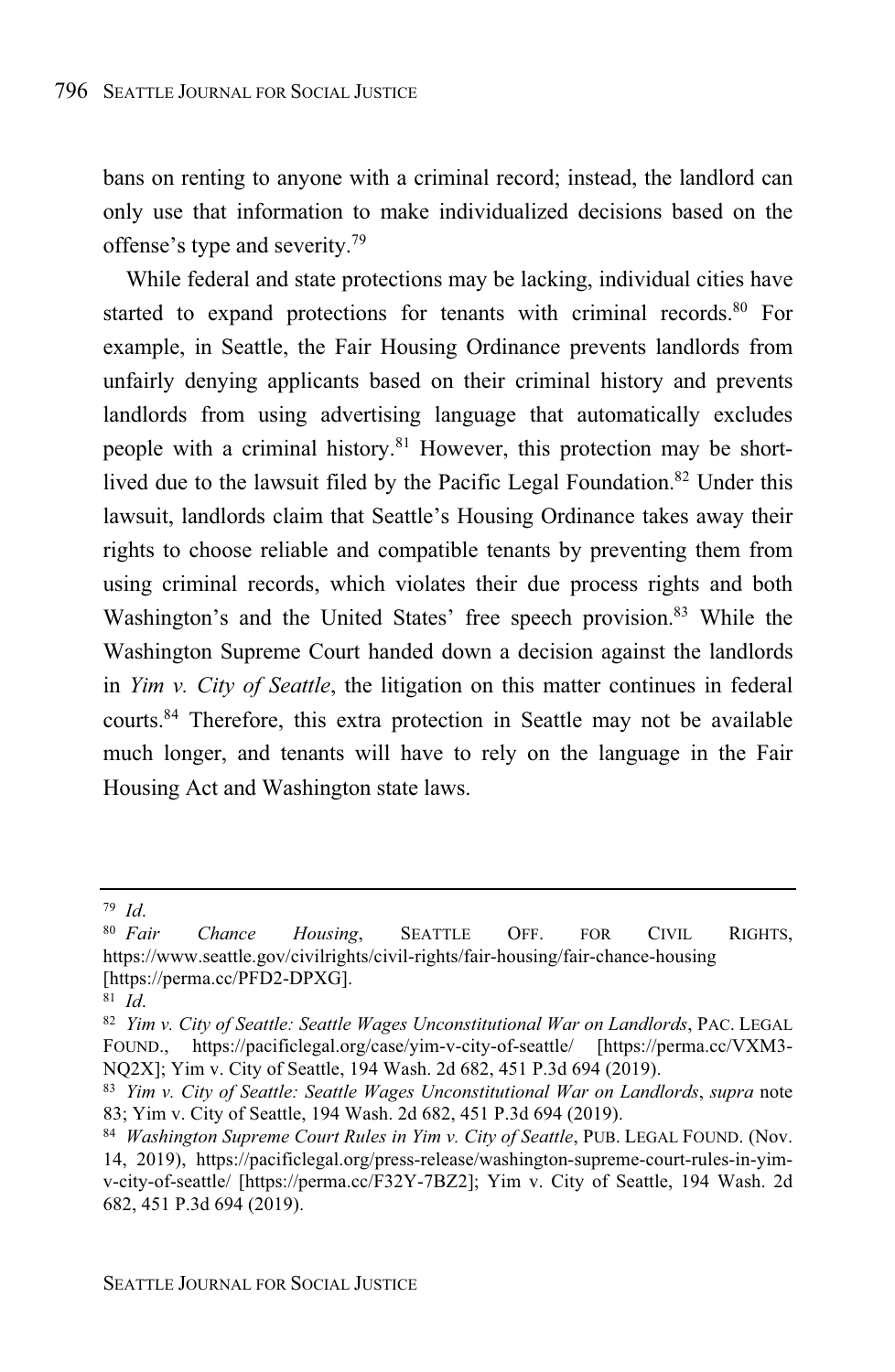Third, a trafficking victim's criminal conviction can affect the victim's access to federal benefits. While Washington opted-out of the Personal Responsibility and Work Opportunity Act of 1996, banning individuals with drug offense convictions from obtaining Temporary Assistance to Needy Families (TANF) or Supplemental Nutrition Assistance Program (SNAP) benefits, Washington citizens are still unable to obtain some federal financial aid benefits due to criminal convictions.<sup>85</sup> Under the 1988 amendment to the 1965 Higher Education Act, individuals with drug offenses, misdemeanors, or felonies face having any federal financial aid delayed or denied.<sup>86</sup> Also, individuals who have convictions for a forcible or non-forcible sexual offense that required civil commitment at the end of their incarceration cannot obtain a Federal Pell Grant.<sup>87</sup> Therefore, even though convictions are not a complete bar to federal funding for Washington trafficking victims, some convictions for drug and sex offenses can act as impediments towards obtaining federal funding for education. With financial aid being critical to increasing college access, these limitations will affect trafficking victims' access to education because these victims must either go into debt to obtain an education or forgo education altogether.<sup>88</sup>

<sup>85</sup> Marc Mauer & Virginia McCalmont, *A Lifetime of Punishment: The Impact of the Felony Drug Ban on Welfare Benefits*, THE SENT'G PROJECT (Nov. 14, 2013), https://www.sentencingproject.org/publications/a-lifetime-of-punishment-the-impact-ofthe-felony-drug-ban-on-welfare-benefits/ [https://perma.cc/7MK5-E5T6]; Eli Hager, *Six States Where Felons Can't Get Food Stamps*, THE MARSHALL PROJECT (Feb. 4, 2016, 7:15 AM), https://www.themarshallproject.org/2016/02/04/six-states-where-felons-can-tget-food-stamps [https://perma.cc/Q24E-JFC5].

<sup>86</sup> FU ET AL., *supra* note 63, at 10.

<sup>87</sup> *Students With Criminal Convictions Have Limited Eligibility for Federal Student Aid*, FED. STUDENT AID, https://studentaid.gov/understandaid/eligibility/requirements/criminal-convictions [https://perma.cc/NVK7-F8UG].

<sup>88</sup> THE INST. FOR COL. ACCESS & SUCCESS*,* PAVING THE WAY: HOW FINANCIAL AID AWARENESS AFFECTS COLLEGE ACCESS AND SUCCESS 1 (2008); MICHELLE HODARA, WHAT DOES THE RESEARCH SAY ABOUT BARRIERS TO FAFSA COMPLETION AND STRATEGIES TO BOOST COMPLETION? 1, 3 (2017).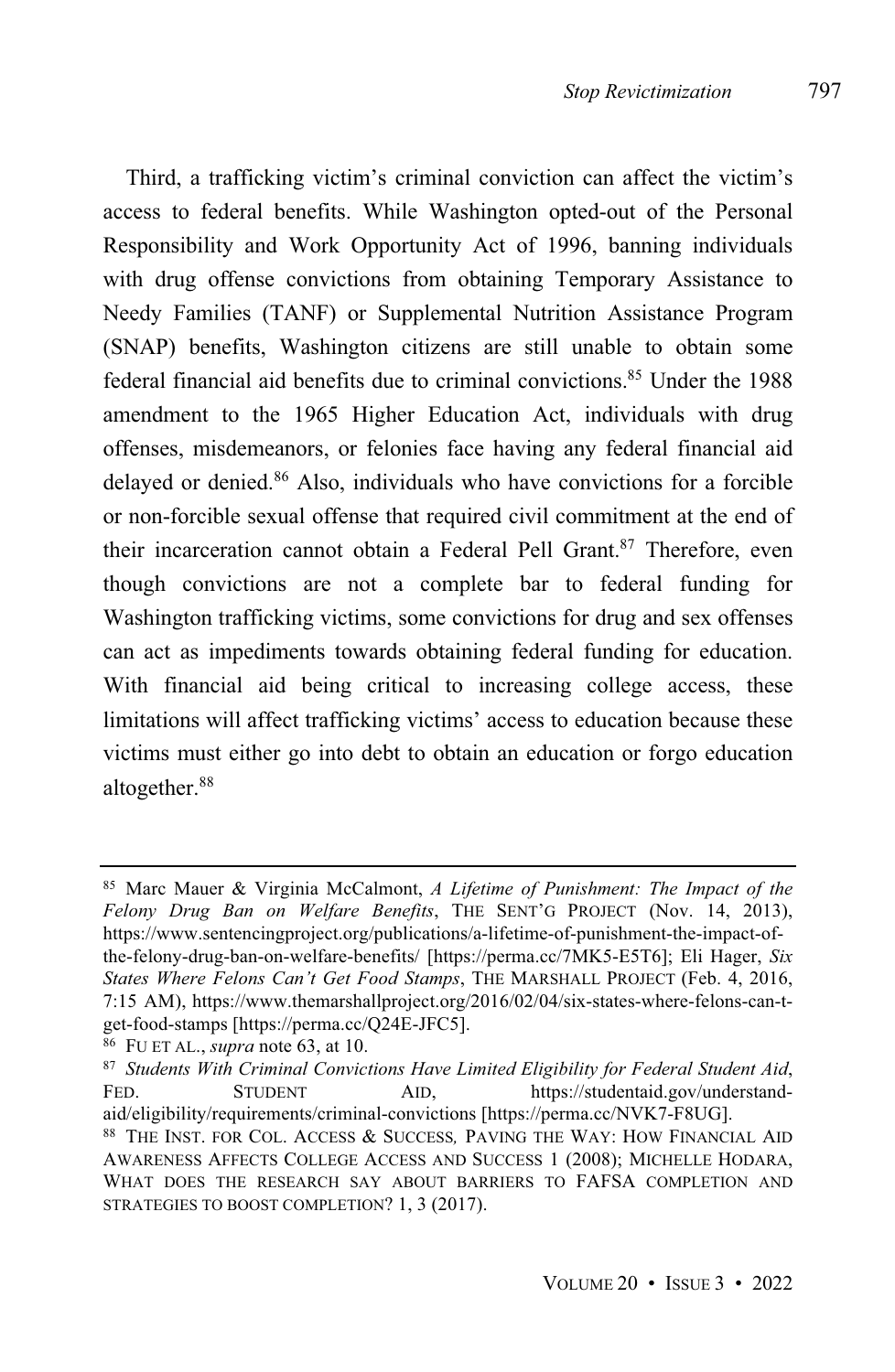Thus, when the state convicts a trafficking victim of a crime, which the victim's trafficker forced them to commit, the victim then faces a decrease in job opportunities, housing opportunities, and federal financial aid due to that criminal history. In these cases, the state's real achievement is revictimizing the individual.

#### **2. The Overall Experience of Revictimization for Trafficking Victims**

Revictimization is a serious consequence of human trafficking.<sup>89</sup> Revictimization means "to victimize someone again." <sup>90</sup> Revictimization occurs in the lives of trafficking victims who obtain criminal convictions due to forced criminality because these individuals experience victimization twice; traffickers initially victimize these individuals by using their bodies through forced sexualized acts or labor for profit, then society victimizes these individuals again through criminal convictions and the ramifications of those criminal convictions later in life. 91

A victim may first experience revictimization due to the criminal system's charging process.<sup>92</sup> First, within the arresting period, human trafficking victims arrested for prostitution may experience inappropriate comments or language from police; some victims may even be forced to remain unclothed for long periods in front of officers.<sup>93</sup> Along similar lines, transgender victims who are arrested are generally misgendered, causing them to be placed in abusive, exploitive, and violating conditions.  $94$ 

<sup>89</sup> U.N. OFF. ON DRUGS AND CRIME VIENNA, AN INTRODUCTION TO HUMAN TRAFFICKING: VULNERABILITY, IMPACT AND ACTION 4 (2008).

<sup>&</sup>lt;sup>90</sup> Revictimize, MERRIAM-WEBSTER, https://www.merriamwebster.com/dictionary/revictimize) [https://perma.cc/H68W-RX5K].

<sup>91</sup> FEMALE VICTIMS OF TRAFFICKING FOR SEXUAL EXPLOITATION AS DEFENDANTS, U.N. OFF. ON DRUGS AND CRIME 6 (2020), https://www.unodc.org/documents/humantrafficking/2020/final\_Female\_victims\_of\_trafficking\_for\_sexual\_exploitation\_as\_defen dants.pdf [https://perma.cc/3EMW-9A2B].

<sup>&</sup>lt;sup>92</sup> SUZANNAH PHILLIPS ET AL., CLEARING THE SLATE: SEEKING EFFECTIVE REMEDIES FOR CRIMINALIZED TRAFFICKING VICTIMS 18 (2014).

<sup>93</sup> *Id*.

<sup>94</sup> *Id*.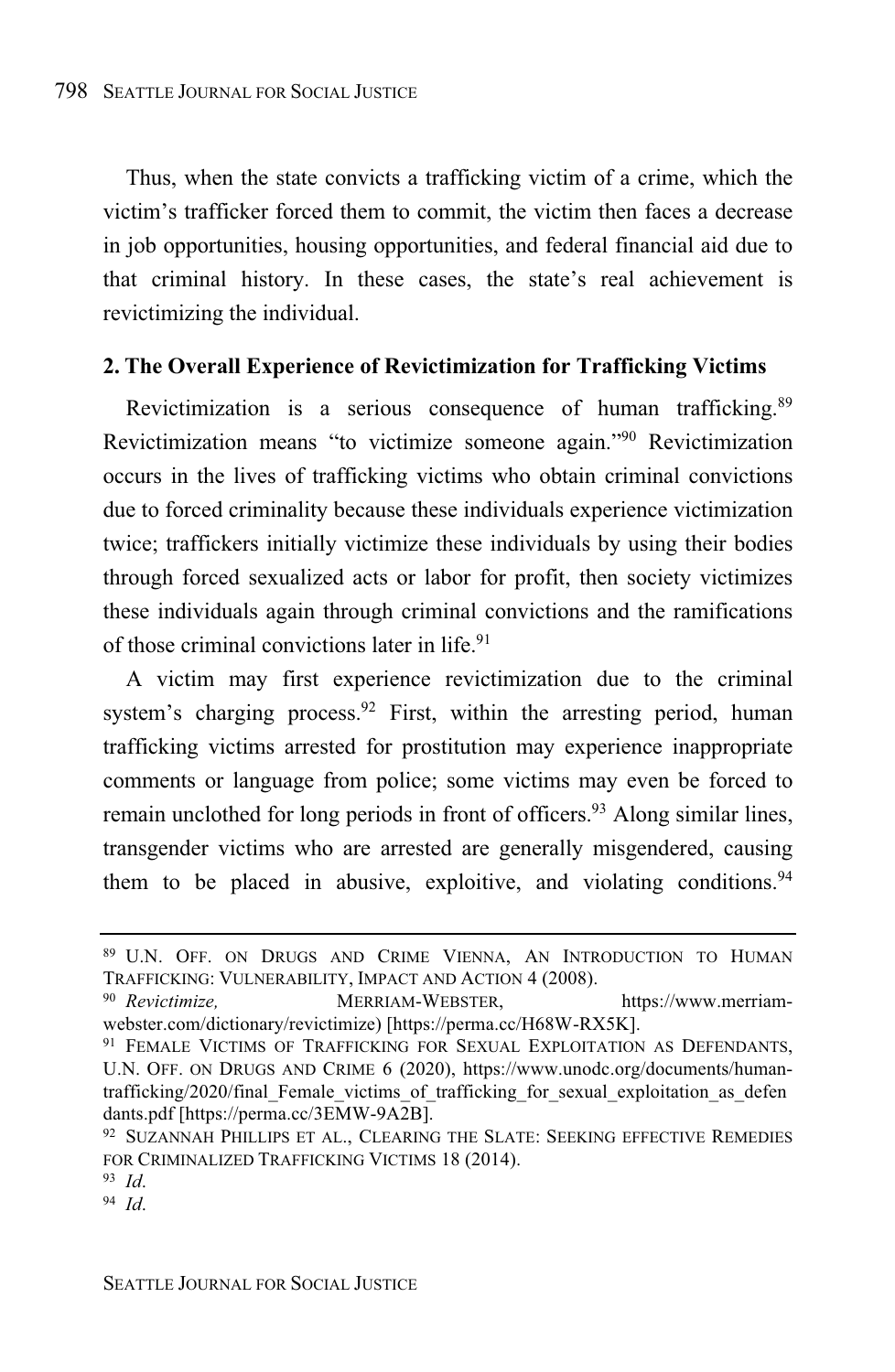Secondly, when these victims face arraignment, they are often poorly clothed, likely tired, and have faced awful conditions overnight.<sup>95</sup>

A victim will then face revictimization at the hands of society when those criminal convictions become an impediment to the victim's future. In a 2016 study performed by the National Survivor Network (NSN), 91% of the 130 respondents reported being arrested, with 39% having been arrested four times or less and 40% having been arrested nine times or more, often due to forced criminality. <sup>96</sup> These records revictimize because a criminal record can profoundly impact a victim's ability to gain future employment or housing, begin or continue a college education, obtain financial aid, or retain custody of children. A criminal record can also affect access to government benefits. <sup>97</sup> In NSN's survey, most respondents reported that their criminal records had long-term effects on them; in particular, 72.7% reported that their criminal record created a barrier for them when seeking employment, 57.6% reported having experienced a barrier when searching for housing, and 16.7% reported their criminal records prevented them from obtaining an education.<sup>98</sup> One respondent stated, "[h]ow can people who have been victimized get their lives together if . . . society does not let them work?"<sup>99</sup> Another respondent stated that many "prospective employers shut down and do not ask for explanations or do not want to listen," making it difficult to find employment with a criminal record; with no other options for work, victims become susceptible to re-trafficking.<sup>100</sup> Another respondent commented, "I continue to feel [t]he invisible bars even though

<sup>95</sup> *Id*.

<sup>96</sup> NATIONAL SURVEY NETWORK, NATIONAL SURVEY NETWORK MEMBER SURVEY: IMPACT OF CRIMINAL ARREST AND DETENTION ON SURVIVORS OF HUMAN TRAFFICKING 1, 5–8 (Aug. 2016), https://nationalsurvivornetwork.org/wpcontent/uploads/2019/08/NSNVacate-Survey-2018.pdf [https://perma.cc/PU9J-DV6Q]; FORCED CRIMINALITY, *supra* note 6; *see also* PROTECTING VICTIMS, *supra* note 6. <sup>97</sup> NATIONAL SURVEY NETWORK, *supra* note 97, at 10–12.

<sup>98</sup> *Id*. at 7.

<sup>99</sup> *Id.* at 10.

<sup>100</sup> *Id*. at 11.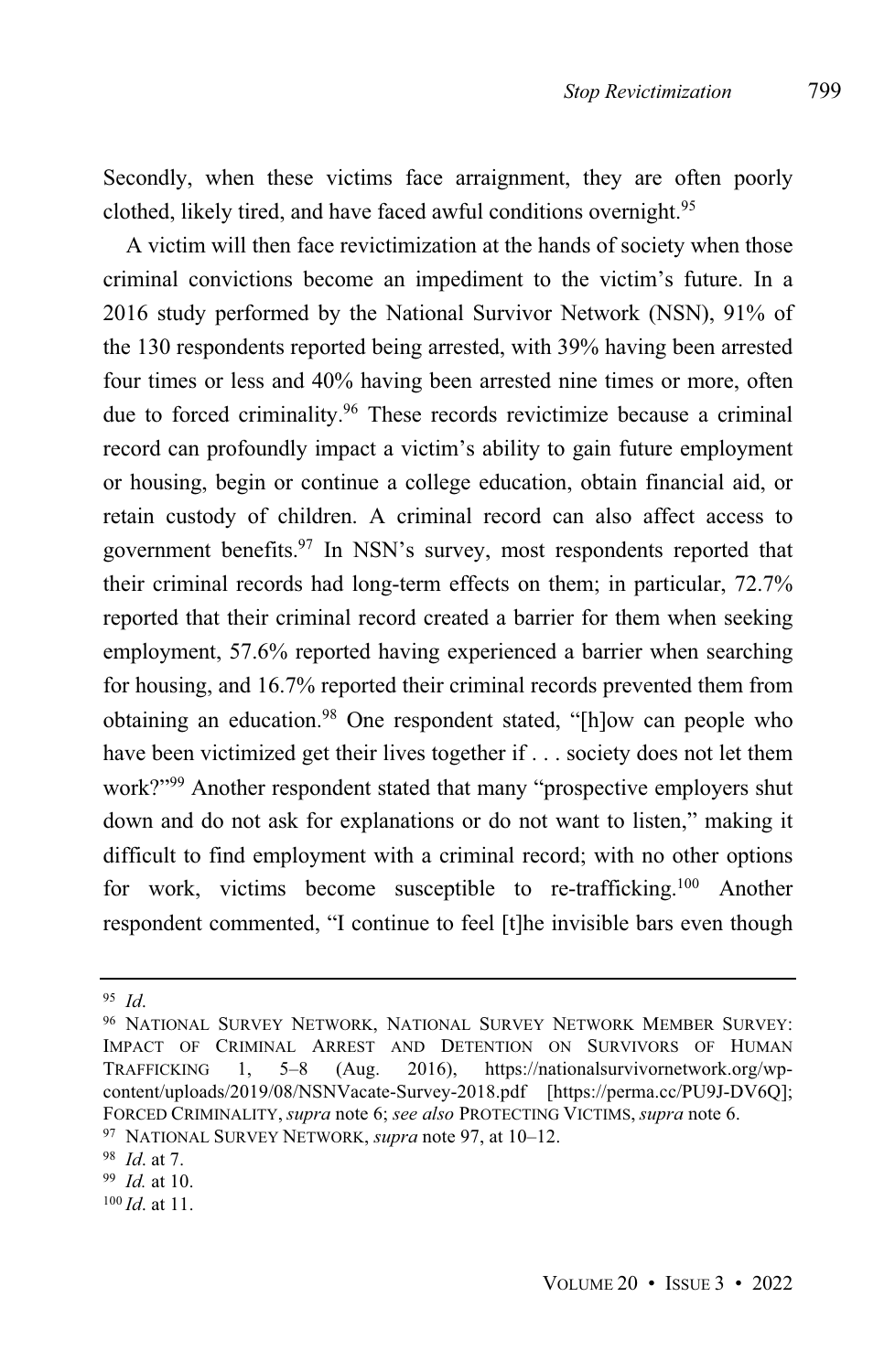I am free."<sup>101</sup> Another described the feeling of revictimization as still being enslaved by their criminal charges, stating that their inability to find employment "year after year after year resulted in homelessness and suicide attempts. . . . I felt like, here you're free, nobody wants to know you, talk to you, help you, date you, hire you, or have you living in their home so you might as well just be dead."<sup>102</sup>

While some states, like Washington, may attempt to reduce the amount of revictimization that victims face by vacating their past criminal convictions, these laws are often not enough. Without easy-to-use statutes that vacate crimes committed during periods of trafficking, trafficking victims will continue to face revictimization.

## *D. The Current State of Washington's Vacatur Law to "Fix" the Revictimization Experienced by Human Trafficking Victims*

To help limit the effect of criminal convictions on human trafficking victims, the Washington Legislature passed the Substitute House Bill  $1292$ <sup>103</sup> This substitute bill reenacted and amended RCW 9.96.060, adding a new section to the statute that will pertain to prostitution convictions.<sup>104</sup> This addition, which is relevant for human trafficking victims within the sex trafficking field, can be found in Section 2.<sup>105</sup> Under Section 2, a victim may vacate a charge of prostitution, promoting prostitution in the first degree, promoting commercial sex abuse of a minor, and trafficking in persons under the Trafficking Victim's Protection Act of 2000, if the charge was incurred as a result of being a victim of trafficking.<sup>106</sup> For a sex

<sup>101</sup> *Id*.

<sup>102</sup> *Id*.

<sup>103</sup> H.B. 1292 63rd Leg., Reg. Sess. (Wash. 2014); House Bill Analysis, H.R. 1292 63rd Leg., Reg. Sess.

<sup>104</sup> Act of March 28, 2014, Wash. Sess. Laws 534.

 $105$  *Id.* at 4–6.

<sup>106</sup> *Id*. at 4–5.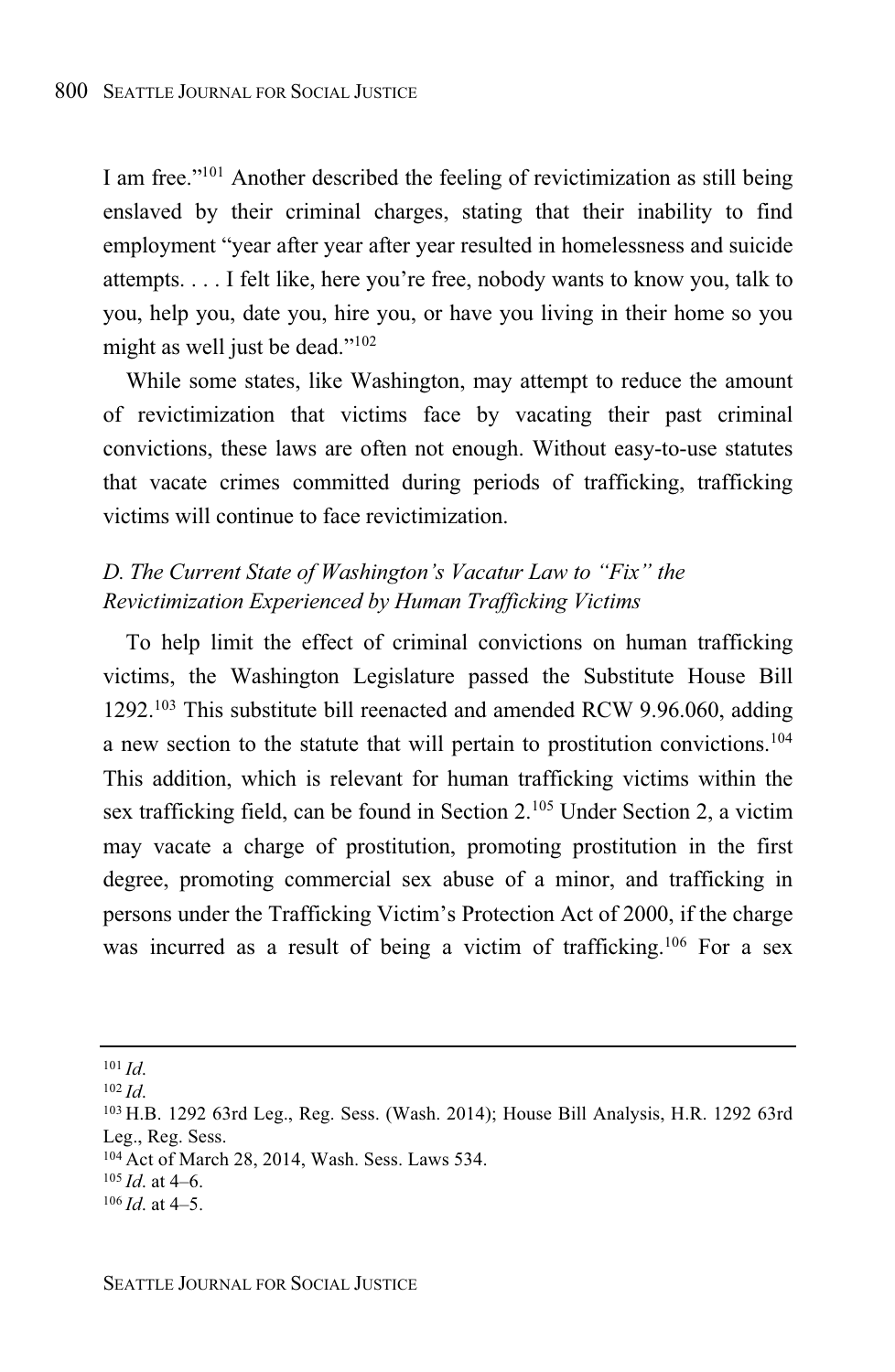trafficking victim to receive the benefits of the bill, the victim must first meet the list of requirements below:

(i) The applicant was recruited, harbored, transported, provided, obtained, bought, purchased, or received by another person; (ii) The person who committed any of the acts in  $(a)(i)$  of this subsection against the applicant acted knowingly or in reckless disregard for the fact that force, fraud, or coercion would be used to cause the applicant to engage in a sexually explicit act or commercial sex act; and

(iii) The applicant's conviction record for prostitution resulted from such acts; or (b)(i) The applicant was recruited, harbored, transported, provided, obtained, bought, purchased, or received by another person; (ii) The person who committed any of the acts in (b)(i) of this subsection against the applicant acted knowingly or in reckless disregard for the fact that the applicant had not attained the age of eighteen and would be caused to engage in a sexually explicit act or commercial sex act; and (iii) The applicant's record of conviction for prostitution resulted from such acts.<sup>107</sup>

While this bill will help vacate criminal charges for victims, only certain sex trafficking victims may receive help from this bill.<sup>108</sup> A victim may not be able to have the conviction vacated if any of the following exist:

(a) There are any criminal charges against the applicant pending in any court of this state or another state, or in any federal court, for any crime other than prostitution; or (b) The offender has been convicted of another crime, except prostitution, in this state, another state, or federal court since the date of conviction. 109

Under Washington's current scheme in RCW 9.96.060, only a specific type of human trafficking victim will receive help—a sex trafficking victim—and only when the victim's crime is prostitution.<sup>110</sup> The bill does

 $107$  *Id.* 

- <sup>108</sup> *Id*.
- <sup>109</sup> *Id*.
- <sup>110</sup> *Id*. at 3.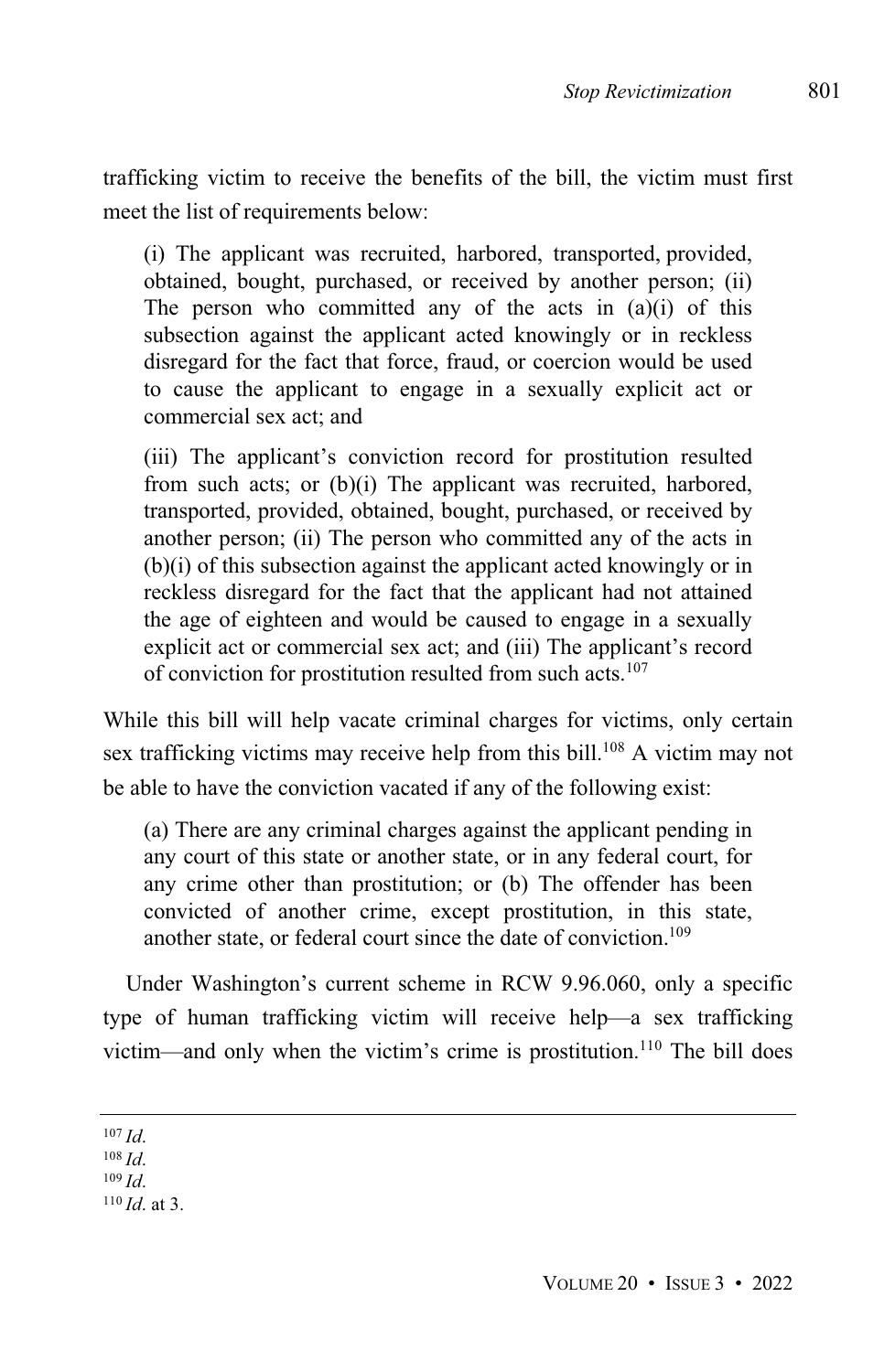not help vacate convictions for the wide range of other crimes committed by victims of sex trafficking or victims of labor trafficking.<sup>111</sup> Therefore, to better help human trafficking victims, this comment will now discuss a reworking of Washington's current "vacatur statute" (House Bill 1292).<sup>112</sup> The proposed amendments to this statute will help train actors in the criminal justice system to recognize human trafficking victims, vacate all  $\alpha$  non-violent crimes, create an application-free vacatur process, and reduce the limitations on who may use the vacatur statute.

## **III. PROPOSED SOLUTIONS TO PREVENT REVICTIMIZATION OF** HUMAN TRAFFICKING SURVIVORS

With traffickers forcing victims to commit a wide range of crimes, Washington's current vacatur law is ineffective in helping all human trafficking victims.<sup>113</sup> A vacatur statute permits "courts to vacate—legally rendering null and void—convictions for prostitution related offenses and other nonviolent crimes that victims of trafficking have been forced to commit."<sup>114</sup> By reworking Washington's current vacatur statute to include all non-violent crimes, similar to North Carolina's expungement statute, Washington can help decrease the revictimization that human trafficking victims face due to their criminal convictions.<sup>115</sup> Therefore, this comment

<sup>113</sup> H.R. 1292 63rd Leg., Reg. Sess. (Wash. 2014).

<sup>&</sup>lt;sup>111</sup> SHARED HOPE, NATIONAL STATE LAW SURVEY: EXPUNGEMENT AND VACATUR LAWS 1,  $10-11$ , https://sharedhope.org/wpcontent/uploads/2016/03/NSL Survey Expungement-and-Vacatur-Laws.pdf  $[https://perma.co/84C5-E33O].$ 

<sup>&</sup>lt;sup>112</sup> NAT'L COUNCIL OF JEWISH WOMEN, FACT SHEET: VACATUR LAWS (Sept. 2016), https://www.ncjw.org/wp-content/uploads/2017/07/Fact-Sheet Vacatur-Laws Updated-2016.pdf [https://perma.cc/J654-P4MS] ("They permit courts to vacate  $-$  legally rendering null and void  $-$  convictions for prostitution related offenses and other nonviolent crimes that victims of trafficking have been forced to commit.").

<sup>&</sup>lt;sup>114</sup> NAT'L COUNCIL OF JEWISH WOMEN, *supra* note 113.

<sup>&</sup>lt;sup>115</sup> NATIONAL SURVEY NETWORK, *supra* note 97, at 10-11; North Carolina's expungement statute expunges all non-violent criminal offenses someone incurs while trafficked as discussed later in this paper.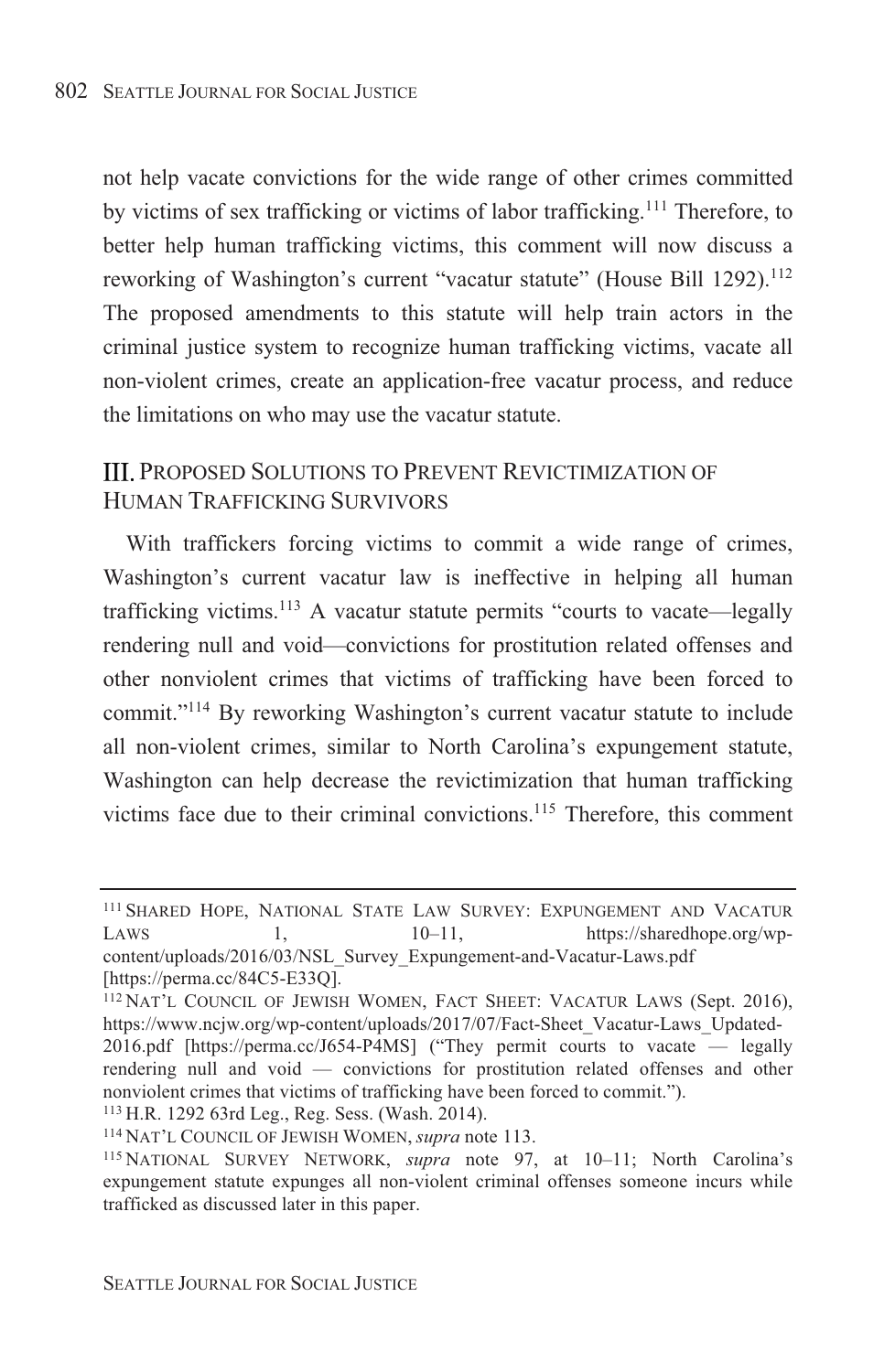proposes adding non-violent crimes, an application-free system for vacating convictions, and a required CLE and CJE course onto Washington's current vacatur statute, RCW 9.96.060.

*A. Amending House Bill 1292 to Alter the Limiting Provision on What Convictions May Be Vacated, Create a New Vacating Procedure, Vacate All Nonviolent Crimes, and Create a Required CLE/CJE Training*

The Washington Legislature should amend House Bill 1292 to alter the limiting provision in Section 2; change the vacating procedure in Section 2 to an application-free system; include a new section, Section 3, which will extend the vacatur statute to all nonviolent crimes; and add a required CLE/CJE training on identifying victims of human trafficking and using the new vacatur system. The proposed law pertains to vacating convictions rather than expunging them. Washington courts may only expunge charges that did not result in a conviction, "allow[ing] a person to get law enforcement data on their investigation and arrest deleted;" whereas, a court can vacate charges that end in convictions. <sup>116</sup>

## **1. Rewriting House Bill 1292's Limiting Provision**

Currently, Section 2 has a limiting provision on whether the victim may utilize the vacatur statute:

[a charge may not be vacated if] (a) [t]here are any criminal charges against the applicant pending in any court of this state or another state, or in any federal court, for any crime other than prostitution; or (b) The offender has been convicted of another crime, except prostitution, in this state, another state, or federal court since the date of conviction. 117

<sup>116</sup> *Expungement and Vacating Criminal Records*, THE CURTIS FIRM, https://www.thecurtisfirm.com/expungement-and-vacating-criminal-records-inwashington [https://perma.cc/L4MZ-P9W7].

<sup>117</sup> H.R. 1292 63rd Leg., Reg. Sess. (Wash. 2014).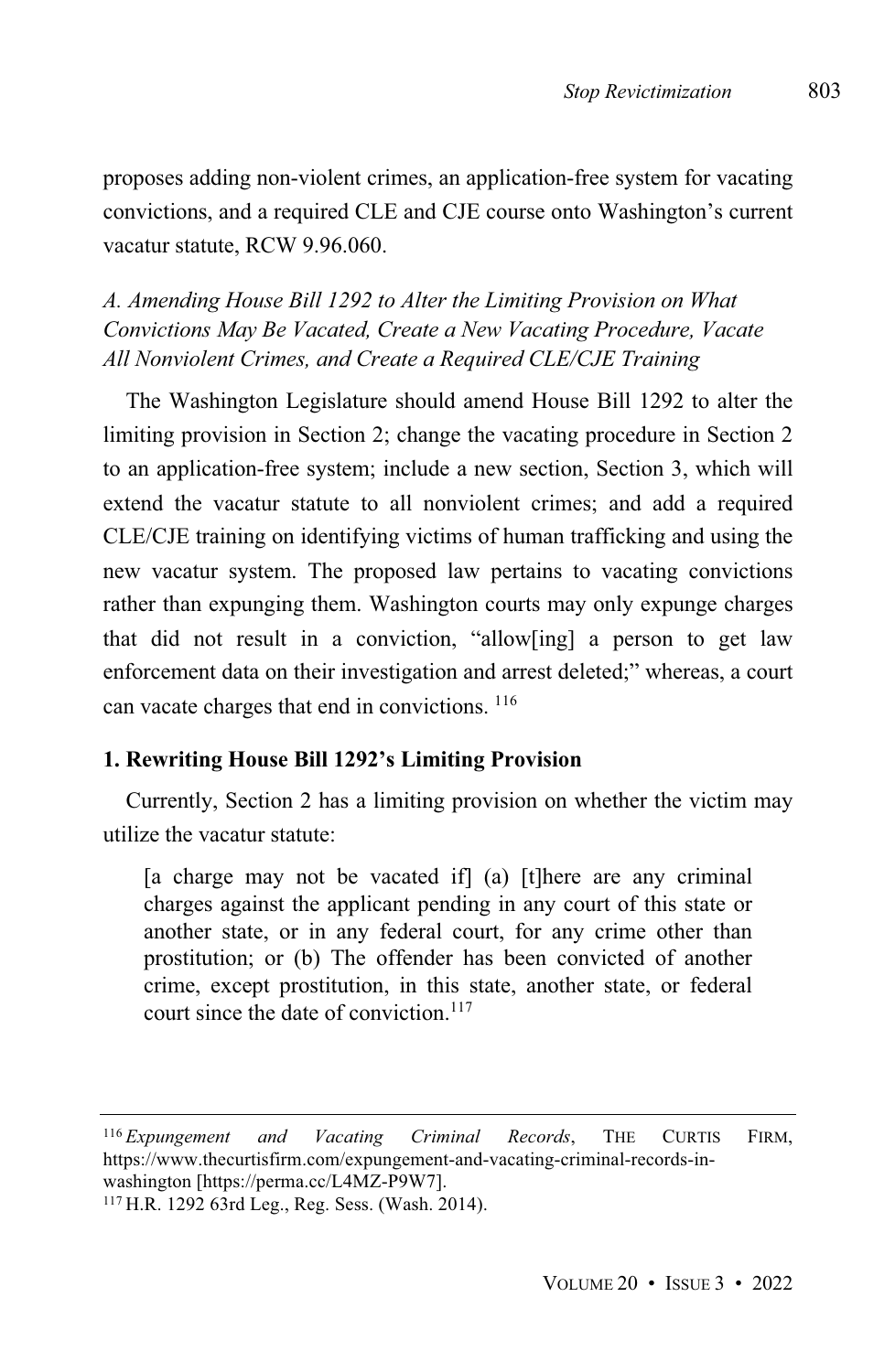Under this provision, any nonviolent crimes other than prostitution could stop a human trafficking victim from vacating convictions obtained during "forced criminality."<sup>118</sup> In this proposed amendment, the Legislature would rewrite the restriction on using the vacatur statute to only pertain to violent crimes. This amendment would allow more victims to utilize the new Section 3, vacating nonviolent convictions. For example, the amendment would look like the following:

This vacatur statute is limited regarding what crimes a victim may or may not have vacated. A victim may only have non-violent crimes committed during the time of trafficking vacated. Pursuant to RCW 9.94A.030(33) non-violent offenses are those which are not a violent offense and pursuant to RCW 9.94A.030(55) a violent offense is (a) any of the following felonies: (1) Any felony defined under any law as a class A felony or an attempt to commit a class A felony; (ii) Criminal solicitation of or criminal conspiracy to commit a class A felony; (iii) Manslaughter in the first degree; (iv) Manslaughter in the second degree; (v) Indecent liberties if committed by forcible compulsion; (vi) Kidnapping in the second degree; (vii) Arson in the second degree; (viii) Assault in the second degree; (ix) Assault of a child in the second degree; (x) Extortion in the first degree; (xi) Robbery in the second degree; (xii) Drive-by shooting; (xiii) Vehicular assault, when caused by the operation or driving of a vehicle by a person while under the influence of intoxicating liquor or any drug or by the operation or driving of a vehicle in a reckless manner; and (xiv) Vehicular homicide, when proximately caused by the driving of any vehicle by any person while under the influence of intoxicating liquor or any drug as defined by RCW 46.61.502, or by the operation of any vehicle in a reckless manner; (b) Any conviction for a felony offense in effect at any time prior to July 1, 1976, that is comparable to a felony classified as a violent offense in (a) of this subsection; and (c) Any federal or out-of-state conviction for an offense that under the laws of this state would be a felony classified as a violent offense under (a) or (b) of this subsection.

<sup>118</sup> *Id*.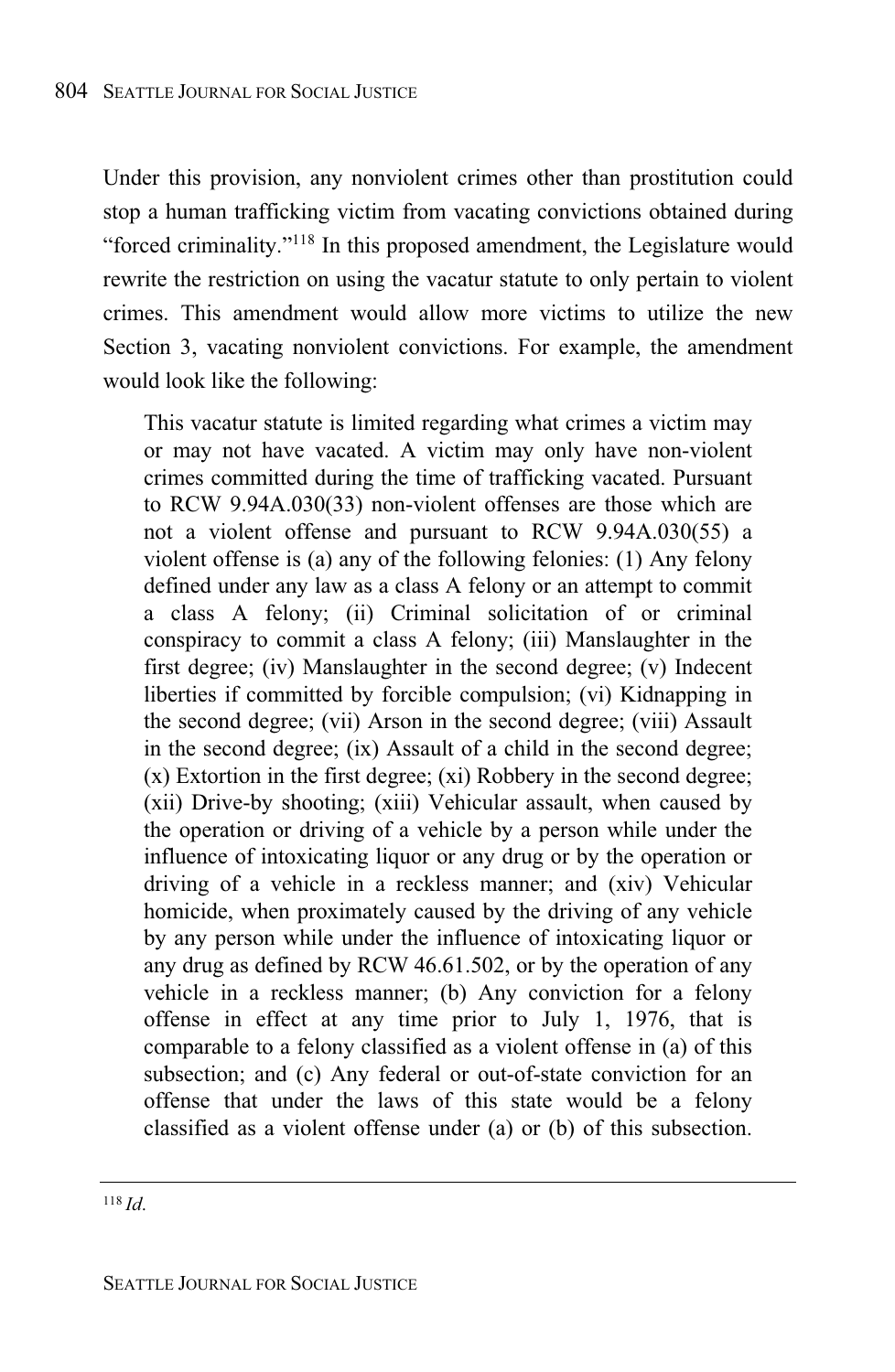This statute will not extend to vacate (a) criminal charges against the applicant pending in any court of this state or another state, or in any federal court, for any violent crime; or (b) violent criminal charges that the offender has been convicted of, in this state, another state, or federal court.

## **2. Changing the Vacating Procedure to an Application-Free Process**

The total amendment to House Bill 1292 will replace the language within the bill under Section 2, which currently requires a victim to apply to start the vacating process, with an application-free vacating system. The current procedure states:

In order to vacate a record of conviction for a prostitution offense pursuant to RCW 9.96.060(3) as a result of being a victim of trafficking, RCW 9A.40.100, the applicant must prove each of the following elements by a preponderance of the evidence:  $(a)(i)$ The applicant was recruited, harbored, transported, provided, obtained, bought, purchased, or received by another person; (ii) The person who committed any of the acts in (a)(i) of this subsection against the applicant acted knowingly or in reckless disregard for the fact that force, fraud, or coercion would be used to cause the applicant to engage in a sexually explicit act or commercial sex act; and (iii) The applicant's conviction record for prostitution resulted from such acts; or (b)(i) The applicant was recruited, harbored, transported, provided, obtained, bought, purchased, or received by another person; (ii) The person who committed any of the acts in (b)(i) of this subsection against the applicant acted knowingly or in reckless disregard for the fact that the applicant had not attained the age of eighteen and would be caused to engage in a sexually explicit act or commercial sex act; and (iii) The applicant's record of conviction for prostitution resulted from such acts  $119$ 

Under the current provision, the burden to vacate any prostitution convictions incurred during human trafficking is on the victim. The new

<sup>119</sup> *Id*.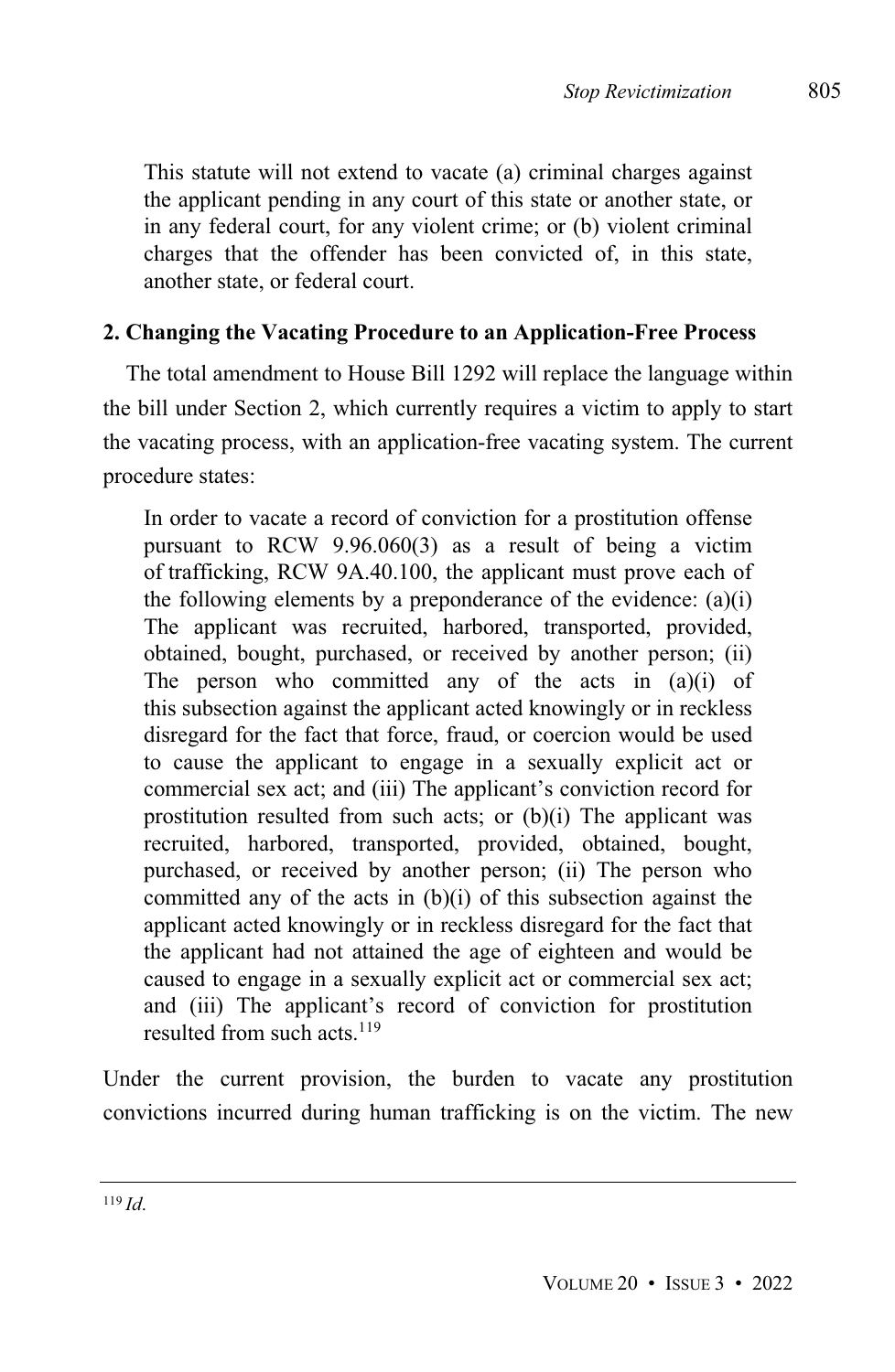amended portion of House Bill 1292, covering the vacating procedure, will change the current system into a new application-free process where lawyers or judges obtain the essential information and input it into a computer Artificial Intelligence (AI) program. 120

This new procedure will place the burden of submitting information on the lawyers or judges, educated through the CLE/CJE program, rather than on the victim who may have little to no knowledge of Washington's vacatur statute. The amended vacating procedure would look like this:

The following procedure to vacate a record of conviction for any non-violent offense due to being a victim of trafficking, under RCW 9A.40.100, is as follows: (1) either the victim contacts any lawyer or judge about being trafficked; or the lawyer or judge identifies an individual as a potential victim due to the crime the individual commits or the individual's behavior or physical traits. (2) The lawyer or judge will then work with the identified victim, whether self-identified or identified by the lawyer or judge, to determine whether the applicable AMP elements are met: (i) the individual was recruited, harbored, transported, provided, obtained, bought, purchased, or received by another person; (ii) the person who committed any of the acts in (i) of subsection 2 against the individual did so through force, fraud, or coercion; (iii) the purpose of such trafficking was for commercial sex or forced labor; and (iv) the individual's conviction record for non-violent crimes resulted from such acts.<sup>121</sup> (3) The lawyer or judge is then required to send the obtained information to any criminal judge within the State of Washington. (4) The criminal judge or clerk

<sup>120</sup> Jun Wu, *AI Is Helping Us Combat The Economic Problem Of Human Trafficking*, FORBES (Apr. 14, 2020), https://www.forbes.com/sites/cognitiveworld/2020/04/14/ai-ishelping-us-combat-the-economic-problem-of-human-trafficking/?sh=5bf38b1e752c

<sup>[</sup>https://perma.cc/NS9G-NDGB] (This paper will not go into depth on this program given the knowledge required to set up such an AI system; however, the program used by the courts could run on a similar AI system as those used by Marinus Analytics in Traffic Jam which currently helps law enforcement track human trafficking patterns.).

 $121$  WASH. REV. CODE § 9A.40.010 (Definitions applying to this section would be included in the applicable definition section of RCW 9A.40.010 which applies to trafficking under RCW 9A.40.100).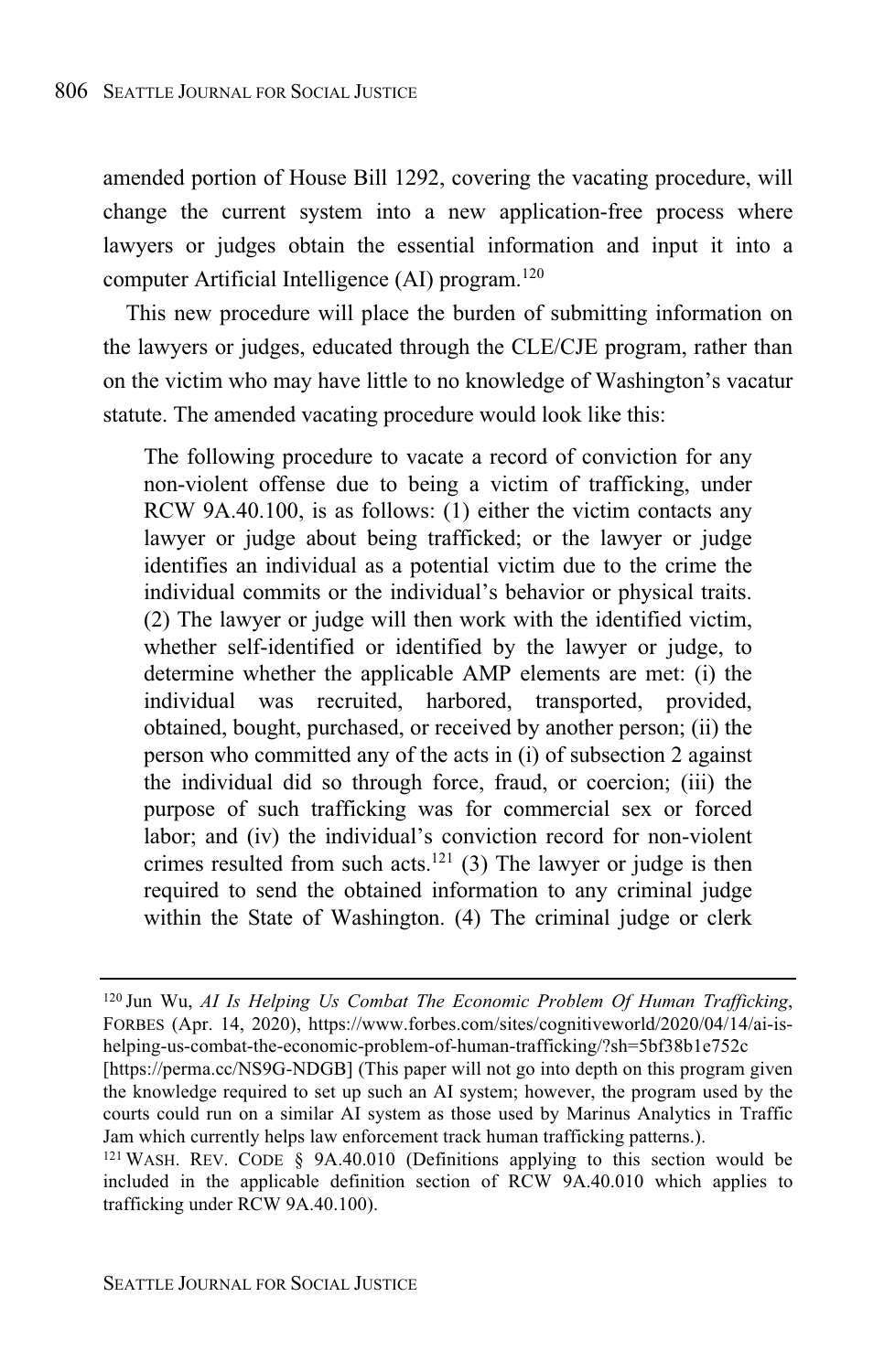$(AI)^{122}$  program that recognizes human trafficking victims, and the program will then run the information against all known trafficking rings, trafficking areas, and any other human trafficking data. (5) The AI system will then designate whether the individual is a human trafficking victim and make a record of all their nonviolent criminal convictions determined to have occurred during the trafficking period. (6) The criminal judge will then take this information and place all those non-violent criminal convictions in a vacating order. (7) The judge will then send the order to the court clerk. (8) The clerk will then send the order off to the Washington State Patrol identification section and the local police agency, if any, which holds criminal history information for the convicted person. (9) The Washington State Patrol and any such local police agency shall immediately update their records to reflect the vacation and shall transmit the vacating order to the Federal Bureau of Investigation. (10) A conviction that has been vacated under this section may not be disseminated or disclosed by the state patrol or local law enforcement agency to any person, except other criminal justice enforcement agencies. (11) The victim shall be released from all penalties and disabilities resulting from the offense, and the fact that the person has been convicted of the offense shall not be included in the person's criminal history for purposes of determining a sentence in any subsequent conviction. For all purposes, including responding to questions on employment or housing applications, people whose convictions have been vacated under this section may state that they have never been convicted of that crime.<sup>123</sup>

This amendment will help victims by decreasing the travel that victims must take to appear before the court, the level of frustration incurred by not

<sup>122</sup> Katie Kackenmeister, *Artificial Intelligence and the Fight Against Human Trafficking*, LEIGH NEWS (Aug. 1, 2019), https://www2.lehigh.edu/news/artificial-intelligence-andthe-fight-against-human-trafficking [https://perma.cc/4BGJ-A8LX] (While there are no set human trafficking AI programs for Washington to model its program after, Washington can reach out to Professor Dan Lopresti who is working on an AI program to identify trafficking victims.).

<sup>123</sup> H.R. 1292 63rd Leg., Reg. Sess. (Wash. 2014).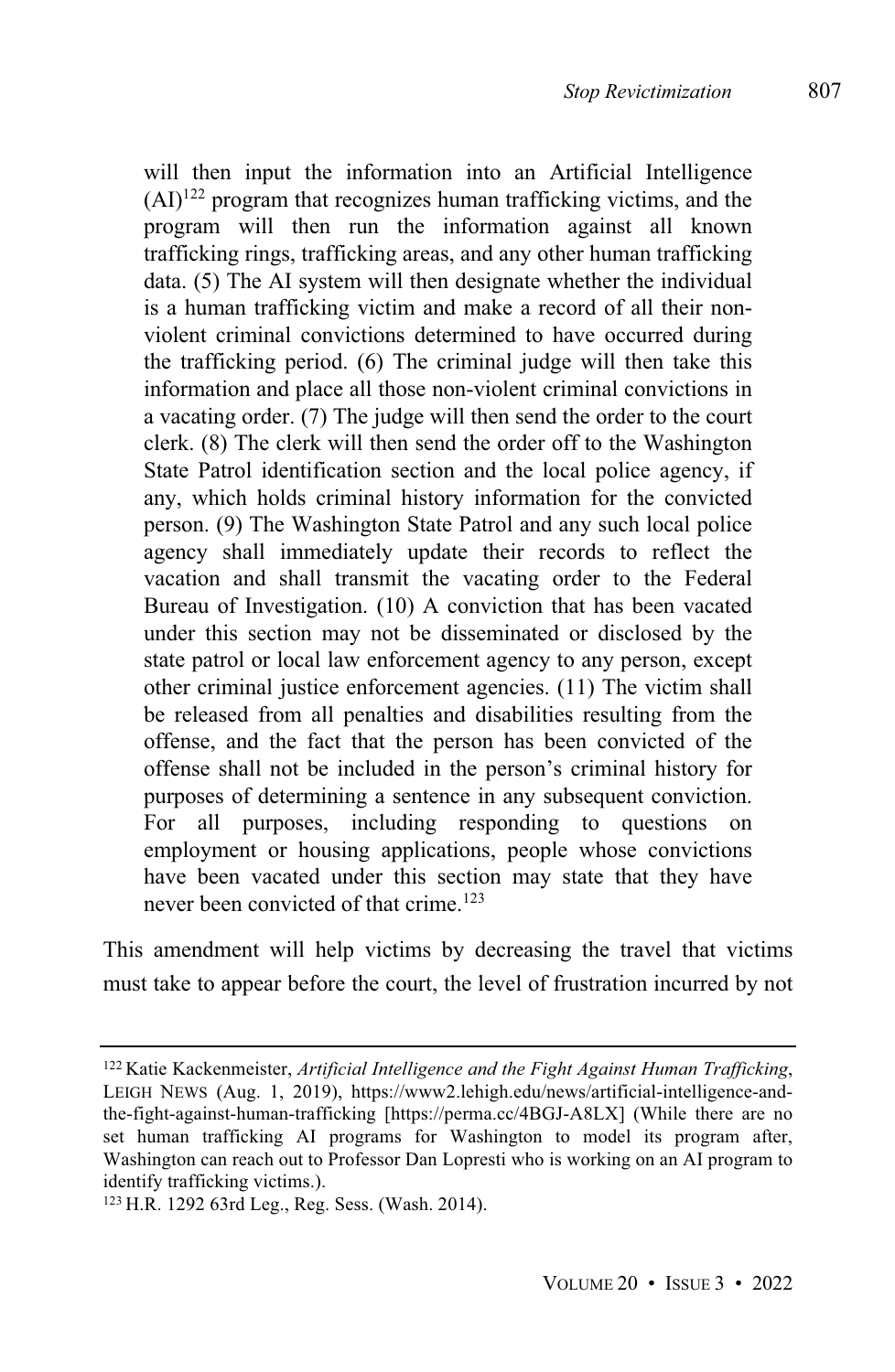having the appropriate material, and the time and expense of educating oneself on the vacatur statutes as a layperson.<sup>124</sup> Overall, by making this vacatur statute more accessible and application-free, fewer victims may feel discouraged from pursuing the process, and more victims may obtain crucial help.<sup>125</sup> Also, by using the AI program to determine whether an individual may use the vacatur statute or not, there may be a decrease in unconscious biases that can affect applicant reviewers and decrease overall court costs by not having to hire people to review applications.<sup>126</sup>

#### **3. Extending the Bill's Scope to Include All Nonviolent Crimes**

For Section 3 and the extension of House Bill 1292 to cover non-violent crimes, the Washington State Legislature should use similar language to North Carolina's House Bill 198 Part II regarding civil and post-conviction relief for human trafficking victims.<sup>127</sup> While the North Carolina law uses the term "expunction," that term is not synonymous with Washington's use of expunction, which is why the proposed Washington law will use the term vacate. In North Carolina, "an expunction is the destruction of a criminal record by court order. An expunction (also called an "expungement") of a criminal record restores the individual, in the view of the law, to the status he or she occupied before the criminal record existed"; whereas Washington only allows expungement for non-conviction crimes but allows

<sup>&</sup>lt;sup>124</sup> JESSICA EMERSON, STATE REPORT CARDS: GRADING CRIMINAL RECORD RELIEF<br>LAWS FOR SURVIVORS OF HUMAN TRAFFICKING 1. 22–23 (2019). LAWS FOR SURVIVORS OF HUMAN TRAFFICKING https://scholarworks.law.ubalt.edu/cgi/viewcontent.cgi?article=2081&context=all\_fac [https://perma.cc/9G63-FHYS].

<sup>125</sup> *Id*.

<sup>126</sup> Frida Polli, *Using AI to Eliminate Bias from Hiring*, HARV. BUS. REV. (Oct. 29, 2019), https://hbr.org/2019/10/using-ai-to-eliminate-bias-from-hiring [https://perma.cc/5AMN-5YSK].

<sup>127</sup> 2019 N.C. Sess. Laws 158.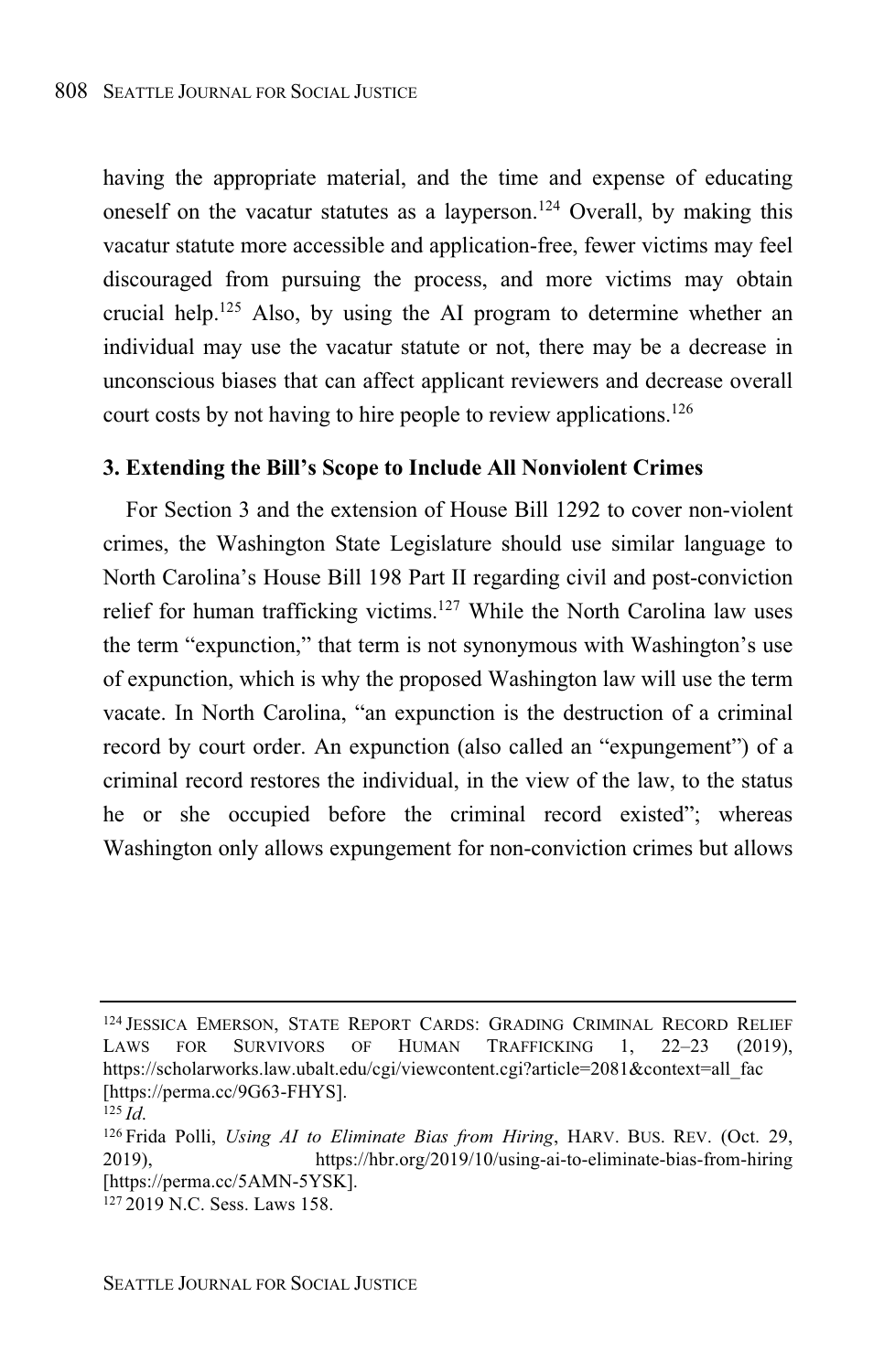courts to vacate convictions.<sup>128</sup> The applicable language of the North Carolina statute is as follows:

- 1. Expunction Authorized. A person who has been convicted of a nonviolent offense may file a petition in the court of the county where the person was convicted for expunction of the nonviolent offense from the person's criminal record if the court finds that the person was coerced or deceived into committing the offense as a direct result of having been a trafficking victim. . . .
- 2. Restoration of Status. The court shall order that the person be restored, in the contemplation of the law, to the status the person occupied before the arrest or indictment or information if the court finds all of the following after a hearing:
	- a. The criteria set out in subsection (b) of this section are satisfied.
	- b. The petitioner has remained of good moral character.
	- c. The petitioner has no outstanding warrants.
	- d. The petitioner has no outstanding restitution orders or civil judgments representing amounts ordered for restitution entered against the petitioner.
- 3. Effect. No person as to whom an order has been entered pursuant to subsection [3] of this section shall be held thereafter under any provision of any laws to be guilty of perjury or otherwise giving false statement by reason of that person's failure to recite or acknowledge the arrest, indictment, information, trial, or conviction. Persons required by State law to obtain a criminal history record

<sup>128</sup> Daniel Bowes, *Summary of North Carolina Expunctions (2019)*, N.C. JUST. CENTER (Feb. 1, 2019), https://www.ncjustice.org/publications/summary-of-north-carolinaexpunctions-2018/ [https://perma.cc/QF64-V4AF]; *Expungement and Vacating Criminal Records*, THE CURTIS FIRM, *supra* note 117.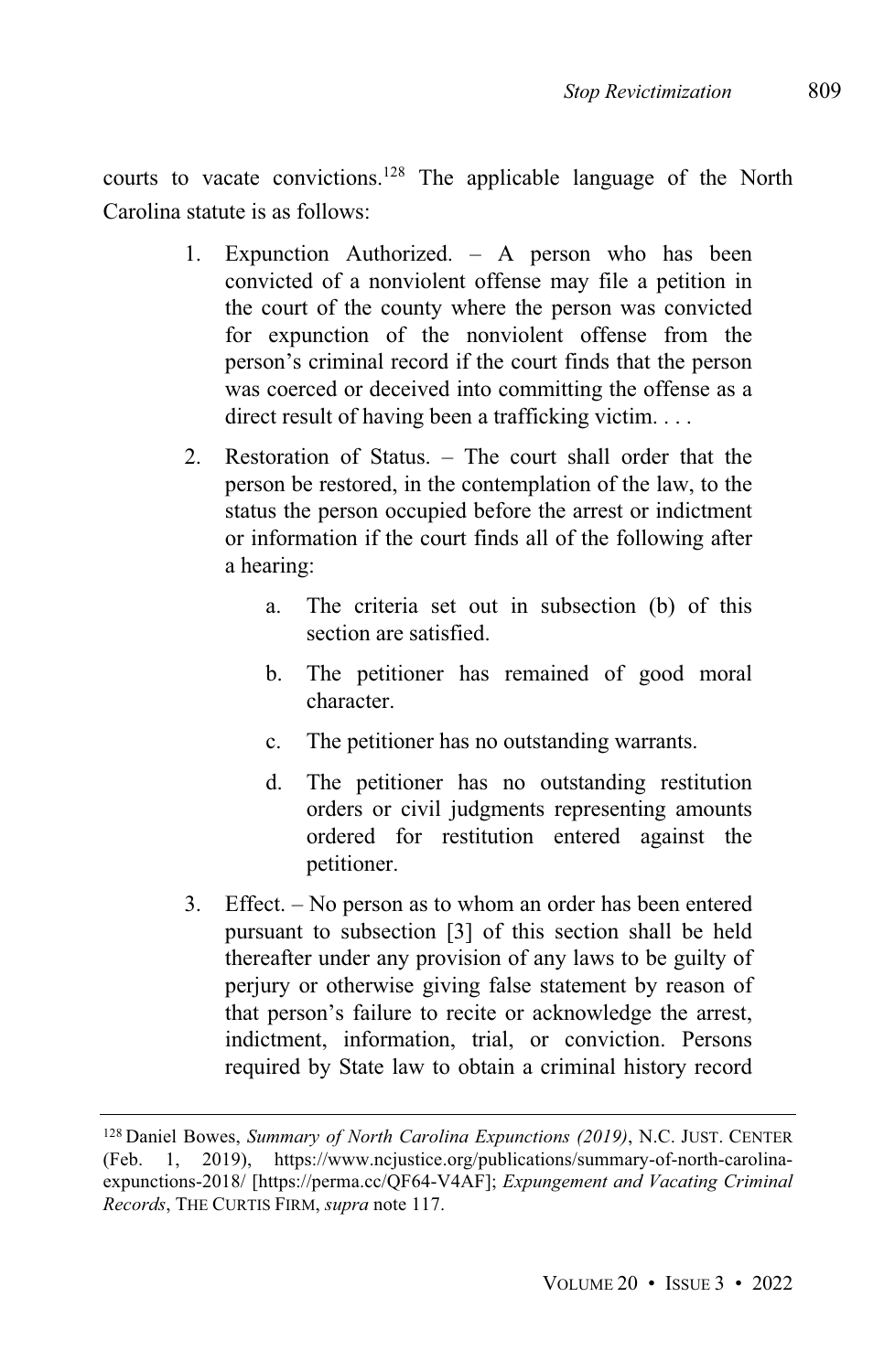check on a prospective employee shall not be deemed to have knowledge of any convictions expunged under this section.<sup>129</sup>

For Section 3, language from Section 2 for vacating prostitution convictions will be combined with language from North Carolina's statute to create the proposed amendment. The proposed amendment is as follows:

- 1. Definition. For purposes of this section, the following terms apply:
	- a. Nonviolent offense means an offense which is not a violent offense except the following:<sup>130</sup>
		- i. An offense that includes assault as an essential element.
		- ii. Any felony defined under any law as a class A felony or an attempt to commit a class A felony.
		- iii. Indecent liberties if committed by forcible compulsion.
		- iv. Kidnapping in the second degree.
		- v. Arson in the second degree.
		- vi. Robbery in the second degree.
		- vii. Any federal or out-of-state conviction for an offense that under the laws of this state would be a felony classified as a violent offense.
		- viii. Any conviction for a felony offense in effect at any time prior to July 1, 1976, that is comparable to a felony classified as a violent offense.

<sup>129</sup> 2019 N.C. Sess. Laws 158.

<sup>130</sup> WASH. REV. CODE § 9.94A.030(33).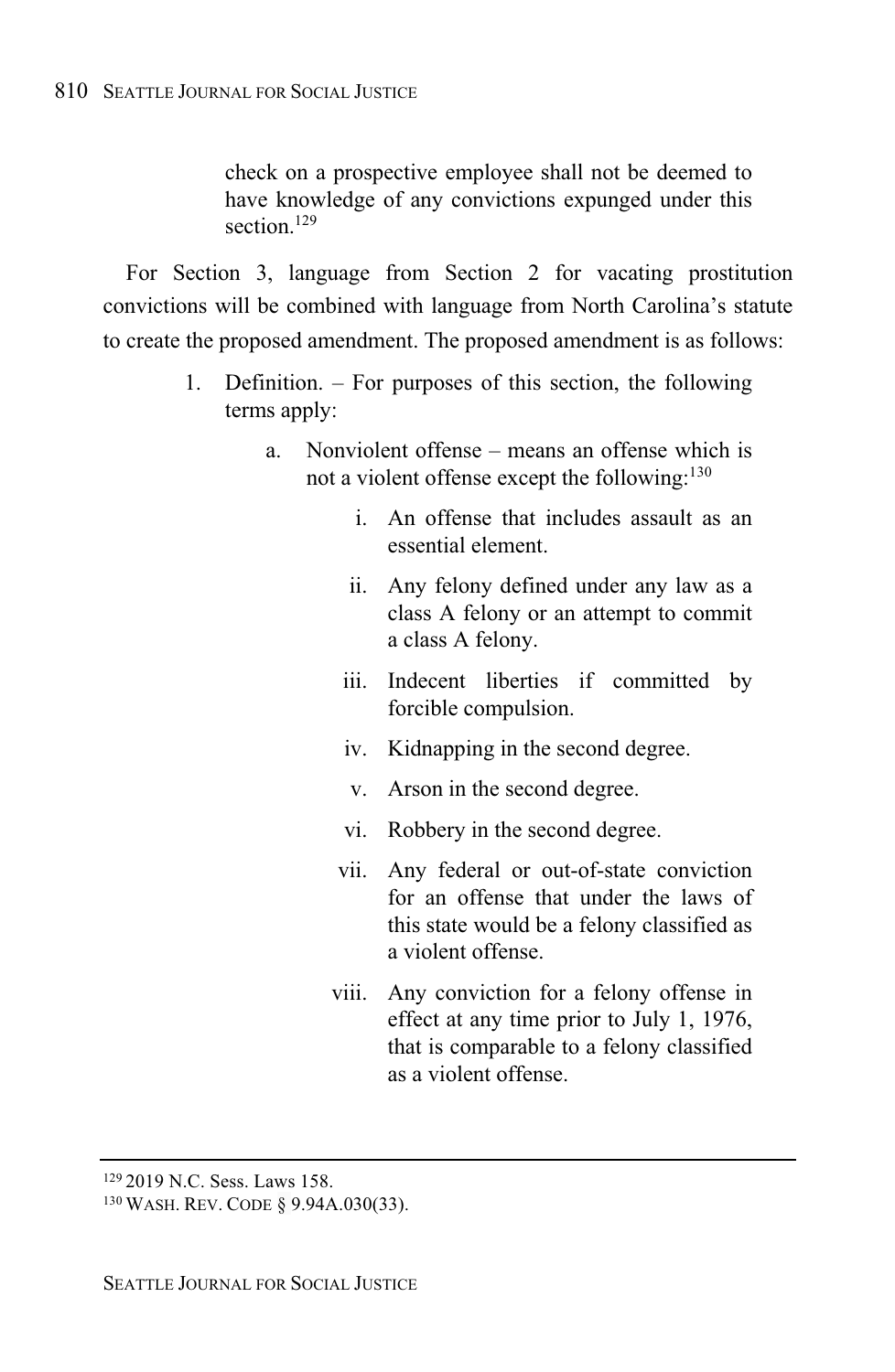- ix. An offense requiring registration pursuant to RCW 9A.44.130, whether or not the person is currently required to register. 131
- b. Trafficking victim  $-$  A person that meets the definition for the term "victim" set forth in RCW 9.94A.030(54) or a victim of a severe form of trafficking under the federal Trafficking Victims Protection Act (22 U.S.C. § 7102(13)).
- 2. The individual was recruited, harbored, transported, provided, obtained, bought, purchased, or received by another person; the person who committed any of these acts against the individual used force, fraud, or coercion to cause the individual to commit any nonviolent act; and the individual's conviction record, regarding nonviolent crime, resulted from such acts. If such is the case, the vacating process in section (2), shall also apply to the nonviolent crimes committed in this section. The Washington State Patrol and any relevant local police agency shall immediately update their records to reflect the conviction's vacation and shall transmit the order vacating the conviction to the Federal Bureau of Investigation. A conviction that has been vacated under this section may not be disseminated or disclosed by the state patrol or local law enforcement agency to any person, except other criminal justice enforcement agencies. The victim shall be released from all penalties and disabilities resulting from the offense, and the fact that the person has been convicted of the offense shall not be included in the person's criminal history for purposes of determining a sentence in any subsequent conviction. For all purposes, including responding to questions on employment or housing applications, people whose

<sup>131</sup> WASH. REV. CODE § 9A.44.130; WASH. REV. CODE § 9.94A.030(33).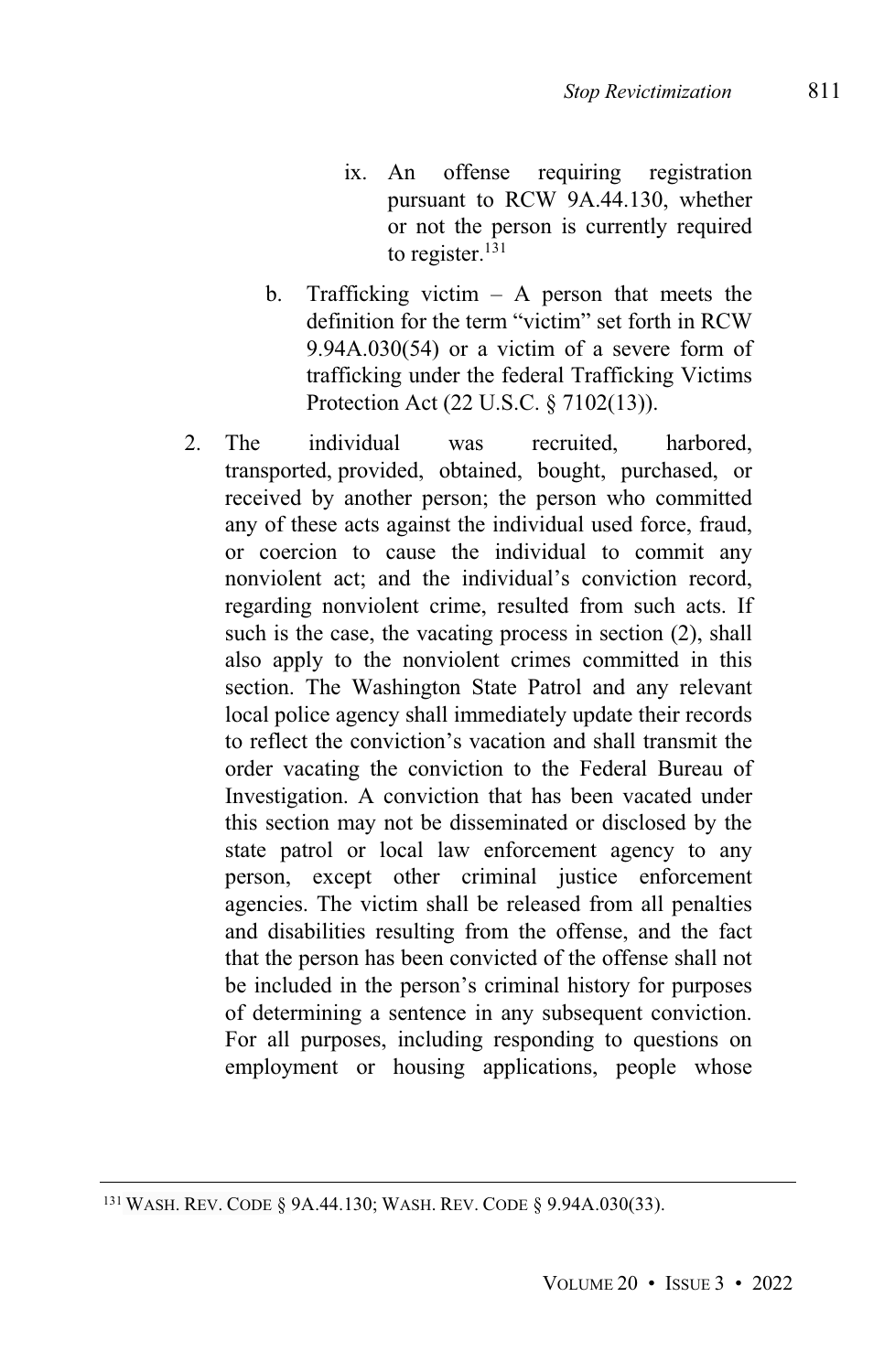convictions have been vacated under this section may state that they have never been convicted of that crime.<sup>132</sup>

The Legislature amending RCW 9.96.060, Washington's vacatur statute, to cover all non-violent crimes will allow numerous victims to live a life free of criminal record revictimization.<sup>133</sup> Human trafficking victims with non-violent convictions will finally be allowed to rebuild their lives by removing the barriers to employment, education, and housing that criminal records create.<sup>134</sup>

## **4. Required CLE and CJE Course for All Lawyers and Judges**

The Washington Legislature should require a CLE and CJE training under ethics and professional responsibility, which will educate lawyers and judges on the signs of human trafficking victims and how to initiate the vacating process.<sup>135</sup>

This applicable section will follow language similar to Admission and Practice Rule (APR) 11, but it will also include a caveat that the requirement applies to judges for their required CJE.<sup>136</sup> For example, the proposed section would state:

A. Section Four: CLE and CJE Human Trafficking Training Requirement a. *Minimum Requirement*. Each lawyer and Judge must complete 45 credits of approved continuing legal education:

i. At least 6 credits must be in ethics and professional responsibility:

<sup>132</sup> H.R. 1292 63rd Leg., Reg. Sess. (Wash. 2014).

<sup>133</sup> Marsh et al., *supra* note 6; WASH. REV. CODE § 9.96.060.

<sup>134</sup> NAT'L COUNCIL OF JEWISH WOMEN, *supra* note 113.

<sup>135</sup> Mandatory Continuing Legal Education Board, *Frequently Asked Questions For Lawyers*, WASH. STATE BAR ASS'N 1, https://www.wsba.org/docs/defaultsource/licensing/mcle/mcle-faq—-with-late-fee-chart.pdf?sfvrsn=bafd07f1\_4 [https://perma.cc/BV54-GP9G]; Wash. R. Gen. Application 16. <sup>136</sup> Wash. APR 11.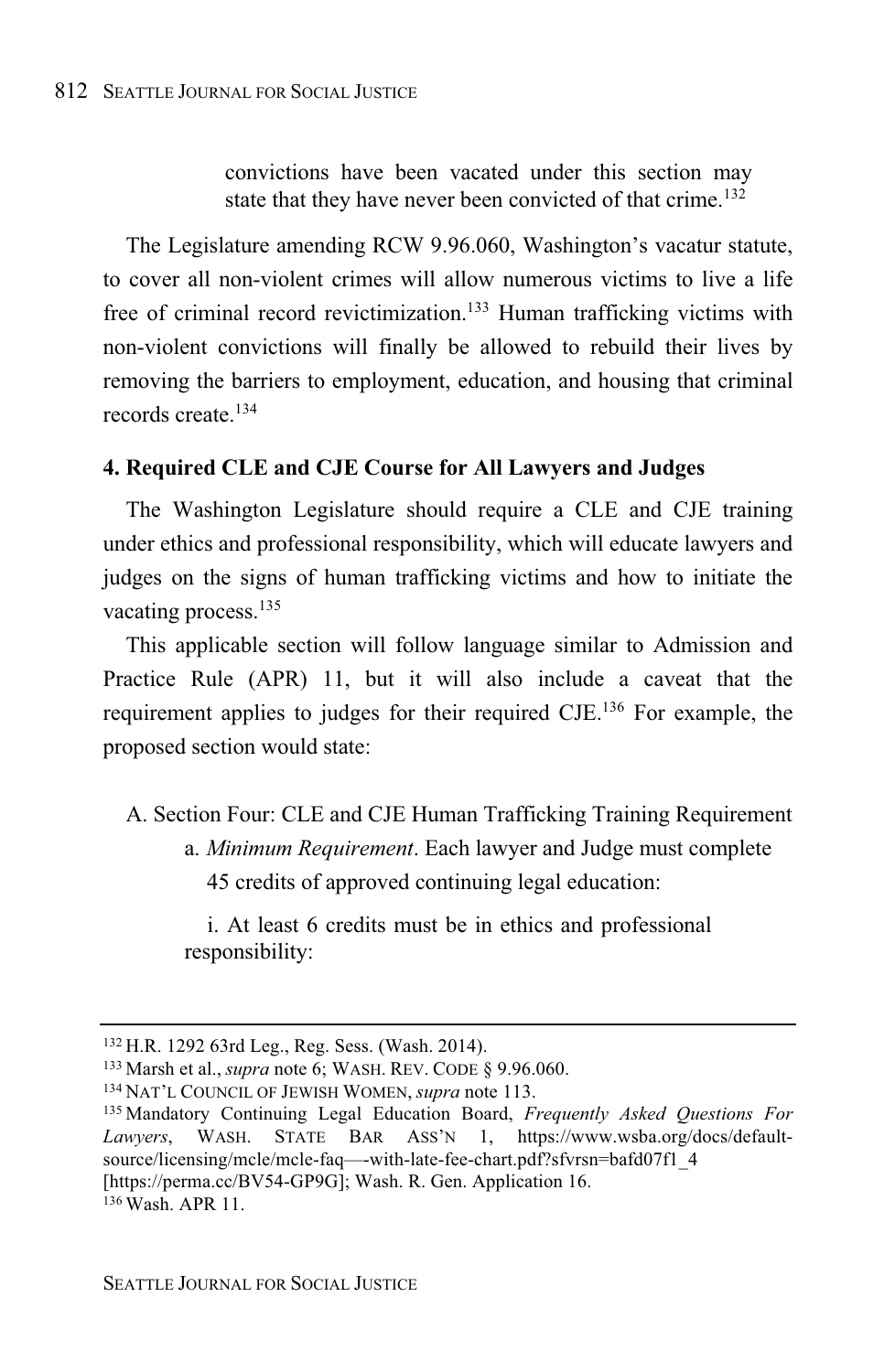ii. At least 2 of those credits must be obtained by attending a human trafficking training once every three years for 120 minutes, every 60 minutes accounting for one credit.

- 1. This training will follow the federal AMP model for determining whether an individual is a human trafficking victim: (i) The individual was recruited, harbored, transported, provided, obtained, bought, purchased, or in any other way received by another person; (ii) the person who committed any of these acts against the individual used force, fraud, or coercion to cause the individual to commit any nonviolent act; and (3) the individual's conviction record, regarding nonviolent crime, resulted from such acts.
- 2. This training will also educate lawyers on Washington's current vacatur statute and the requirement that anyone who believes an individual was a human trafficking victim should send the victim's name to any criminal judge to start the vacating process.
- 3. Each criminal judge will be required to attend an additional 60-minute training course on the uploading of victim information into the computer program, how the computer program will return the results (regarding whether the individual is a victim of human trafficking), how the program will notify the judge of which convictions the judge may vacate (since those are the nonviolent convictions obtained while a trafficking victim), and how to use those results to implement a vacating order.
- 4. This specific CLE/CJE training will be covered as part of one's membership to the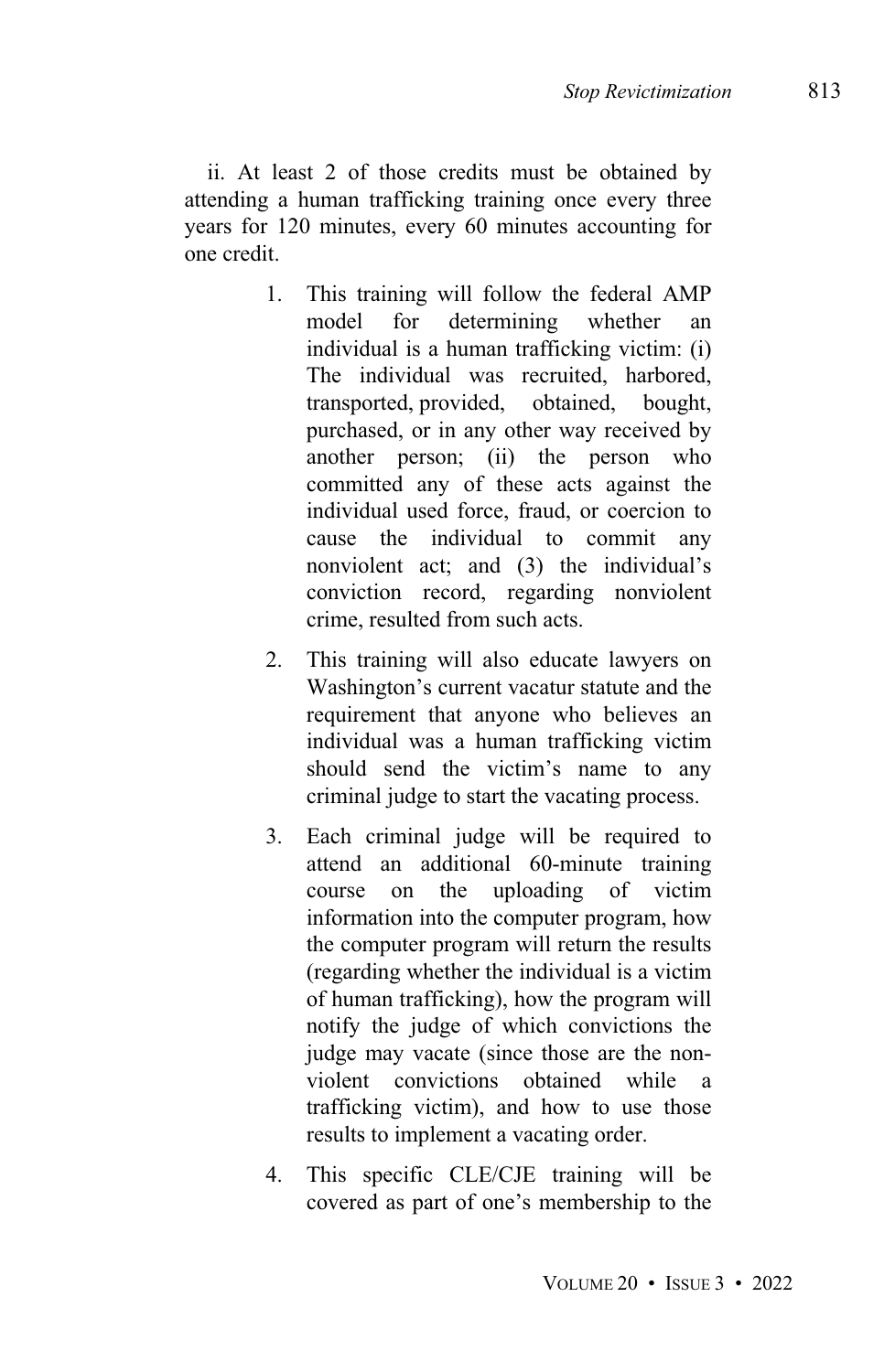Washington Bar Association, meaning that a portion of one's yearly membership dues will cover the cost of attending the human trafficking training.

By requiring this training to be a CLE or CJE requirement, every attorney or judge within Washington State will receive an education on identifying human trafficking victims regardless of the field they work in.<sup>137</sup> Lawyers and judges can encounter human trafficking victims in a wide range of legal areas.<sup>138</sup> For example, lawyers and judges may interact with victims in criminal law, while facing prosecution or as a victim; immigration law, while facing deportation hearings; and family law, while dealing with custody issues.<sup>139</sup> By extending the training's reach, attorneys and judges will be able to help more human trafficking victims utilize this statute.

This training will inform lawyers and judges about some of the first indicators that an individual is a human trafficking victim, such as crimes committed, physical appearances, or behavioral traits.<sup>140</sup> The lawyers and judges will learn to look closer at individuals who commit crimes such as prostitution; possession of weapons or drugs; manufacturing, selling, or transporting drugs; identity theft or false identification; and other nonviolent crimes, since human trafficking victims commonly commit these crimes.<sup>141</sup> They will also learn to look for specific physical and behavioral

<sup>137</sup> Mandatory Continuing Legal Education Board, *supra* note 136; Wash. R. Gen. Application 16.

<sup>138</sup> REBECCA HARRIS & DANIELLA GONCALVES, COMBATTING HUMAN TRAFFICKING: A CAREER GUIDE FOR LAWYERS AND LAW STUDENTS 10, 12, 33, 37 (Alexa Shabecoff et al. eds., 2017).

<sup>139</sup> *Id*.

<sup>140</sup> Marsh et al., *supra* note 6; JOINT COMMISSION, DIV. OF HEALTHCARE IMPROVEMENT, QUICK SAFETY IDENTIFYING HUMAN TRAFFICKING VICTIMS 1, 1–2 (2018), https://www.jointcommission.org/-

<sup>/</sup>media/tjc/newsletters/qs\_41\_human\_trafficking\_6\_12\_18\_final1pdf.pdf?db=web&hash =3DCCB6D913AEE7163280AD4DE164E999 [https://perma.cc/8YRC-VZRX]. <sup>141</sup> Marsh et al., *supra* note 6.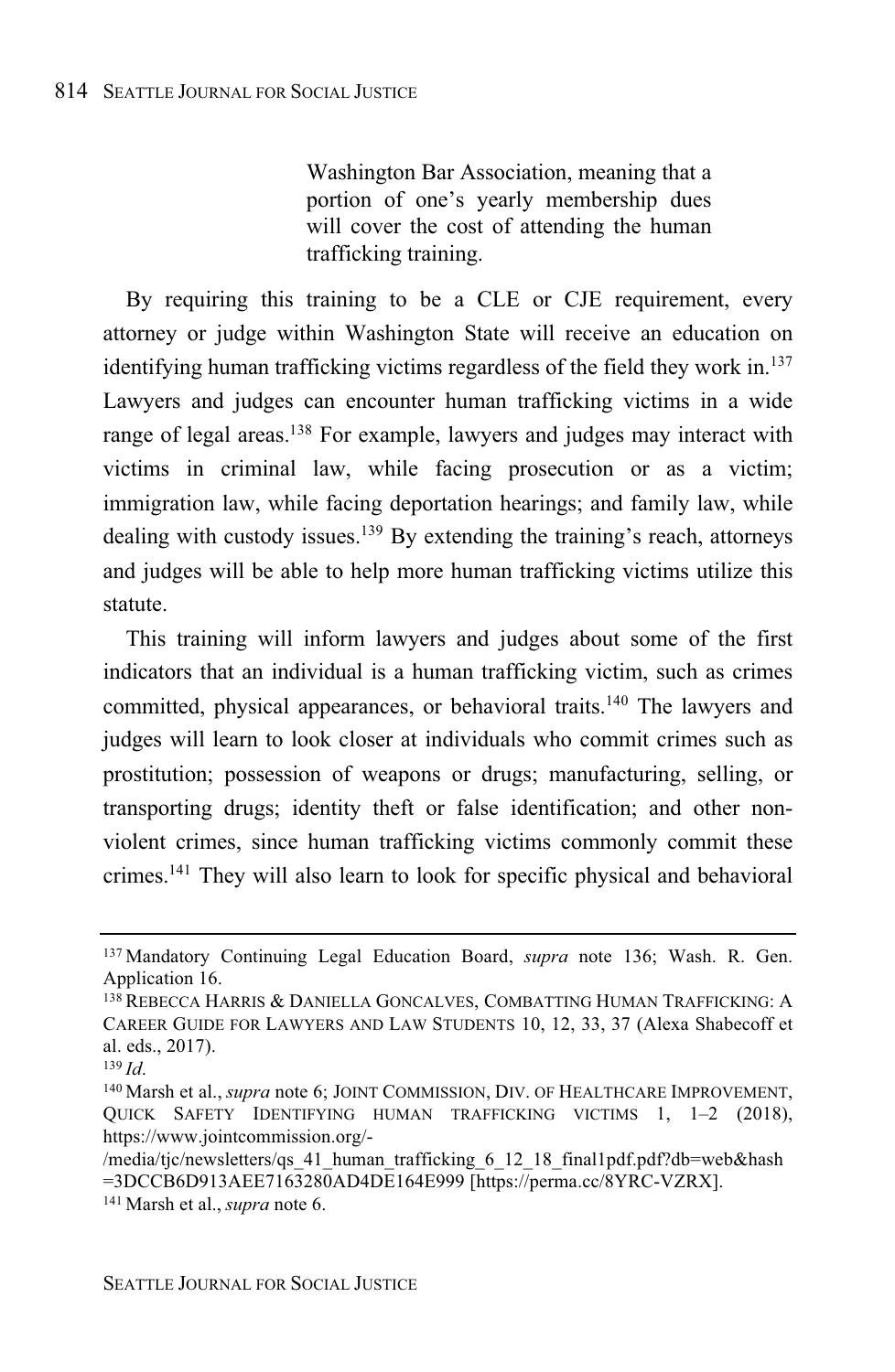signs which may indicate that an individual is a human trafficking victim. 142 Some of these physical and behavioral signs include poor mental health, poor physical health, abnormal behavior, or confusion.<sup>143</sup> For example, human trafficking victims may be overly anxious, fearful, missing their identification, or not know where they are geographically.<sup>144</sup>

Once a lawyer or judge identifies a potential victim or a potential victim self-identifies, the lawyer or judge should have a confidential conversation with the individual, either during a client-lawyer meeting or in a judge's chambers, to obtain the victim's information. Such information may include personal identifiers, time spent trafficked, location of trafficking, tasks required during trafficking, etc. Confidentiality in this process is essential to ensure the safety of trafficking victims.<sup>145</sup> This information will allow the lawyer or judge to make a quick comparison between the victim and the AMP model. An individual must meet at least one element from each category, under the AMP model. The three categories are: (1) action "involving the inducement, recruitment, harboring, transporting, providing, or obtaining," (2) means "involving the action done through force, fraud, or coercion," and (3) the purpose "for commercial sex or labor services."<sup>146</sup>

However, determining whether an individual meets the AMP elements may prove difficult if the individual does not wish to disclose personal information due to fear or a distrust of the criminal system.<sup>147</sup> Therefore,

<sup>142</sup> JOINT COMMISSION, DIV. OF HEALTHCARE IMPROVEMENT, *supra* note 141.

<sup>143</sup> *Id*.

<sup>144</sup> *Id*.

<sup>145</sup> JUD. COUNCIL OF CAL., HUMAN TRAFFICKING IN CALIFORNIA: TOOLKIT FOR JUDICIAL OFFICERS 46 (2017), https://www.courts.ca.gov/documents/human-traffickingtoolkit-cfcc.pdf [https://perma.cc/QFZ8-Y4LN].

<sup>146</sup> *What is Human Trafficking,* NAT'L HUM. TRAFFICKING HOTLINE, https://humantraffickinghotline.org/what-human-trafficking 46BH].

<sup>147</sup> Id.; KHALED ALRABE ET AL., BUILDING TRUST: PERSPECTIVES ON A VICTIM-CENTERED APPROACH TO HUMAN TRAFFICKING INVESTIGATIONS IN LOS ANGELES  $C$ OUNTY  $27$  (2017),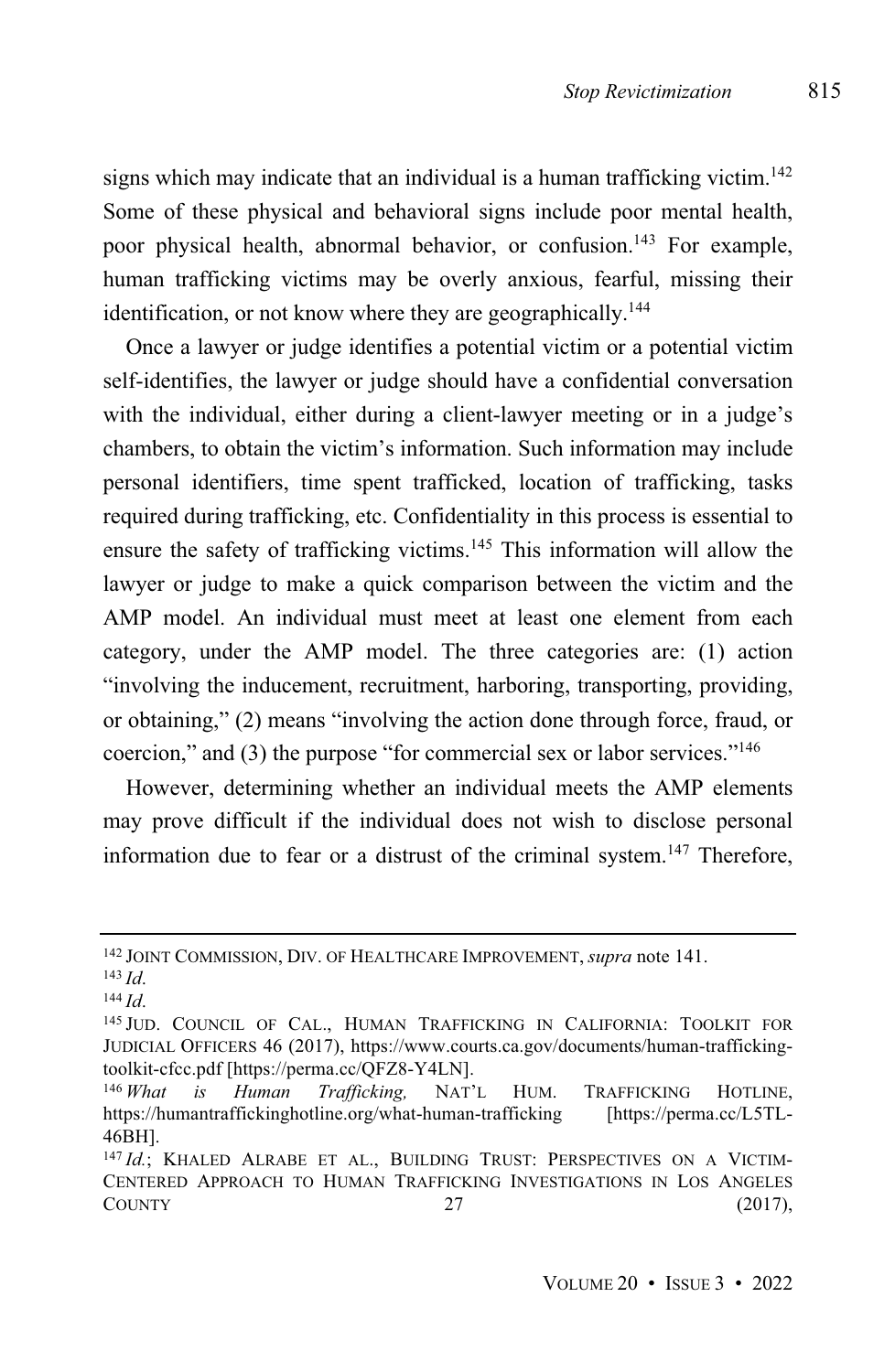lawyers and judges will learn different techniques to develop a trusting relationship with the victim and will receive training on how to work with a victim who is unwilling to disclose personal information at first.<sup>148</sup> To create the necessary relationship to obtain the victim's information, the lawyers and judges will learn to implement the following actions: (1) letting the victim know that the lawyer or judge wishes to help, not harm; (2) using trauma-informed language when approaching a potential victim; (3) working to understand the victim's mindset such as considering why they may mistrust the criminal justice system; (4) maintaining regular contact with the victim, giving them another support system besides the traffickers.<sup>149</sup> Trust and cooperation can develop slowly, which can make obtaining the relevant information difficult. The key to obtaining any missing information is to not give up on the victim merely because the information is not coming quickly.<sup>150</sup>

Once the lawyer or judge has obtained all the relevant information, the training instructs the lawyers and judges on the next steps to initiating the vacatur statute. First, they are to send the victim's name and any information obtained to a criminal judge within that district of Washington while also informing the victim about the vacatur process and the potential need for future cooperation. A criminal judge is not required to send the information to a colleague; instead, the judge may proceed to the next step. At this point, the lawyer's training will end. The lawyer may continue their other legal work with the victim or end the active attorney-client

https://humanrights.berkeley.edu/sites/default/files/publications/la\_report\_2017\_nov20rel ease.pdf [https://perma.cc/7LSR-MAS2].

<sup>148</sup> ALRABE ET AL., *supra* note 148, at 30; CA. COMM'N ON PEACE OFFICER STANDARDS AND TRAINING, GUIDELINES ON LAW ENFORCEMENT RESPONSE TO HUMAN TRAFFICKING 14 (2014),

https://post.ca.gov/Portals/0/post\_docs/publications/Human\_Trafficking.pdf [https://perma.cc/99AS-JTCZ].

<sup>149</sup> ALRABE ET AL., *supra* note 148, at 30; CA. COMM'N ON PEACE OFFICER STANDARDS AND TRAINING, *supra* note 149.

<sup>150</sup> ALRABE ET AL., *supra* note 148, at 30.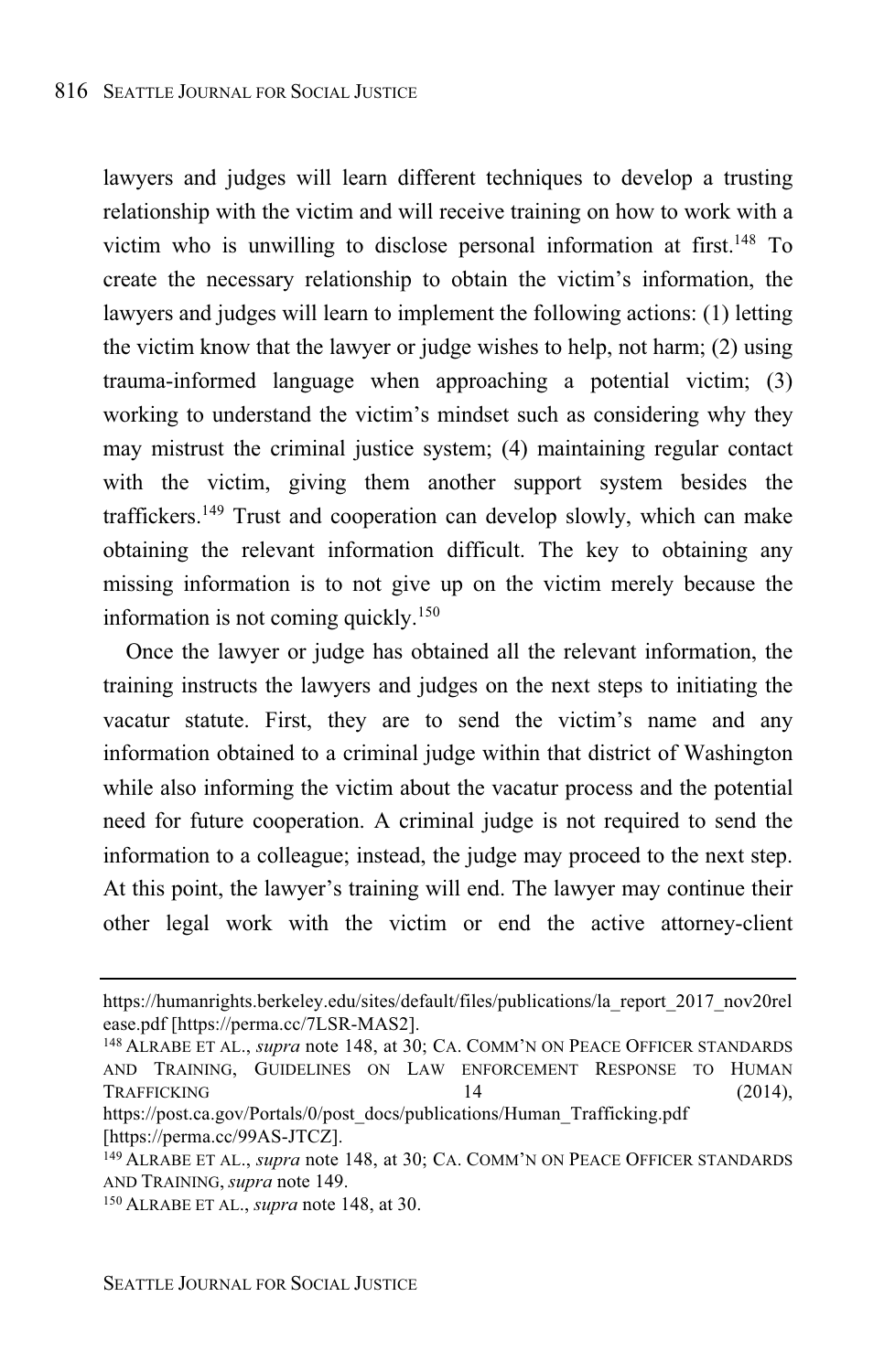relationship as allowed under the ethics rules, and the next portion will only apply to judges. The training instructs criminal judges to upload all the victim's information and any additional documentation such as phone records, online ads, or sworn testimony, into a computer system. This computer system will then compare the uploaded information and any other known data on trafficking victims programmed into the AI to each AMP model element.<sup>151</sup> The program will inform the judge whether the AMP elements are met upon the AI program's completion. If the AMP elements are met, the judge will then take the list of applicable non-violent convictions, formulated by the AI, and initiate the same vacating procedure found under RCW 9.96.060.<sup>152</sup> Lastly, this training will teach lawyers and judges that once a conviction has been vacated, the conviction "may not be disseminated or disclosed by the state patrol or local law enforcement agency to any person, except other criminal justice enforcement agencies." 153

#### *B. Critiques*

## **1. Defending the Issue of Having Cohesive and Uniform Trainings Across the State**

One major critique of this model regards how to ensure a cohesive and uniform training regime for lawyers and judges across Washington since there are currently  $26,701$  lawyers and  $217$  judges within the state.<sup>154</sup> This critique is valid, but there is a way to ensure a cohesive and uniform

<sup>151</sup> Wu, *supra* note 121.

<sup>152</sup> WASH. REV. CODE § 9.96.060.

<sup>153</sup> *Id*.

<sup>154</sup> *ABA National Lawyer Population Survey*, ABA (2021), https://www.americanbar.org/content/dam/aba/administrative/market\_research/2021 national-lawyer-population-survey.pdf [https://perma.cc/2GDZ-EVTX]; *Judicial Selection in Washington*, BALLOTPEDIA, https://ballotpedia.org/Judicial selection in Washington EPVB].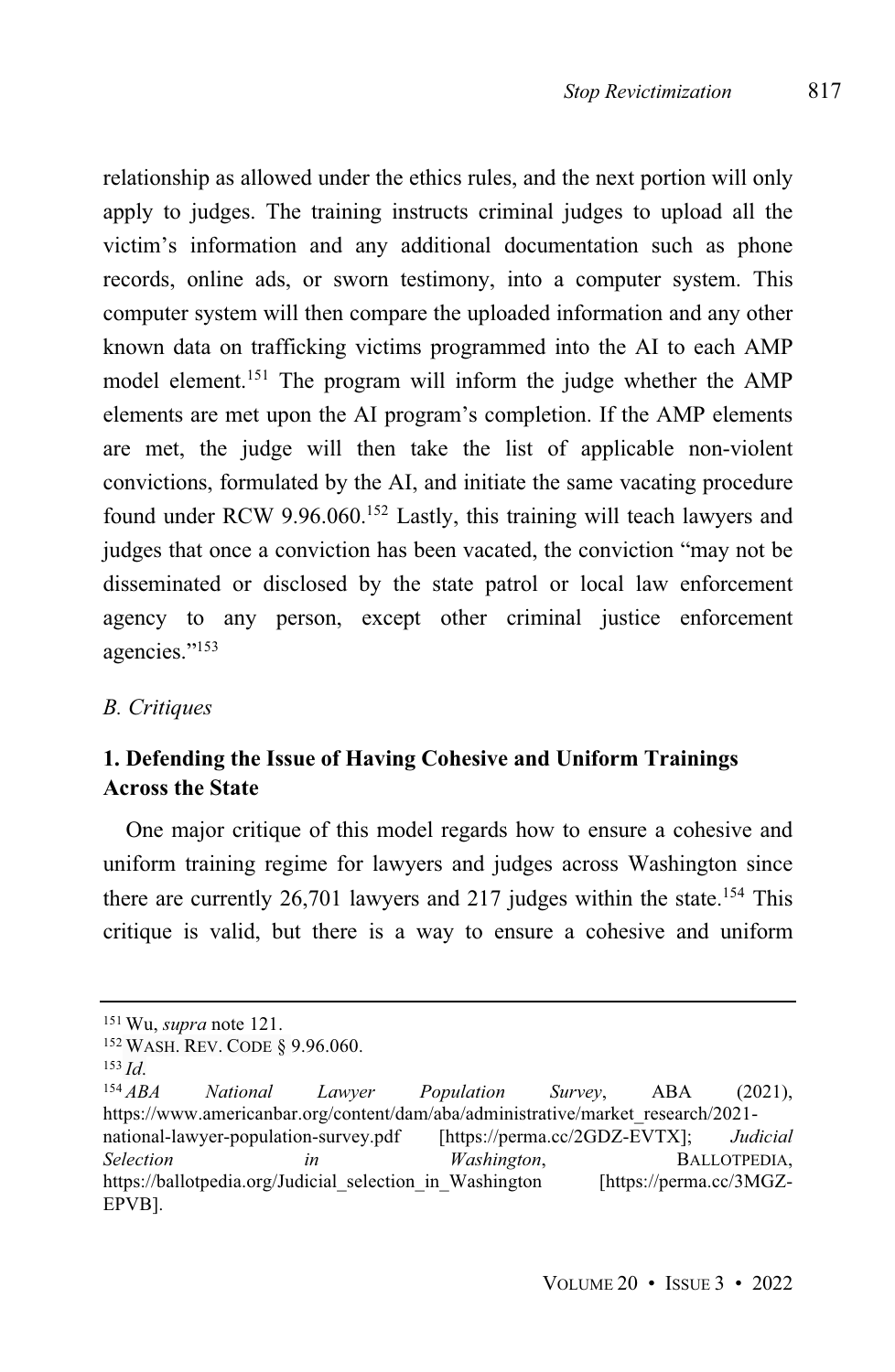training regime by incorporating this training as a part of the State Bar Association's mandatory curriculum.

The way to ensure that each lawyer and judge receives the same caliber of training on human trafficking victims is by implementing a mandatory CLE/CJE training under the Washington State Bar Association (WSBA). In Washington, every individual who wishes to be licensed to practice law must be part of the WSBA and pay yearly dues.<sup>155</sup> Therefore, the WSBA can notify any licensed attorney or judge about this new training requirement, including when the WSBA will be putting on the training, and can use some of the yearly dues to cover the training's cost like the WSBA does with its "Lunch and Learn" programs.<sup>156</sup> Washington will also be able to ensure that each of the WSBA trainings will cover the applicable trafficking information—the AMP model and the trafficking data—because every CLE/CJE training must receive approval from the MCLE board and Court Education Committee for the attendees to receive the necessary attendance credit.<sup>157</sup>

## **2. Defending the Amendment of Washington RCW 9.96.060 to Cover Only Nonviolent Crimes**

Another critique against this new amendment is that the bill does not go far enough because it should cover both violent crimes and non-violent crimes. While this critique is valid, there are current societal limitations on what an obtainable amendment can cover.

First, this proposed amendment does not include violent crimes because appointed officials are often hesitant to go against the wishes of their

<sup>155</sup> WASH. REV. CODE § 2.48.190; *State Bar Associations*, LAWYER LEGION, https://www.lawyerlegion.com/associations/state-bar [https://perma.cc/C946-3EGW]; *Law Links*, WASH. STATE BAR ASS'N (Jan. 7, 2021), https://www.wsba.org/for-legalprofessionals/member-support/law-links [https://perma.cc/USD5-TG79].

<sup>156</sup> *How to Earn MCLE Credits*, WASH. STATE BAR ASS'N (Mar. 24, 2010), https://www.wsba.org/for-legal-professionals/mcle/earning-credit [https://perma.cc/S5GU-58BJ].

<sup>157</sup> *Id*.; Wash. R. Gen. Application 26.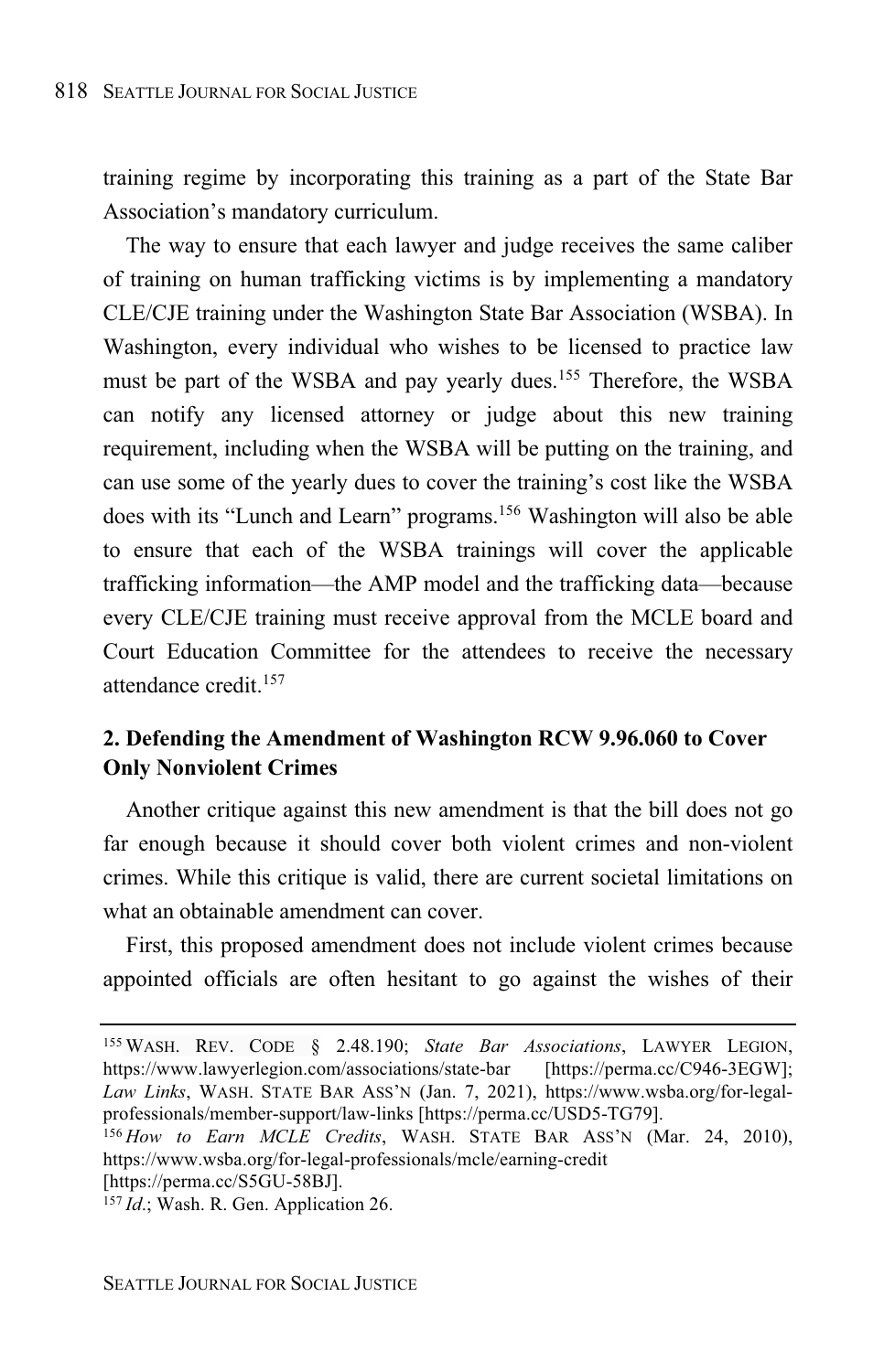constituents. Some of these officials may have delegates who believe that society should punish violent acts. For example, some individuals' opinions on this matter become apparent when reading comments on ABC's article about Cyntoia Brown, a trafficking victim who killed a man soliciting her for sex.<sup>158</sup> One commentator stated, "[s]he killed him in cold blood and they then slandered her victim to garner sympathy" while another states, "[s]orry, but being a victim of abuse does not excuse you to commit murder."<sup>159</sup> Yet another commenter stated, "[s]he cold blooded killed a man . . . She should be in jail. There are always options for people. If you choose the wrong one and you do something that is wrong, then you deserve punishment. Don't do the crime, unless you can do the time."<sup>160</sup> While these are not the opinions of everyone, these comments show the way some people in society react to victims using violence to escape traffickers. These comments represent delegates, and those delegates represent votes, meaning people who think this way may influence how their appointed legislatures vote on the issue.

Second, the amendment does not currently excuse violent crimes because the Legislature has proven unwilling to excuse such actions in analogous areas of abuse. Like trafficking victims, the Legislature has historically been unwilling to excuse the violent acts of domestic violence survivors. Like traffickers, domestic violence perpetrators use the same power and control tactics to groom their victims; these tactics include modes of coercion such as psychological manipulation, physical abuse, financial

<sup>158</sup> Mark Osborne & Meghan Keneally, *Cyntoia Brown, alleged sex trafficking victim who was convicted of murder, released from prison*, ABC NEWS (Aug. 7, 2019), https://abcnews.go.com/US/cyntoia-brown-woman-convicted-killing-alleged-sex-

trafficker/story?id=64822482 [https://perma.cc/J9DX-BX55]; Jessica Contrera, *Chrystul Kizer, accused of killing her alleged sex trafficker, freed on bail after two years*, THE https://www.washingtonpost.com/dc-mdva/2020/06/22/chrystul-kizer-child-sex-trafficking-killing-freed-bail/ [https://perma.cc/G9SC-J84X].

 $159$  *Id.* 

<sup>160</sup> *Id*.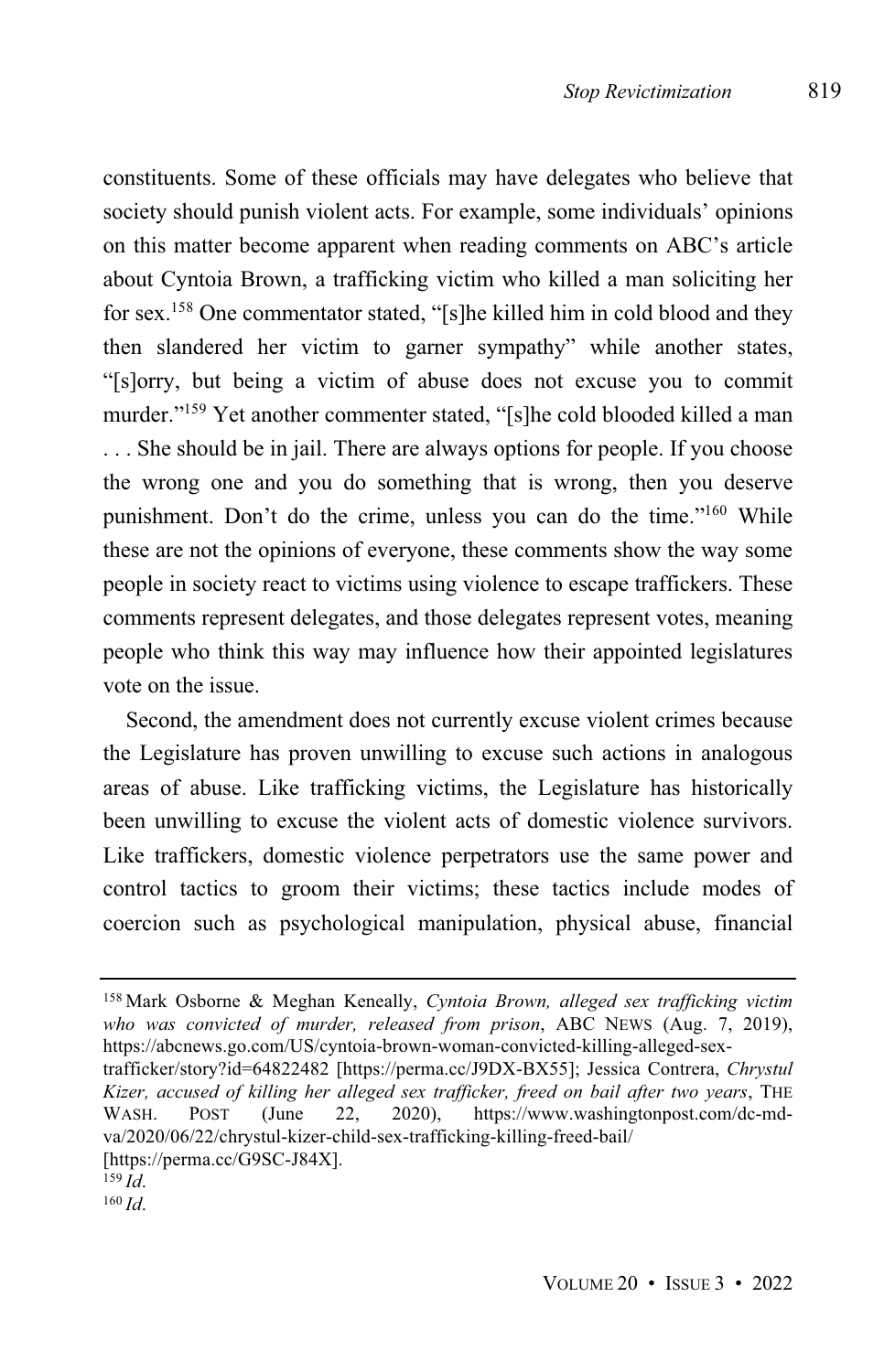control, substance abuse.<sup>161</sup> Like traffickers, abusers may even force their partner "to engage in commercial sex, forced labor, or involuntary servitude."<sup>162</sup> A well-known subcategory of Post-Traumatic Stress Disorder (PTSD) for domestic violence victims is Battered Spouse Syndrome, where a victim faces emotional and physical trauma due to another's abusive acts.<sup>163</sup> Defense attorneys use this syndrome to mitigate an abused victim's criminal charges by showing the victim's state of mind under a theory of self-defense or insanity.<sup>164</sup> While a victim can use Battered Spouse Syndrome to mitigate, society has yet to give the victim a correlating defense.<sup>165</sup> Even Washington has been unwilling to allow Battered Spouse Syndrome to be a defense; instead, Washington, like other states, allows the testimony as a way of showing a defendant-victim's state of mind when proving another defense.<sup>166</sup> Considering legislators and the public majority are still unwilling to excuse a domestic violence victim's acts under Battered Spouse Syndrome, a form of PTSD that has been recognized since the 1970s, legislators are similarly unlikely to excuse a trafficking victim's use of violence to escape. $167$ 

<sup>161</sup> Chic Dabby, *Domestic Violence and Human Trafficking: Advocacy at the Intersections*, FAM. AND YOUTH SERVICES BUREAU (Oct. 31, 2019), https://www.acf.hhs.gov/fysb/news/domestic-violence-and-human-trafficking-advocacyintersections [https://perma.cc/FNX9-AFTM].

<sup>162</sup> *The Intersections of Domestic Violence & Trafficking*, NATIONAL NETWORK TO END DOMESTIC VIOLENCE (Nov. 10, 2017), https://nnedv.org/latest\_update/intersectionsdomestic-violence-human-trafficking/ [https://perma.cc/N52N-H24A].

<sup>163</sup> Michelle Strucke & Kate Hajjar, *Battered Women Syndrome*, CORNELL UNIV. LAW SCHOOL SOC. SCI.  $\&$  LAW, https://courses2.cit.cornell.edu/sociallaw/student\_projects/BatteredWomanSyndrome.htm [https://perma.cc/794E-3MWX].

<sup>164</sup> *Battered Women Syndrome as a Legal Defense*, CRIM. JUST., http://criminaljustice.iresearchnet.com/crime/domestic-violence/battered-woman-syndrome-legal-

defense/ [https://perma.cc/A5JB-HNJP]; State v. Kelly, 102 Wash. 2d 188, 685 P.2d 564 (1984).

<sup>165</sup> *Id*.

<sup>166</sup> *Kelly*, 102 Wash.2d 188. <sup>167</sup> *Id*.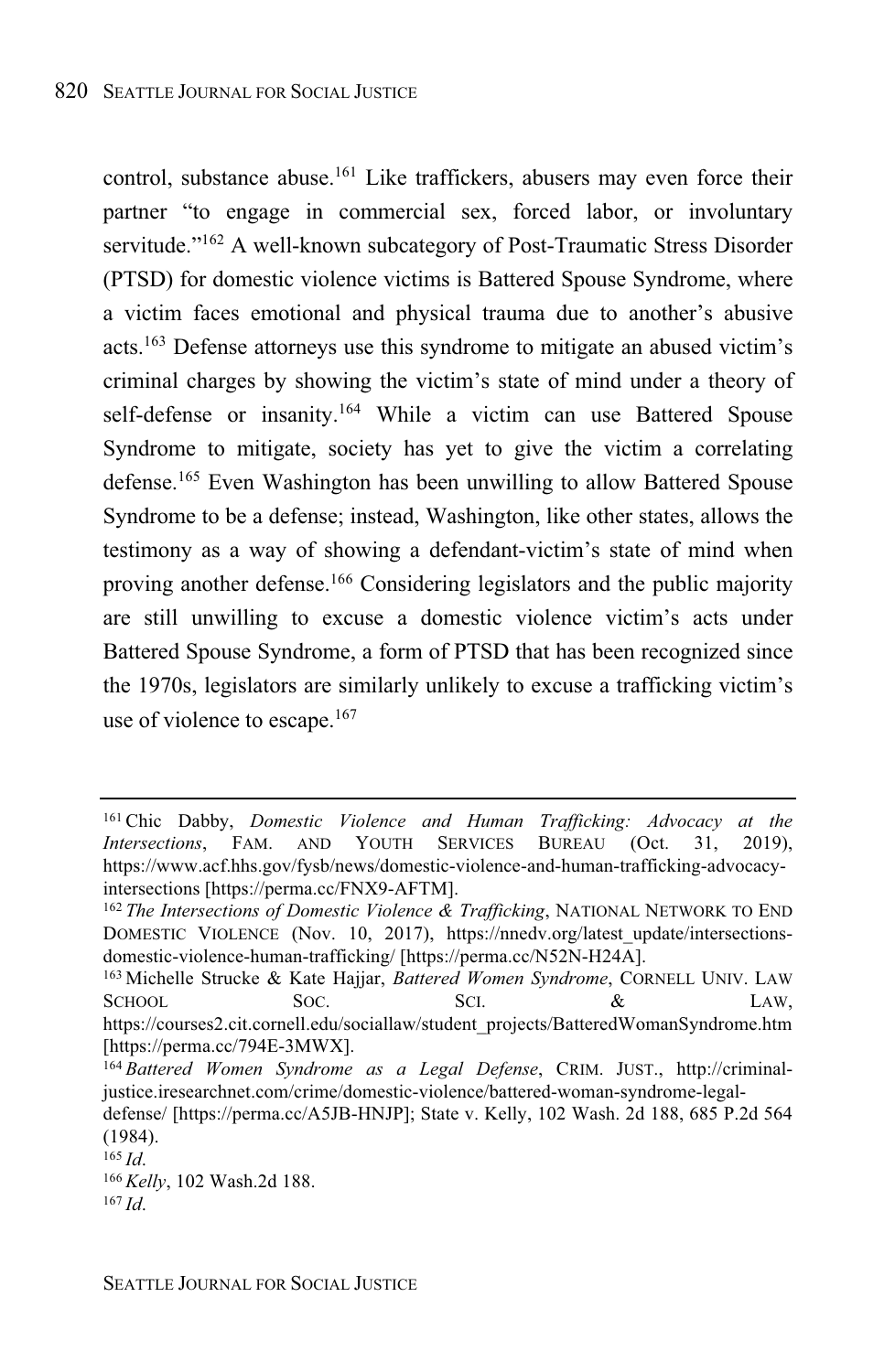This comment does not suggest that the reformation of Washington laws to protect human trafficking victims should stop at the amendment of House Bill 1292 and should forever only help victims who commit non-violent crimes. This comment is meant to serve as a starting point for reformation, a way to start helping trafficking victims, not the end.

## **3. Defending the Creation of an AI Program and the Use of Criminal Judges to Vacate Nonviolent Crimes**

Another potential critique is that implementing the new AI program and using criminal judges in the vacating process could lead to higher taxes or a reduction in yearly budgets for other programs. The idea of using already existing funding to pay for this program could be particularly concerning to taxpayers given that only 6.7% of Washington's revenue goes towards Governmental administration.<sup>168</sup> However, this critique relies on the assumption that the only way to fund this program is through Washington taxes.

Funding for the AI program and criminal judges' salaries does not require using current Washington funds or increasing taxes. To fund this new AI program, Washington can consider applying for federal grants, particularly grants given by the Department of Justice (DOJ).<sup>169</sup> Under the DOJ, a state or organization can apply to receive grants that the DOJ created to combat human trafficking and to provide victims with resources.<sup>170</sup> As of 2020, through these grants, the DOJ awarded a total of

<sup>168</sup> *State and Local Government Revenue Sources*, OFF. OF FIN. MGMT. (2018), https://www.ofm.wa.gov/washington-data-research/statewide-data/washingtontrends/revenue-expenditures-trends/state-local-government-revenue-sources

<sup>[</sup>https://perma.cc/6UN9-U8GQ]; *State and Local Government Expenditures by Function*, OFF. OF FIN. MGMT. (2018), https://www.ofm.wa.gov/washington-dataresearch/statewide-data/washington-trends/revenue-expenditures-trends/state-localgovernment-expenditures-function [https://perma.cc/L3FT-GDRC].

<sup>169</sup> *Justice Department Awards Nearly \$101 Million to Combat Human Trafficking*, U.S. DEP'T OF JUST. (Sept. 21, 2020), https://www.justice.gov/opa/pr/justice-departmentawards-nearly-101-million-combat-human-trafficking [https://perma.cc/X9JK-FKKG].  $170$  *Id.*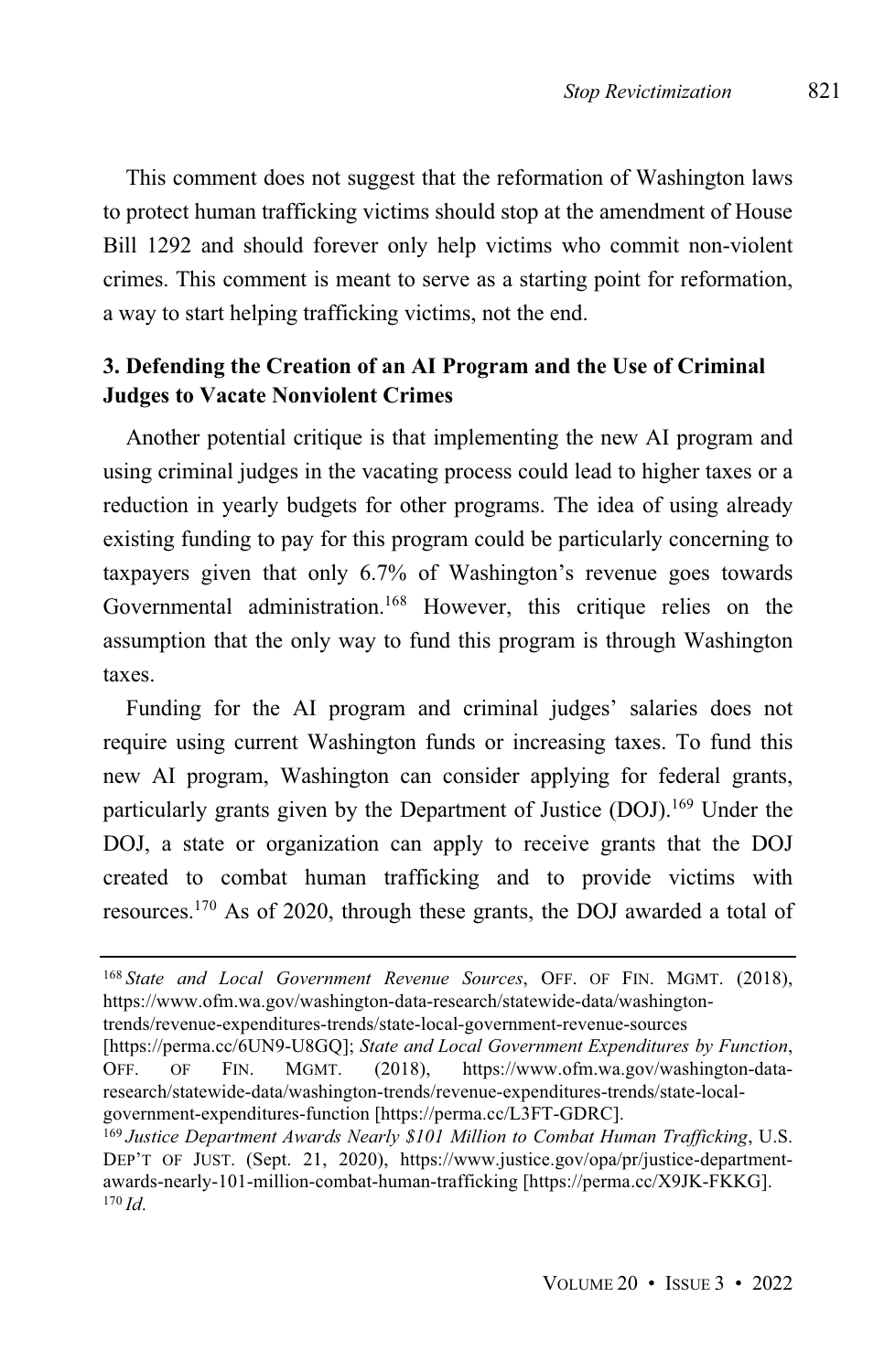\$101 million to combat human trafficking, with the Office of Victims of Crime (OVC) awarding \$97.4 million "to state, local and tribal jurisdictions, service providers and task forces all over the country" and the Office of Justice Programs (OJP) awarding the remaining  $3.5 \text{ million}^{171}$ . Washington could pursue the following grants funded by OVC and OJP. First, Washington could investigate the grant program titled "enhanced collaborative model task force to combat human trafficking."<sup>172</sup> This program has historically awarded over \$17.7 million to 27 programs that "support the effectiveness of collaborative and multidisciplinary task forces to combat human trafficking" and nearly \$5 million to "three organizations for training and technical assistance for the task forces."<sup>173</sup> Secondly, Washington could look into the grant program titled "improving outcomes for child and youth victims of human trafficking." <sup>174</sup> This "program awards over \$4.2 million total to four recipients" who are working to "integrate human trafficking policy and programming at the state or tribal level"; in particular, the program intends to "to improve outcomes for children and youth who are victims of human trafficking." <sup>175</sup> Lastly, Washington could look into the grant program titled "services for victims of human trafficking." <sup>176</sup> This "program awards more than \$23.6 million to 43 organizations to support services specific to victims of human trafficking," meaning Washington State could utilize the money to create trafficking specific programs and services. <sup>177</sup> The above recommended legislation could fit into each one of these different categories because the state will use the program to identify victims of trafficking, help improve outcomes

<sup>171</sup> *Id*.

<sup>172</sup> *Id*.

<sup>173</sup> *Id*.

 $174$  *Id.* 

- <sup>175</sup> *Id*.
- <sup>176</sup> *Id*.
- <sup>177</sup> *Id*.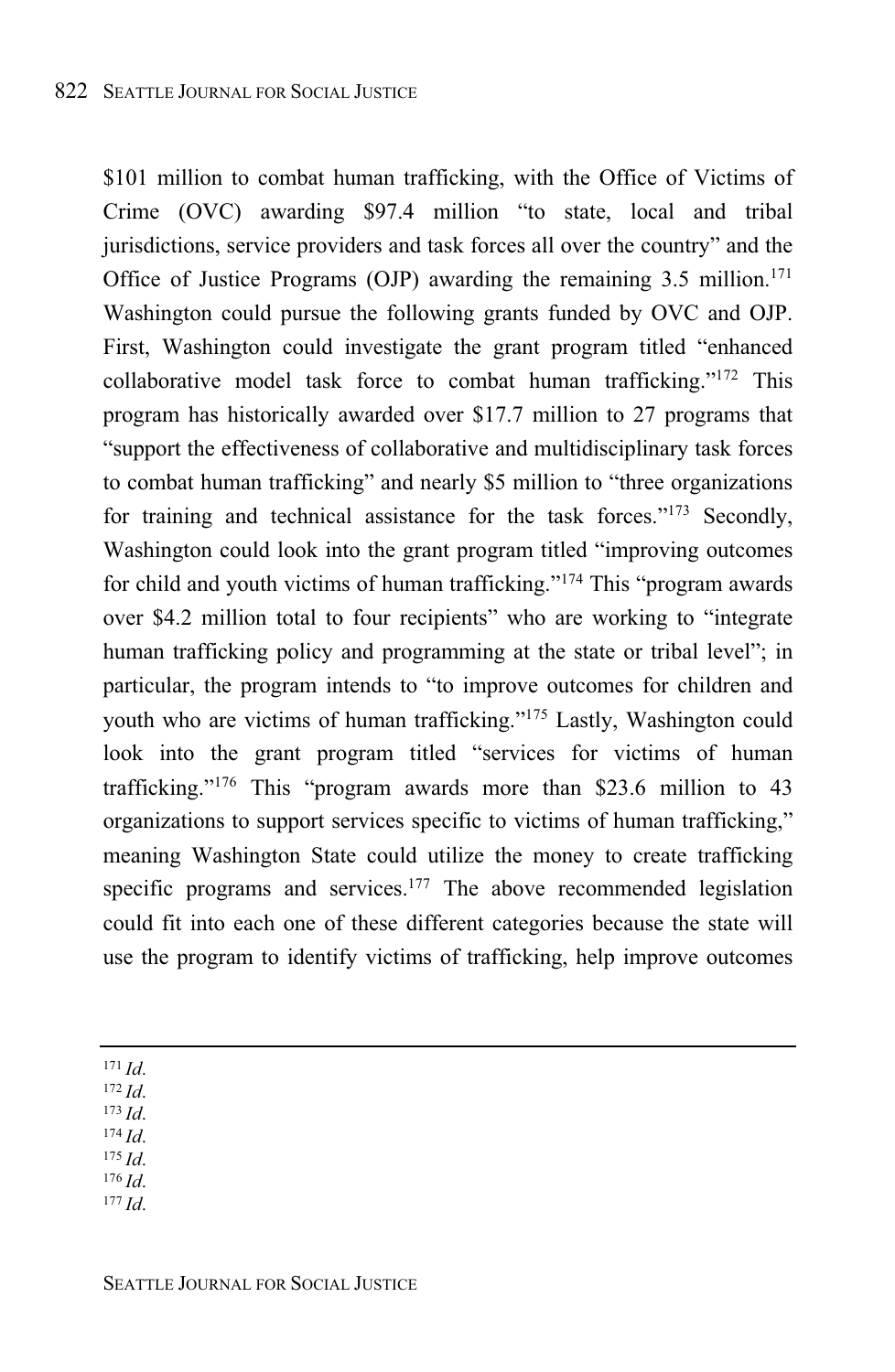for youth and child victims, and give human trafficking victims a specific service—the ability to vacate criminal convictions.

An AI program would be the best fit here because AI programs are built to perform sophisticated tasks that usually only humans perform, such as using imported data points to determine whether an individual is a trafficking victim.<sup>178</sup> This program, as of AI program price points in 2020, will require upwards of  $$300,000$  from a federal grant.<sup>179</sup> This price will give Washington a custom AI program that only requires a one-time payment and is preferable to a third-party program because third-party programs require a yearly payment of approximately \$40,000.<sup>180</sup> With the custom program, Washington may only need to make additional payments if a consultant or additional AI services are needed; this cost is about \$200 to \$350 per hour.<sup>181</sup>

For the criminal judges' salaries, Washington will not have to pay criminal judges any additional money for handling the vacating of these convictions.<sup>182</sup> While judges may face additional work hours due to the vacating process, these extra hours would not create an additional financial burden on the taxpayer because the Legislature has excluded judges from making overtime.<sup>183</sup> Under Washington law, judges are salaried employees,

<sup>178</sup> Volha Listkevich, *How Much Does Artificial Intelligence (AI) Cost in 2020?*, AZATI (Nov. 25, 2020), https://azati.ai/how-much-does-it-cost-to-utilize-machine-learningartificial-intelligence/ [https://perma.cc/GTK6-RWK2].

<sup>179</sup> *AI Pricing: How Much Does Artificial Intelligence Cost?*, WEBFX, https://www.webfx.com/internet-marketing/ai-pricing.html [https://perma.cc/6TZC-7ZY5].

<sup>180</sup> *Id*.

<sup>181</sup> *Id*.

<sup>182</sup> NAT'L CTR FOR STATE COURTS, SURVEY OF JUDICIAL SALARIES 2 (Vol. 45 No.2) 2020), https://www.ncsc.org/\_\_data/assets/pdf\_file/0017/51164/JSS-Handout-July-2020.pdf [https://perma.cc/QJ3R-YGC8] (The Salary consideration for funding these programs is limited to the general jurisdiction because it is likely these will be the judges coming into contact with individuals that are facing criminal charges or who a lawyer will contact to start the vacatur process).

<sup>183</sup> STATE OF WASH. DEP'T OF LAB. AND INDUS., EMPLOYMENT STANDARDS 6–7 (2014), https://lni.wa.gov/workers-rights/\_docs/esa8.1.pdf [https://perma.cc/C9L6-AGSJ].